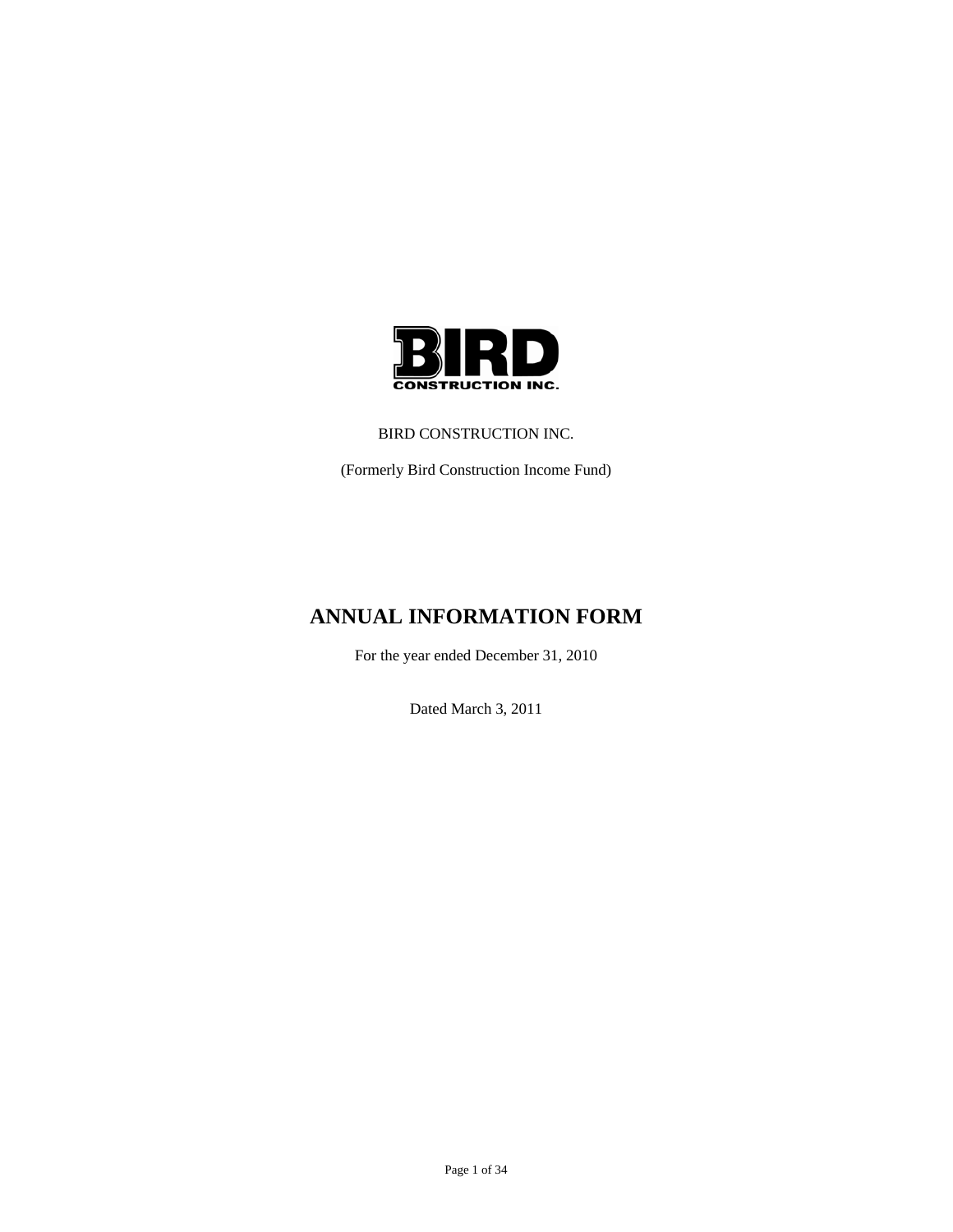# **TABLE OF CONTENTS**

| 1.                |        |  |  |
|-------------------|--------|--|--|
|                   |        |  |  |
| $\frac{1.1}{1.2}$ |        |  |  |
| 2.                |        |  |  |
|                   |        |  |  |
| 2.1               |        |  |  |
| 2.2<br>2.3        |        |  |  |
| 2.4               |        |  |  |
|                   |        |  |  |
| 3.                |        |  |  |
| 3.1               |        |  |  |
| 3.2               |        |  |  |
| 3.3               |        |  |  |
| $\overline{4}$ .  |        |  |  |
|                   | 4.1.1  |  |  |
|                   | 4.1.2  |  |  |
|                   | 4.1.3  |  |  |
|                   | 4.1.4  |  |  |
|                   | 4.1.5  |  |  |
|                   | 4.1.6  |  |  |
|                   | 4.1.7  |  |  |
|                   | 4.1.8  |  |  |
|                   | 4.1.9  |  |  |
|                   | 4.1.10 |  |  |
|                   | 4.1.11 |  |  |
|                   | 4.1.12 |  |  |
| 4.2               |        |  |  |
|                   | 4.2.1  |  |  |
|                   | 4.2.2  |  |  |
|                   |        |  |  |
|                   | 4.2.3  |  |  |
|                   | 4.2.4  |  |  |
|                   | 4.2.5  |  |  |
|                   | 4.2.6  |  |  |
|                   | 4.2.7  |  |  |
|                   | 4.2.8  |  |  |
|                   | 4.2.9  |  |  |
|                   | 4.2.10 |  |  |
|                   | 4.2.11 |  |  |
|                   | 4.2.12 |  |  |
|                   | 4.2.13 |  |  |
|                   | 4.2.14 |  |  |
|                   | 4.2.15 |  |  |
|                   | 4.2.16 |  |  |
|                   | 4.2.17 |  |  |
|                   | 4.2.18 |  |  |
|                   | 4.2.19 |  |  |
|                   | 4.2.20 |  |  |
|                   | 4.2.21 |  |  |
|                   |        |  |  |
| 4.3               |        |  |  |
|                   | 4.3.1  |  |  |
|                   | 4.3.2  |  |  |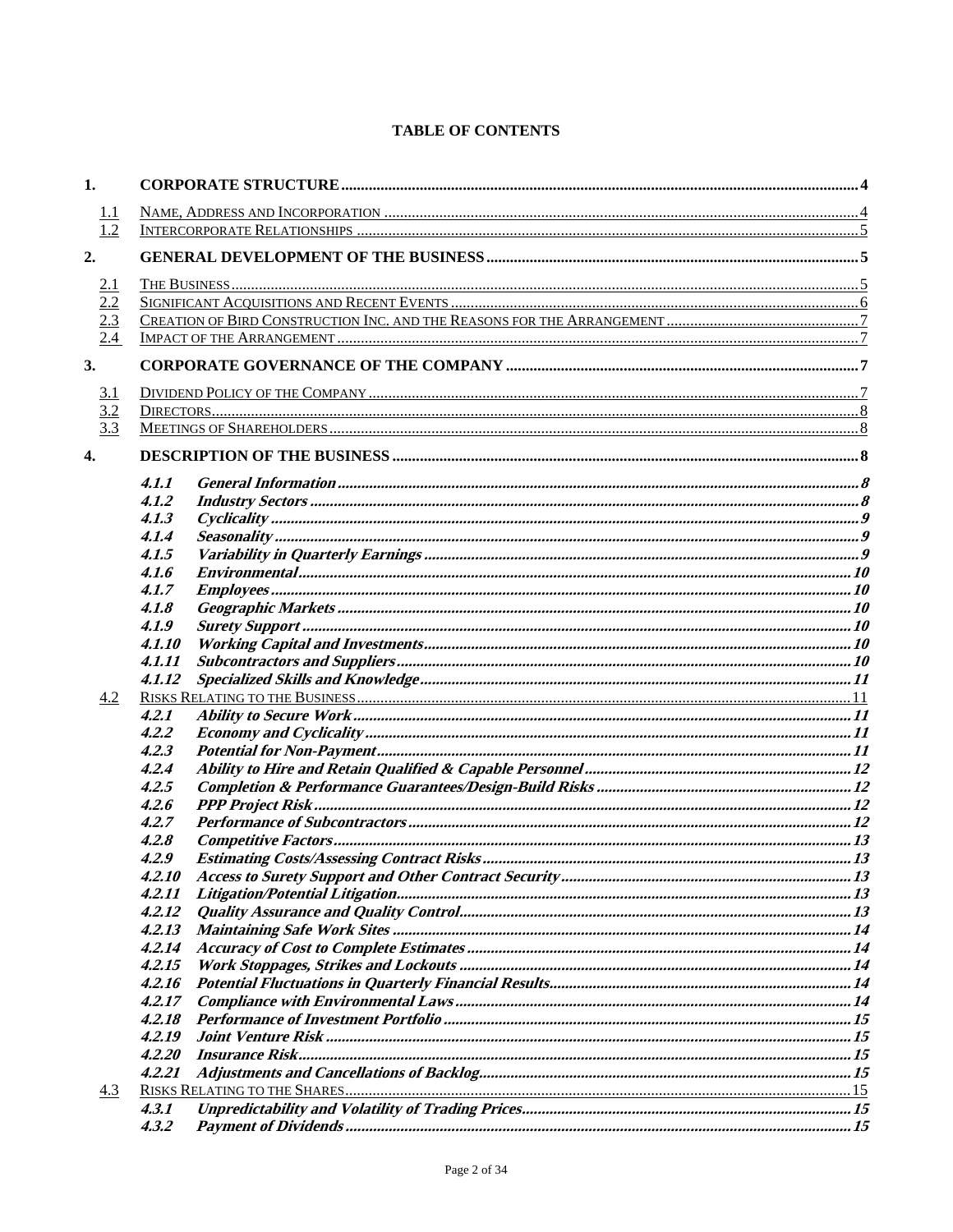| 5.                                                |                                                                       |  |
|---------------------------------------------------|-----------------------------------------------------------------------|--|
| 6.                                                |                                                                       |  |
| 6.1                                               |                                                                       |  |
| 7.                                                |                                                                       |  |
| 8.                                                | ESCROWED SECURITIES AND SECURITIES SUBJECT TO CONTRACTUAL RESTRICTION |  |
| 9.                                                |                                                                       |  |
| 9.1<br>9.6<br>10.<br>10.1<br>10.2<br>10.3<br>10.4 |                                                                       |  |
| 11.                                               |                                                                       |  |
| 12.                                               |                                                                       |  |
| 13.                                               |                                                                       |  |
| 14.                                               |                                                                       |  |
| 15.                                               |                                                                       |  |
| 16.                                               |                                                                       |  |
| 17.                                               |                                                                       |  |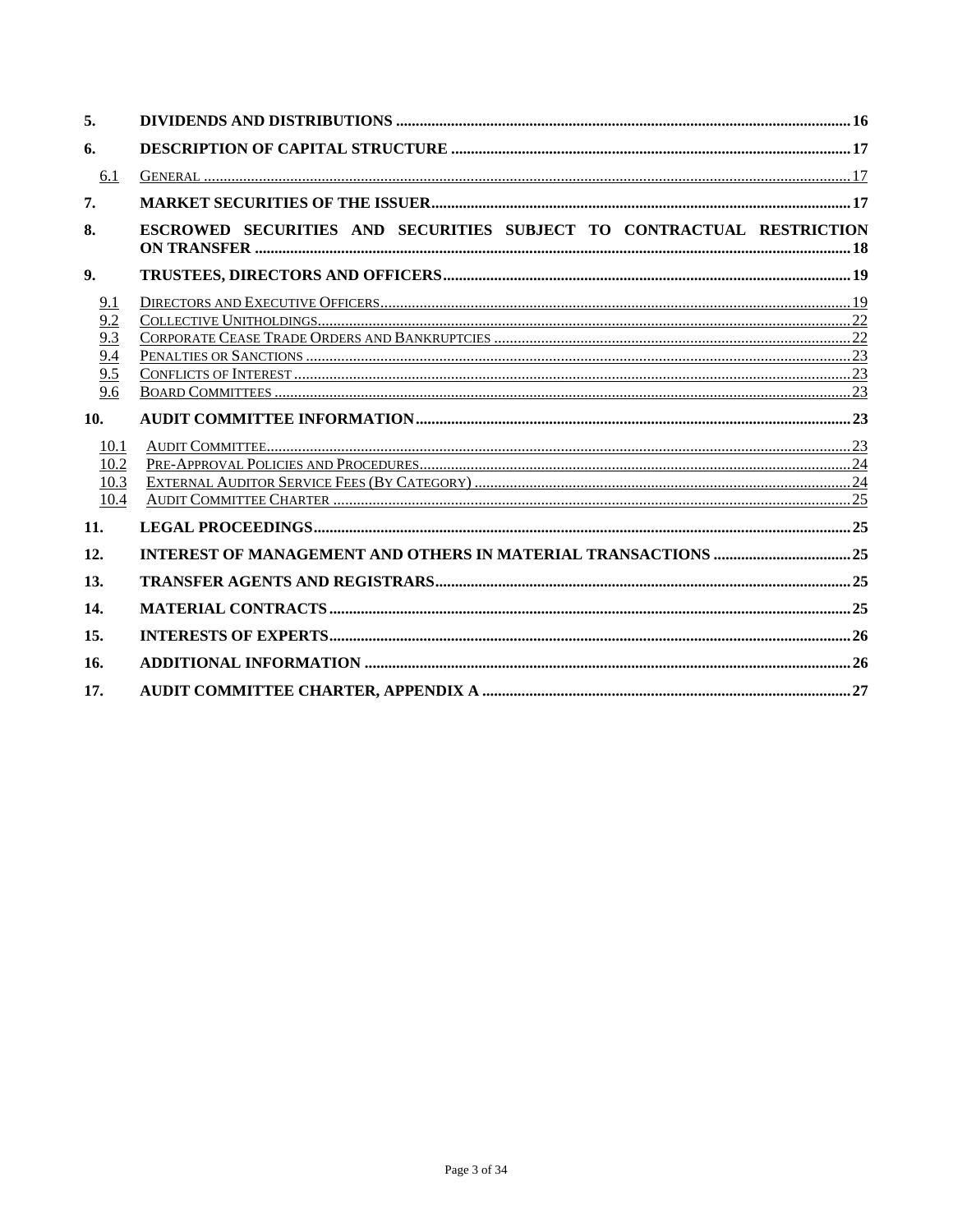# **1. CORPORATE STRUCTURE**

## **1.1 Name, Address and Incorporation**

Bird Construction Inc. (the "Company") was incorporated on March 5, 2010 under the *Business Corporations Act* (Ontario) for the sole purpose of facilitating the conversion of Bird Construction Income Fund (the "Fund") to a corporation. The Company entered into an Arrangement Agreement dated March 12, 2010 with the Fund for this purpose. Under the Arrangement Agreement and plan of arrangement (the "Arrangement"), the Fund's unitholders transferred their units in the Fund to the Company in exchange for common shares of the Company on a one-for-one basis. On January 1, 2011, the Arrangement became effective and, accordingly, all former unitholders are now shareholders of the Company and the Company owns all of the outstanding units of the Fund. The Company's common shares are listed on the Toronto Stock Exchange and began trading on January 4, 2011 and the Fund's units were delisted after the close of markets on December 31, 2010.

During 2010, the Company did not carry on any business or conduct operations. The Company had no assets or liabilities other than the \$10 in cash paid by the Fund to the Company for one common share issued on incorporation. With the completion of the Arrangement on January 1, 2011, the Bird group of companies will continue to carry on the same business as previously conducted. The Company will be managed by the existing management team of Bird Construction Company Limited ("Bird") and will pursue the same strategy previously employed by the Fund and Bird.

Bird remains a wholly-owned subsidiary of the Fund. It is expected that the Fund will be wound up and terminated as soon as practicable in 2011 such that Bird will become a wholly-owned subsidiary of the Company.

Bird is a corporation existing under the laws of the Province of Saskatchewan resulting from the amalgamation of Bird Construction Company Limited and Bird Construction Acquisitionco Inc. on February 27, 2006, when Bird elected to convert to an income trust structure. The business was originally formed as a partnership in 1920 and was incorporated as Bird Construction Company Limited under the laws of the Province of Saskatchewan on February 15, 1930. Bird first became a reporting issuer in 1973.

The Company's registered and principal office is located at 5403 Eglinton Avenue West, Toronto, Ontario M9C 5K6.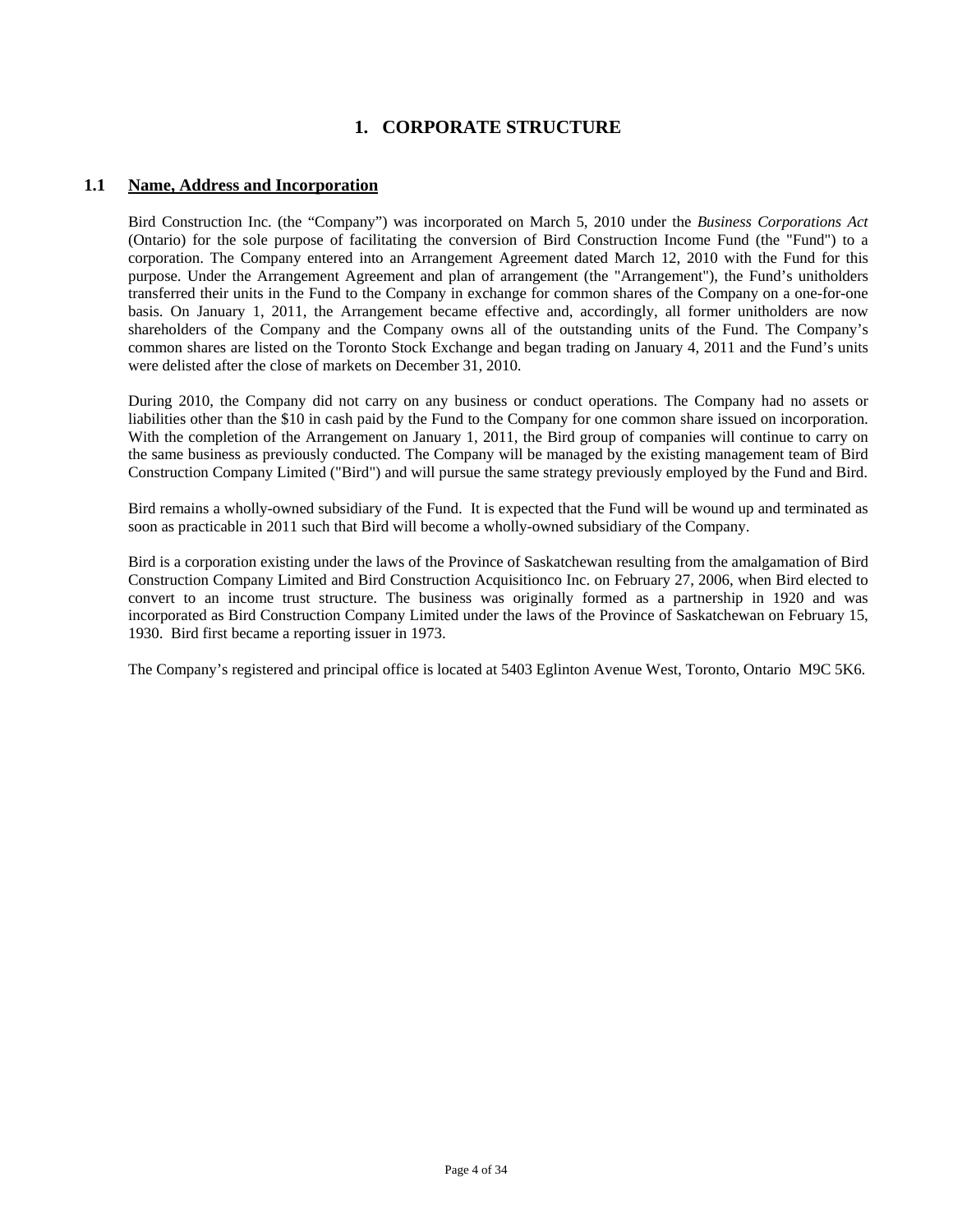### **1.2 Intercorporate Relationships**

The following diagram illustrates the organizational structure of the Company, its principal subsidiaries, its investment in the limited partnership and related joint ventures.



Bird conducts a number of its public private partnership ("PPP") projects using joint ventures which offer the benefits of pooling of resources required to complete the project and the spreading of risk between partners. The joint ventures are formed to undertake a specific project, are jointly controlled by the partners and are dissolved upon completion of the project. It is expected that as soon as practicable, the Fund will be wound up and the Bird shares that it holds will be distributed to the Company, so that Bird will become a direct wholly-owned subsidiary of the Company. Immediately prior to the completion of the Arrangement, all of the subordinated debt owing to the Fund from Bird was repaid through the issuance of additional common shares of Bird to the Fund.

## **2. GENERAL DEVELOPMENT OF THE BUSINESS**

### **2.1 The Business**

 During 2010, Bird carried on business as a general contractor with offices in Calgary, Edmonton, Toronto, Vancouver and Winnipeg and, as a result of the acquisition of Rideau Construction in 2008, Halifax and Saint John. In 2010, Bird completed the wind down of its Seattle, Washington branch. Bird, which has been in operation for more than 90 years, focuses primarily on projects in the industrial, commercial and institutional sectors of the general contracting industry, using fixed price, design-build, unit price, cost reimbursable, guaranteed upset price, and construction management contract delivery methods.

Construction industry activity is tied to the general state of the economy. In 2007 and for most of 2008, the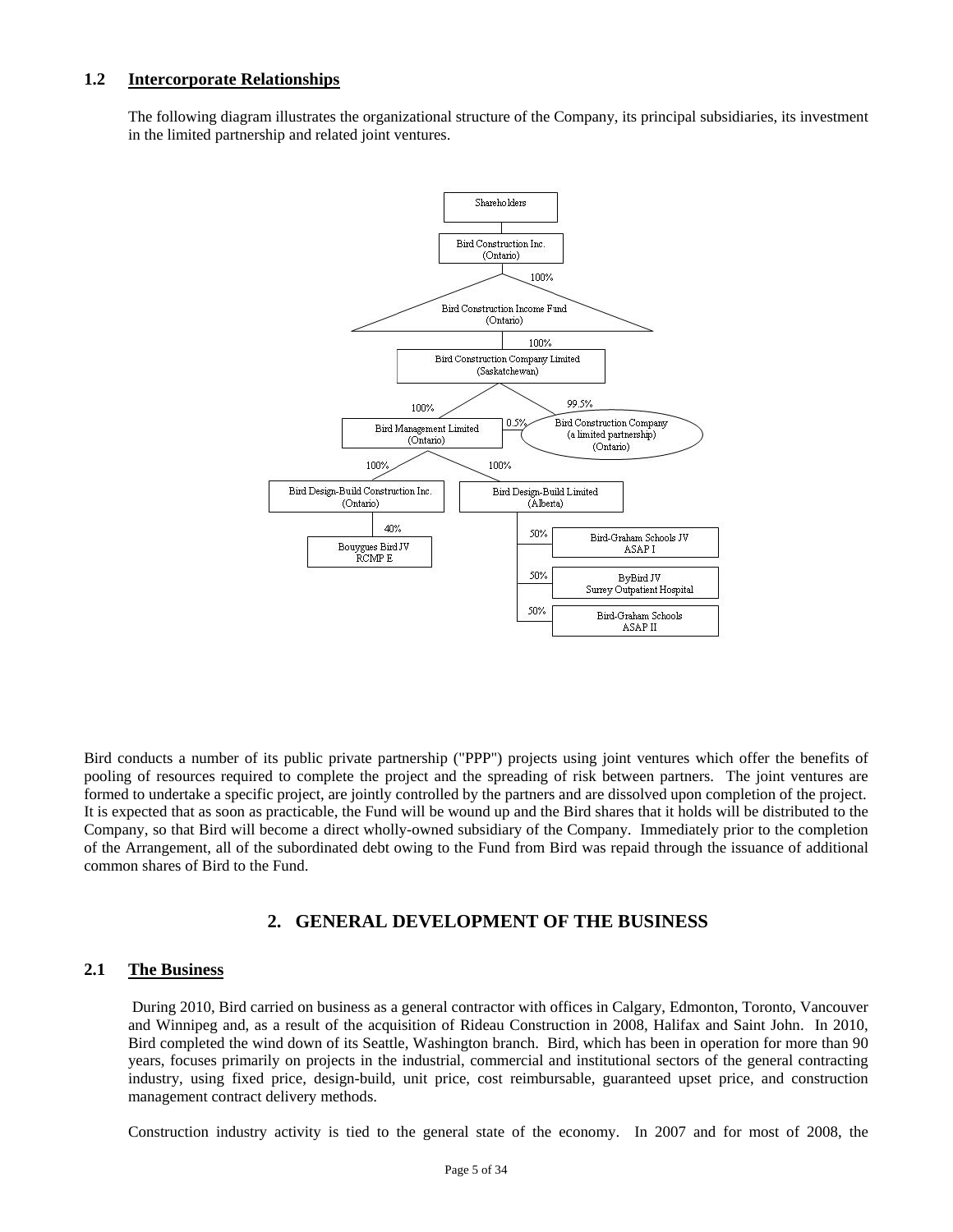geographic markets that the Company operates in generally experienced high levels of economic activity, particularly in western Canada. In 2009, Bird's revenues and earnings declined from those reported in 2008, primarily resulting from a reduction in Alberta oil sands activity, offset to some extent by an increase in revenues and earnings derived from the institutional sector. Bird's institutional business increased as a result of the impact of government stimulus programs combined with the award of a number of large PPP design-build projects. In 2010, both revenues and earnings were lower than those recorded in 2009 resulting from a continuation of lower Alberta oil sands activity, combined with lower overall 2010 project margins relating to more recently awarded contracts.

At the end of 2010, the Company has a backlog of \$1,229.6 million, compared with \$901.4 million at the end of 2009 and \$1,104.7 million at the end of 2008.

The retail and commercial sector represented 7% of 2010 revenues (12% in 2009; 29% in 2008). The decline in the relative significance of revenues derived from this sector reflects the impact of the economic downturn combined with the impact on the availability and the cost of obtaining funding for construction projects, which was most pronounced in 2009. In the current construction market, opportunities in the retail and commercial markets are significantly reduced compared to the period before the start of the economic downturn. Although some recovery is expected in 2011 as the economy is projected to strengthen, this market is likely to remain very competitive and the impact of this improvement on 2011 earnings is expected to be minimal.

The institutional sector represented 61% of 2010 revenues (55% in 2009; 32% in 2008). Federal and provincial fiscal stimulus channeled through construction spending created opportunities in 2009 and 2010, combined with the positive impact of a number of PPP projects. All levels of government are now expected to come under pressure to address budget deficits; however, it is not clear to what degree this will affect their capital spending programs in 2011 and beyond. During the year ended December 31, 2010, the Company was awarded four fixed price PPP design-build contracts. The Company will continue to be active in this market sector and will be submitting proposals for additional PPP projects in 2011; however, competition is increasing and the number of projects that will come to the market in 2011 is uncertain.

The industrial market contributed 32% of 2010 revenues (33% in 2009; 39% in 2008). Alberta oil sands activity in late 2009 and through 2010 was significantly reduced from the high levels experienced in 2007 and 2008. A number of the Company's oil sands clients have announced plans for projects and indications are that capital expenditures will return to, and possibly exceed pre-2009 levels. Oils sands work has been an area of competitive strength for the Company and Bird will position itself to participate in this renewed opportunity. While construction work on smaller projects is expected to be available in 2011 and it is expected that some larger projects may become available to secure in 2011, these projects are not expected to have a substantial impact on operating results until 2012.

Successful financial performance of the Company is dependent upon securing profitable construction contracts and then controlling the cost associated with performing the work. The ability to secure contracts is a function of the general state of the economy. In the first half of 2010, the Company generated revenues and earnings, which significantly reflected strong Backlog carried forward from a period of robust economic activity prior to the economic downturn. Construction markets remain very competitive and, although the Company has been successful in growing the amount of Backlog, the margins associated with the new projects are lower and are now being reflected in earnings. Earnings in 2011 are expected to continue to reflect the impact of a more competitive construction market which the Company has experienced since the start of the economic downturn, without the benefit of projects secured in a more robust economic environment prior to the downturn, which are now largely complete.

### **2.2 Significant Acquisitions and Recent Events**

On February 1, 2008, the Fund announced the acquisition of 100% of the outstanding shares of Rideau Construction Incorporated and Rideau Management Services Incorporated (collectively "Rideau Construction") for an aggregate purchase price of \$15.8 million.

Approximately one-half of the purchase price was paid in cash from the working capital of the Fund and the other half was satisfied by the issuance of 262,102 trust units of the Fund to the Rideau Construction vendors.

Rideau Construction was a general contractor with operations in Nova Scotia and New Brunswick serving clients in the institutional, commercial and light industrial markets. The Halifax and Saint John operations of Rideau Construction have become the Atlantic branches of the Company, with Rideau Construction's key principals and managers staying on to lead the Company's new Atlantic operations. This acquisition added over 100 full-time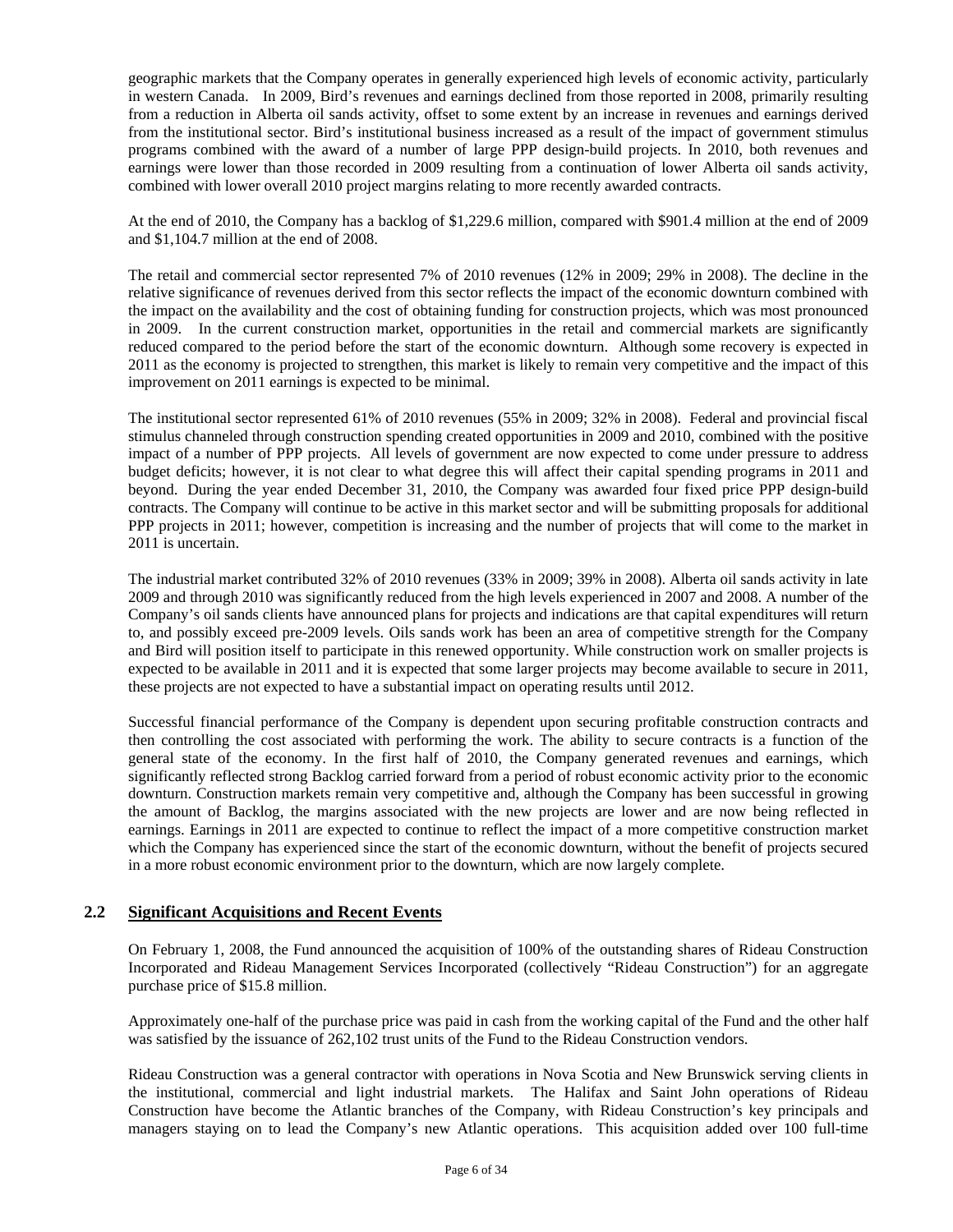employees to the Company's organization and has made the Company a true national general contractor with operations from coast to coast.

On February 5, 2009, Bird announced an intention to wind down its Seattle, Washington branch. The operation was closed in early-2010 upon completion of its current operations. Management made the decision to close the Seattle branch due to an inability to generate the expected financial results and in order to refocus its senior management resources on opportunities in the Canadian market.

On January 1, 2011, the Arrangement was completed, allowing the Fund to convert from a publicly traded income trust to a publicly-traded corporation.

## **2.3 Creation of Bird Construction Inc. and the Reasons for the Arrangement**

With the introduction of the SIFT Rules on October 31, 2006, the Fund believed that there was diminishing value associated with the income trust structure. The Board of Trustees and senior management of Bird believed that the best opportunity for creating value was to proceed forward as a corporate entity. The Arrangement allowed the Fund to convert to a corporation while maintaining a focus on enhancing value for Shareholders/Unitholders. The Arrangement will enable the Company to continue with an initial cash dividend rate equivalent, on an annual basis, to the Fund distribution rate and to pursue growth opportunities.

### **2.4 Impact of the Arrangement**

The Arrangement did not result in the infusion of additional capital to the Company. Pursuant to the Arrangement, Unitholders of the Fund received for each Unit held, one common share of the Company. The Company replaced the Fund as the publicly listed entity on the TSX and the ultimate parent company of the Bird entities, previously held by the Fund.

# **3. CORPORATE GOVERNANCE OF THE COMPANY**

The Board of Trustees determined that the Board of Directors of the Company should initially be comprised of the same eight individuals who are Trustees, to ensure that they have the resources, breadth of experience and range of expertise to effectively carry out their responsibilities as Directors of the Company. The initial directors were appointed as Trustees of the Fund and Directors of Bird at the annual general meeting of the Fund held on May 10, 2010. B.D. DuPont was not formerly a Trustee of the Fund or a Director of Bird. She was appointed to the Board of Directors of the Company effective January 1, 2011. The Directors of the Company will remain in their capacities until the first annual general meeting of the Company to be held on May 6, 2011.

### **3.1 Dividend Policy of the Company**

Previously, the Board of Directors approved an initial dividend rate that was equivalent, on an annual basis, to the Fund's distribution rate in 2010 of \$1.80 per year. This dividend rate equated to \$0.45 per quarter per common share. On March 3, 2011, the Board of Directors approved an increase in the annual dividend rate of 10 percent, resulting in an annualized dividend rate of \$1.98 per common share or \$0.495 per common share per quarter. On March 3, 2011, the Board of Directors declared a \$0.495 per common share dividend for the first quarter of 2011 to shareholders of record on March 31, 2011 payable on April 20, 2011. Also, on March 3, 2011, the Board of Directors decided to commence paying dividends monthly beginning with the dividend for the month of April 2011. The payment of dividends on common shares will be made monthly to shareholders of record on the last business day of the month, with the actual payment of the dividend made on or about the  $20<sup>th</sup>$  of the following month.

In establishing the dividend rate for a particular period, the Company will take into consideration, amongst other things, the need to meet future requirements for increases in working capital and equity to meet contract security requirements, provide the financial capacity to withstand any downturn in the construction industry should it occur, expanding the business and the desirability of maintaining a stable or increasing dividend rate.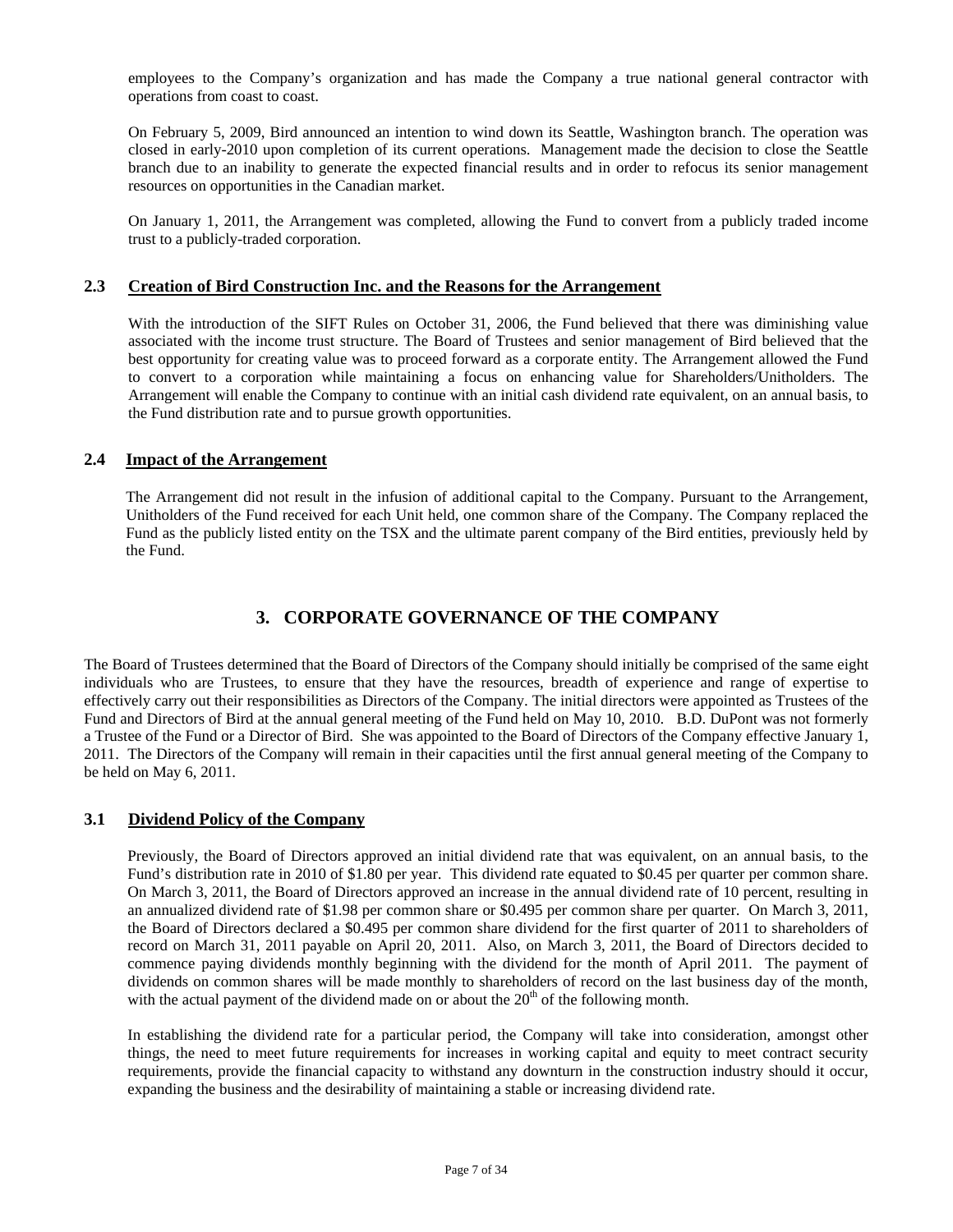## **3.2 Directors**

The Company will have a minimum of three Directors and a maximum of 10 Directors. At least 25% of the directors shall be resident Canadians, but if the Company has fewer than four Directors, at least one Director shall be a resident Canadian. The Directors will be elected by the shareholders by ordinary resolution. The Directors may from time to time appoint from their number one or more committees of Directors, including the requirement of the Company to maintain an Audit Committee.

The Directors shall manage or supervise the business and affairs of the Company.

### **3.3 Meetings of Shareholders**

Meetings of shareholders are required to be called and held annually for the election of Directors and the appointment of auditors of the Company and transacting such other business as the Directors may determine or as may be properly brought before the meeting.

Shareholders may attend and vote at all meetings of the shareholders either in person or by proxy, and a proxy holder need not be a shareholder. Two persons present and each holding or representing by proxy at least one issued common share of the Company shall be a quorum of any meeting of shareholders for the choice of a chair of the meeting and for the adjournment of the meeting to a fixed time and place but may not transact any other business. For all other purposes a quorum for any meeting shall be persons holding or representing by proxy not less than 25% of the total number of issued common shares of the Company.

# **4. DESCRIPTION OF THE BUSINESS**

### **4.1.1** *General Information*

The Company is a general contractor with offices in Calgary, Edmonton, Toronto, Vancouver and Winnipeg and, with the acquisition of Rideau Construction in February 2008, Halifax and Saint John. The Company and its predecessors have been in operation for over 90 years. The Company focuses primarily on projects in the industrial, commercial and institutional ("ICI") sectors of the general contracting industry. The Company serves clients in the industrial, institutional, retail, commercial, multi-tenant residential, light industrial, and renovation and restoration sectors using fixed price, design-build, unit price, cost reimbursable, guaranteed upset price and construction management contract delivery methods. In 2008, 2009 and 2010, the Company secured and will continue to pursue design-build contracts with groups participating in the PPP contracts in the institutional sector. As a general contractor carrying on business in the ICI marketplace, the Company does not have reportable segments as defined in the Canadian Institute of Chartered Accountants Handbook.

While Bird self-performs some elements of its projects, the majority of the overall construction risk rests with its subcontractors and suppliers. The scope of the work of each subcontractor is defined by the same drawings and specifications that form the basis of the general contractor's agreement with the client. The terms of the agreement between the general contractor and client are replicated in the agreement between the general contractor and its subcontractors. These "flow-down" provisions substantially mitigate the risk borne by the general contractor. Depending on the value of the work, the general contractor may require bonds or other forms of security from subcontractors effectively guaranteeing that they will meet their contractual obligations. The Company has minimal investment in equipment and fixed assets. Bird's primary asset and constraint on growth is the availability of qualified professional staff who can be assigned to secure and manage projects.

## **4.1.2** *Industry Sectors*

### *Institutional*

Institutional projects include such projects as hospitals, correctional facilities, schools, post-secondary educational facilities, community recreation facilities and military projects. Bird has developed staff, both in the office and in the field, with the strong skills required to effectively manage these complex projects. The institutional sector represented 61% of 2010 revenues (55% in 2009; 32% in 2008). Federal and provincial fiscal stimulus channeled through construction spending created opportunities in 2009 and 2010, combined with the positive impact of a number of PPP projects. All levels of government are now expected to come under pressure to address budget deficits; however, it is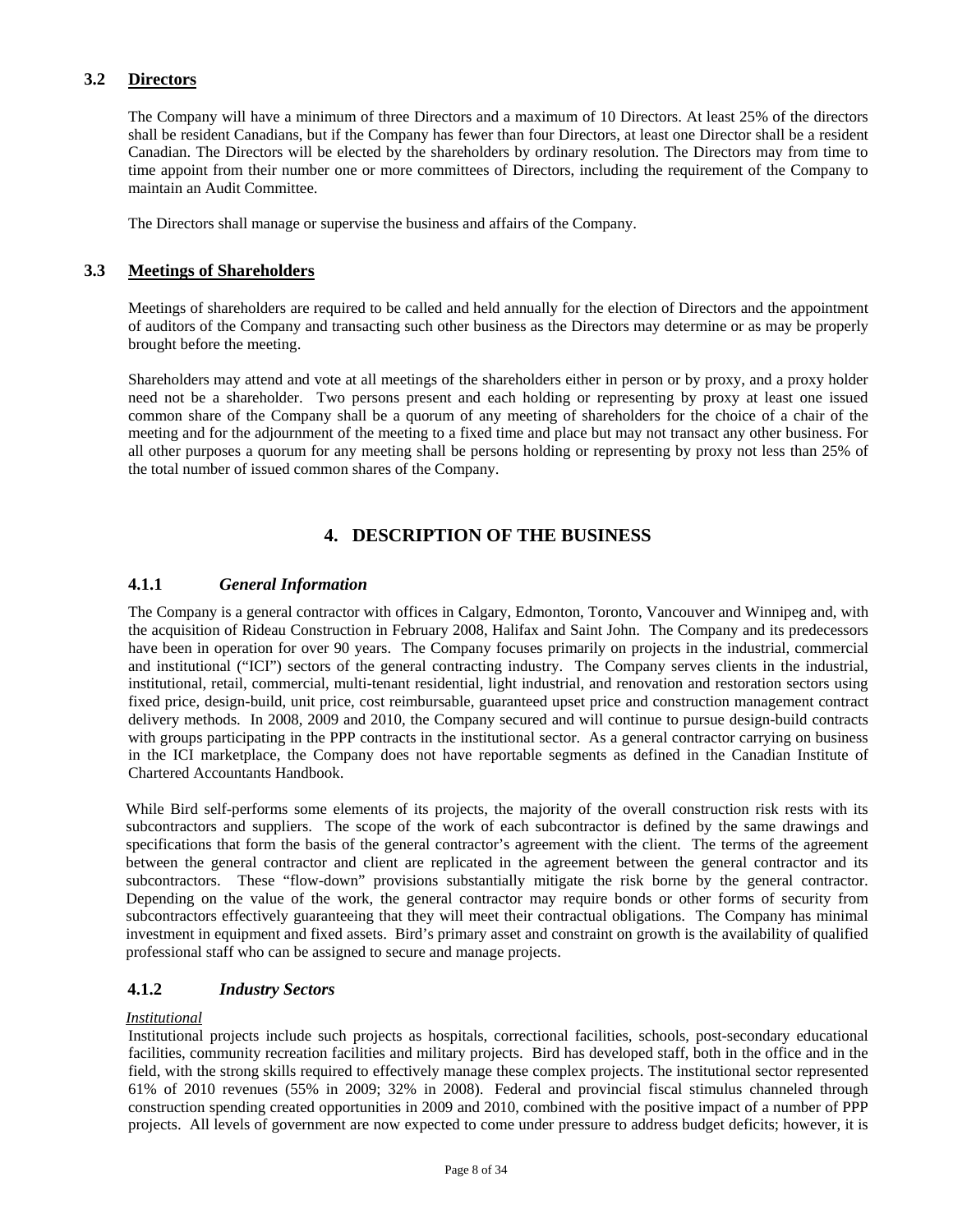not clear to what degree this will affect their capital spending programs in 2011 and beyond. During the year ended December 31, 2010, the Company was awarded four fixed price PPP design-build contracts. The Company will continue to be active in this market sector and will be submitting proposals for additional PPP projects in 2011; however, competition is increasing and the number of projects that will come to the market in 2011 is uncertain.

### *Industrial*

This sector includes projects in the petro-chemical, oil sands, mining, refinery, water and waste water treatment and forestry sectors. Within the industrial sector, the focus of Bird is the construction of industrial buildings and on civil construction including concrete foundations, underground piping and earthwork. Bird has developed staff with strong project management and pre-construction skills. Furthermore, in northern Alberta, Bird has developed loyal construction crews with excellent expertise in concrete construction. Bird has a strong safety program and enjoys an outstanding safety record, which represents a significant asset in the industrial marketplace. Bird has an excellent reputation with its clients for quality workmanship and adherence to environmental requirements. The industrial market contributed 32% of 2010 revenues (33% in 2009; 39% in 2008). Alberta oil sands activity in late 2009 through 2010 was significantly reduced from the high levels experienced in 2007 and 2008. A number of the Company's oil sands clients have announced plans for projects and indications are that capital expenditures will return to, and possibly exceed pre-2009 levels. Oils sands work has been an area of competitive strength for the Company and we will position ourselves to participate in this renewed opportunity. While construction work on smaller projects is expected to be available in 2011 and it is expected that some larger projects may become available to secure in 2011, these projects are not expected to have a substantial impact on operating results until 2012.

#### *Commercial*

Bird's retail construction experience has involved the construction or renovation of various types of retail projects, such as enclosed shopping malls, shopping plazas, "big box" stores and grocery stores while working with a distinguished list of national and local retailers. The retail and commercial sector represented 7% of 2010 revenues (12% in 2009; 29% in 2008). The decline in the relative significance of revenues derived from this sector reflects the impact of the economic downturn combined with the impact on the availability and the cost of obtaining funding for construction projects, which was most pronounced in 2009. In the current construction market, opportunities in the retail and commercial markets are significantly reduced compared to the period before the start of the economic downturn. Although some recovery is expected in 2011 as the economy is projected to strengthen, this market is likely to remain very competitive and the impact of this improvement on 2011 earnings is expected to be minimal.

#### *Competitive Conditions*

The barriers to entry to the building construction business are relatively low and Bird competes with many national, regional and local construction firms in this market. The expertise, capital and labour pool required to perform in the industrial market and in the PPP market are greater and the pool of competitors is smaller. In all its markets, Bird endeavors to distinguish itself and reduce the number of its competitors by developing specialized expertise in construction of particular building types, by building long-term relationships with its clients, by maintaining a superior safety record and by offering a high level of service.

## **4.1.3** *Cyclicality*

The construction industry is cyclical and follows the general state of the economy in the local geographic area. Bird manages cyclicality through geographic diversification, market diversification and through its relationship with large and well-financed clients who are more likely to maintain their construction programs during an economic downturn than locally-based clients that are more subject to local economic forces.

### **4.1.4** *Seasonality*

Although Bird experiences some seasonality in its business, variations in net income from quarter to quarter primarily reflect the differences in the profitability of the contracts administered in any given quarter. First quarter revenues are often lower than subsequent quarters due to winter weather constraints and construction schedule planning around the coldest months.

### **4.1.5** *Variability in Quarterly Earnings*

Construction contracts typically extend over several quarters and sometimes over several years. For purposes of quarterly financial reporting, Bird must estimate the cost required to complete each contract to assess the overall profitability of the contract and the amount of profit to recognize for the quarter. Such estimating includes contingencies to allow for certain known and unknown risks. The magnitude of the contingencies will depend on the nature and complexity of the work to be performed. As the contract progresses and remaining costs to be incurred and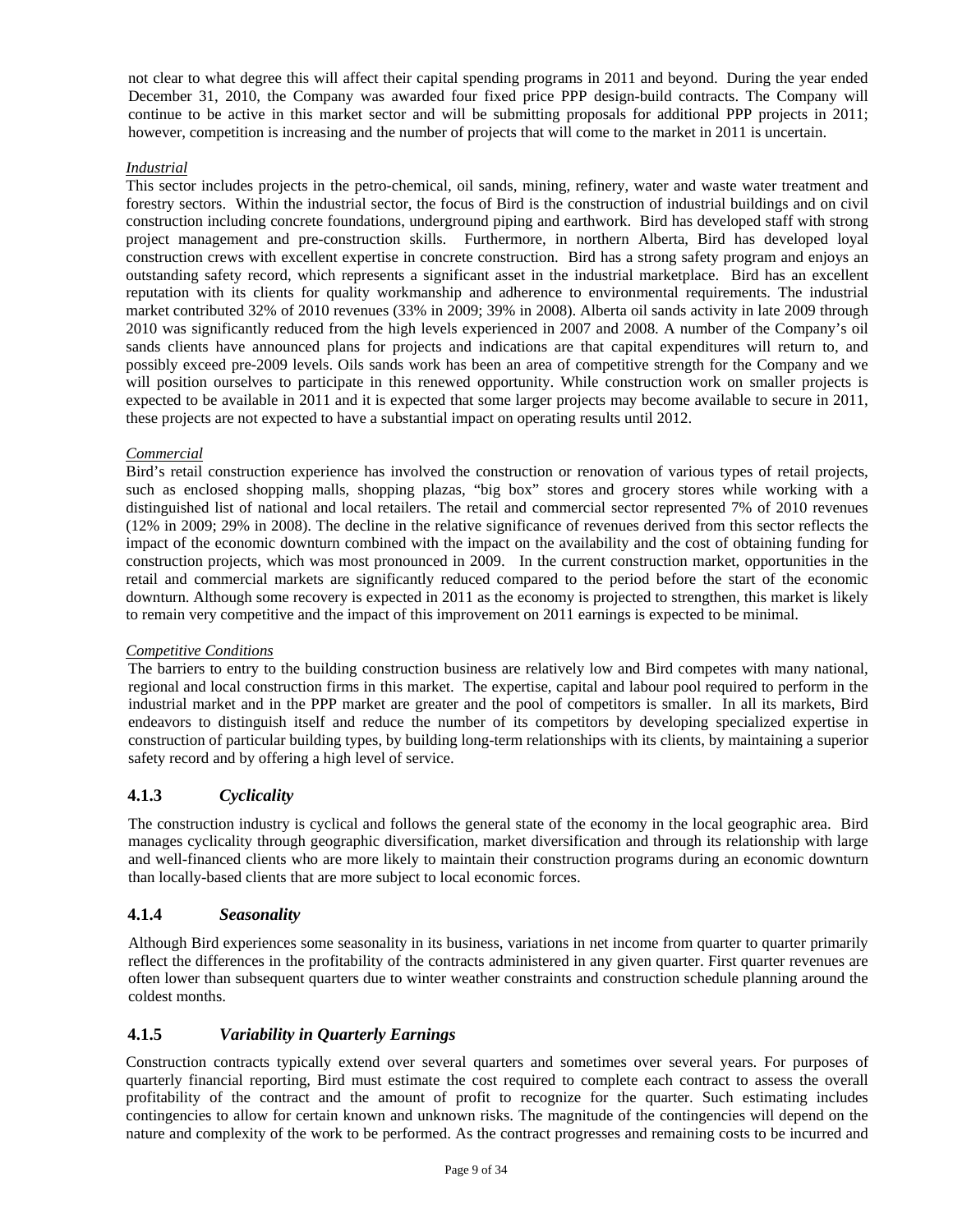risk exposures become more certain, contingencies will typically decline although certain risks will remain until the contract has been completed, and even beyond. As a result, earnings may fluctuate significantly from quarter to quarter, depending on whether large and/or complex contracts are completed or nearing completion during the quarter, or have been completed in immediately prior quarters.

## **4.1.6** *Environmental*

Bird is subject to, and to the best of its knowledge is in compliance with, federal, provincial and municipal environmental legislation in all of its areas of operations. Bird recognizes that it must conduct all of its business in such a manner to both protect and preserve the environment. Management is not aware of any pending environmental legislation which would be likely to have a material impact on any of Bird's operations, capital expenditure requirements or competitive position.

## **4.1.7** *Employees*

Bird employed approximately 457 full-time salaried persons, 4 permanent part-time persons and 328 hourly persons (of which 288 were unionized workers) as at December 31, 2010. The number of hourly employees is dependent on the number and status of ongoing projects. Comparable numbers as at December 31, 2009 were 461 full-time salaried persons, 2 permanent part-time persons and 273 hourly persons (of which 231 were unionized workers). Comparable numbers as at December 31, 2008 were 450 full-time salaried persons, 2 part-time persons and 381 hourly persons (of which 318 were unionized workers).

## **4.1.8** *Geographic Markets*

Bird operates across Canada and prior to 2010 in selected areas of the United States. In Canada, Bird has offices in Calgary, Edmonton, Halifax, Saint John, Toronto, Vancouver and Winnipeg and in the United States it had an office in Seattle, Washington, which was closed in early 2010. In 2010, Bird recorded construction revenue of \$842.0 million (2009, \$866.3million; 2008, \$1,003 million) in Canada. In 2010, no revenues were recorded from operations in the United States (2009, \$11.6 million; 2008, \$33.1 million).

## **4.1.9** *Surety Support*

Many clients and substantially all government clients, require general contractors with whom they conduct business to provide surety bonds. A surety bond is an instrument provided by a surety company that guarantees that a general contractor will perform its contractual obligations. Surety bonds for Bird are provided by Travelers Guarantee Company of Canada.

Bird's agreements with its surety company are on industry standard terms.

## **4.1.10** *Working Capital and Investments*

The amount of working capital maintained by the Company is substantially determined by the minimum amount required to maintain adequate levels of surety support and to provide other forms of security to its clients. Bird also generates surplus cash from its operations. Bird invests excess cash in accordance with its investment policy in a variety of instruments of varying maturities to match its cash requirements. Short-term investments are made in overnight deposits, bankers' acceptances and term deposits. Investments in these instruments are generally for maturities of 90 days or less. The Company also holds investments in preferred shares and short-term corporate bonds and debentures.

## **4.1.11** *Subcontractors and Suppliers*

Upon award of a construction contract, Bird will, in turn, make awards to various subcontractors and suppliers required to provide materials and services for the project. These subcontractor and supplier awards are normally made on the basis of fixed price quotations provided to Bird during the bidding phase. The quotations are typically firm for the same period of time that the price submitted by Bird is open for acceptance by its client. Accordingly, the risk of any fluctuations in material or labour pricing is borne by Bird's subcontractors and suppliers.

The scope of the work of each subcontractor is defined by the same drawings and specifications that form the basis of Bird's agreement with its client. The terms of the agreement between Bird and clients are replicated in the agreement between Bird and its subcontractors. These "flow-down" provisions substantially mitigate the risk borne by Bird. Depending on the value of the work, Bird may require surety bonds or other forms of security from subcontractors effectively guaranteeing that they will meet their contractual obligations.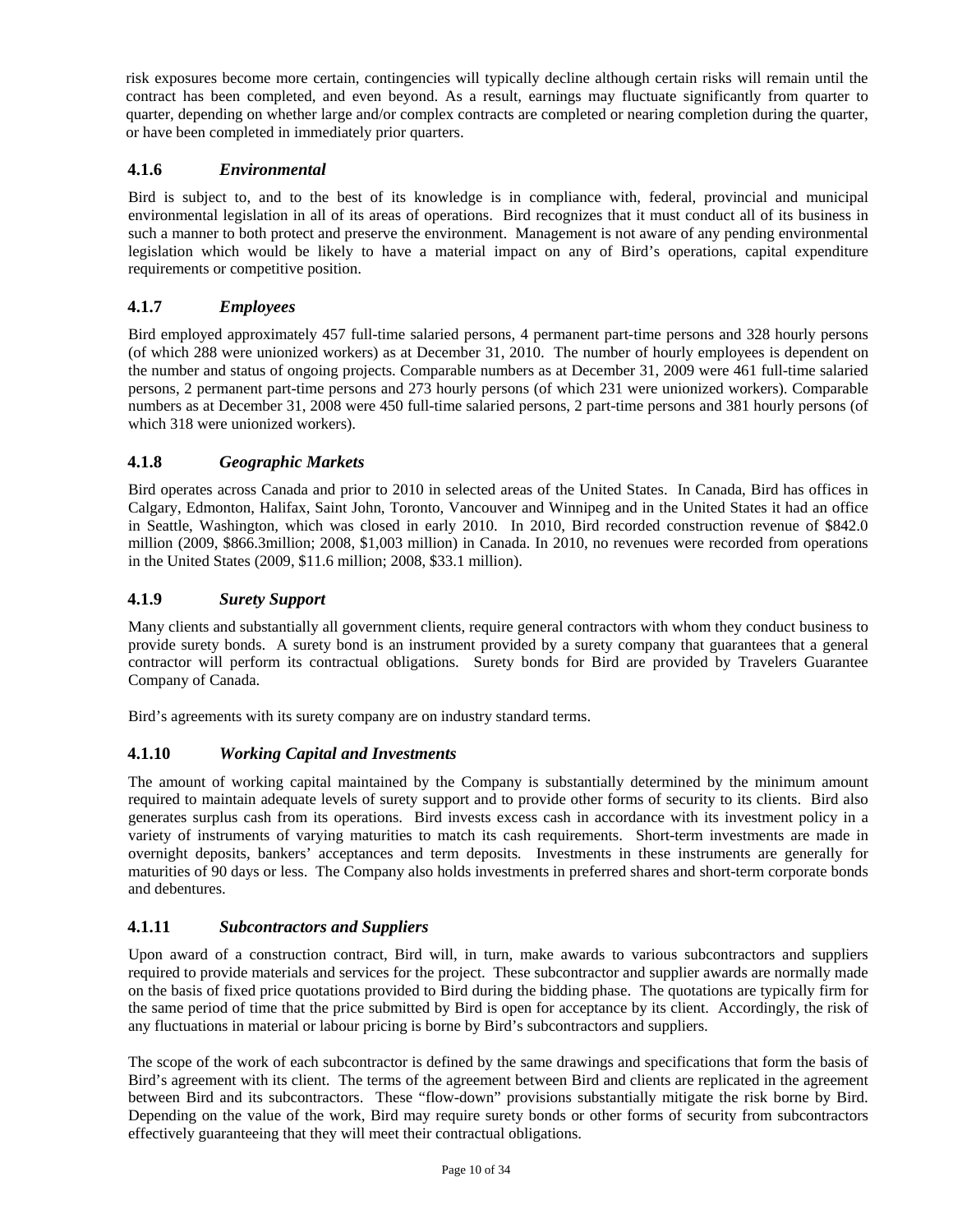## **4.1.12** *Specialized Skills and Knowledge*

Operation of the business requires staff with specialized skills and knowledge in the management of office and field construction activities. There is generally a shortage of suitably trained and experienced staff available to the Company which represents an impediment to growth and a risk in the event of staff turnover. There are a number of college and university programs that provide graduates with basic skills required to enter the industry. For many years, the Company has relied on a strategy of hiring staff at an entry level and providing them with the additional training and experience required.

## **4.2 Risks Relating to the Business**

## **4.2.1** *Ability to Secure Work*

Bird generally secures new contracts either through a competitive bid process or through negotiation. Awards in both the public and private sectors are generally based upon price, but are also influenced by factors such as perceived level of services offered, construction schedule, project personnel, the make-up of the subcontractor team, prior experience with the prospective client and the type of project and the ability to provide bonds and other contract security. In order to be afforded an opportunity to bid for projects in the PPP contract market, a strong balance sheet measured in terms of an adequate level of working capital is typically required. Bird operates in markets that are highly competitive and there is constant pressure to find and maintain a competitive advantage. In the current economic climate, competition is more intense than experienced prior to the downturn in late 2008. This presents significant challenges for the Company. If those competitive challenges are not met, Bird's client base could be eroded or it could experience an overall reduction in profits. In the current economic climate and as a result of a decline in commodity prices in 2009 and challenging credit markets, Bird experienced a decrease in activity from private clients, as the decisions of these clients to proceed with construction projects are largely driven by economic factors.

A decline in demand for Bird's services from the private sector could have an adverse impact on the Company if that business could not be replaced within the public sector. A portion of Bird's construction activity relates to government-funded institutional projects. Any reduction in demand for Bird's services by the public sector, whether as a result of funding constraints, changing political priorities or delays in projects caused by elections, could have an adverse impact on the Company if that business could not be replaced within the private sector. Government-funded projects also typically have long and sometimes unpredictable lead times associated with government review and approval. The time delays associated with this process can constitute a risk to general contractors pursuing these projects. Certain government-funded projects, particularly PPP projects, may also require significant bid costs which can only be recovered if Bird is the successful bidder. A number of governments in Canada have procured a significant value of projects under a PPP contract format, which is an attractive market for the Company. A reduction in the popularity of this procurement method or difficulties in obtaining financing for these projects would have negative consequences for Bird.

## **4.2.2** *Economy and Cyclicality*

Activity within the construction industry is tied to the general state of the economy. Thus, in periods of strong economic growth, capital spending will generally increase and there will be more and better quality opportunities available within the construction industry. Bird attempts to insulate itself in various ways from the effects of negative economic conditions. (See para. 4.1.3 Cyclicality) However, there is no assurance that these methods will be effective in insulating Bird from a downturn in the economy. Furthermore, as a result of increased demand in certain regions or industry sectors, the Company has in the past earned above-average margins on particular projects. There is no assurance that above-average margins that may have been generated on historical contracts can be generated in the future. For more than 10 years, the Company has increased its focus on industrial projects in northern Alberta, such as the oil sands. A significant decrease in construction activity in this sector, which the Company is currently experiencing, could have an adverse effect on the Company's financial performance and results of operations. Furthermore, most of Bird's contracts are and will be relatively short-term (less than two years, generally). As such, any prolonged downturn in the economy could impact Bird's ability to generate new business or maintain a backlog of contracts with acceptable margins to sustain Bird through such downturns.

## **4.2.3** *Potential for Non-Payment*

Before signing any construction contract, Bird goes to considerable lengths to satisfy itself that the potential client has adequate resources to pay as construction work is completed. Throughout the contract, Bird also attempts to ensure that payments are collected from clients before Bird's payments to subcontractors and suppliers for that contract fall due. However, because of the nature of Bird's contracts and occasionally because of delays in customer payments,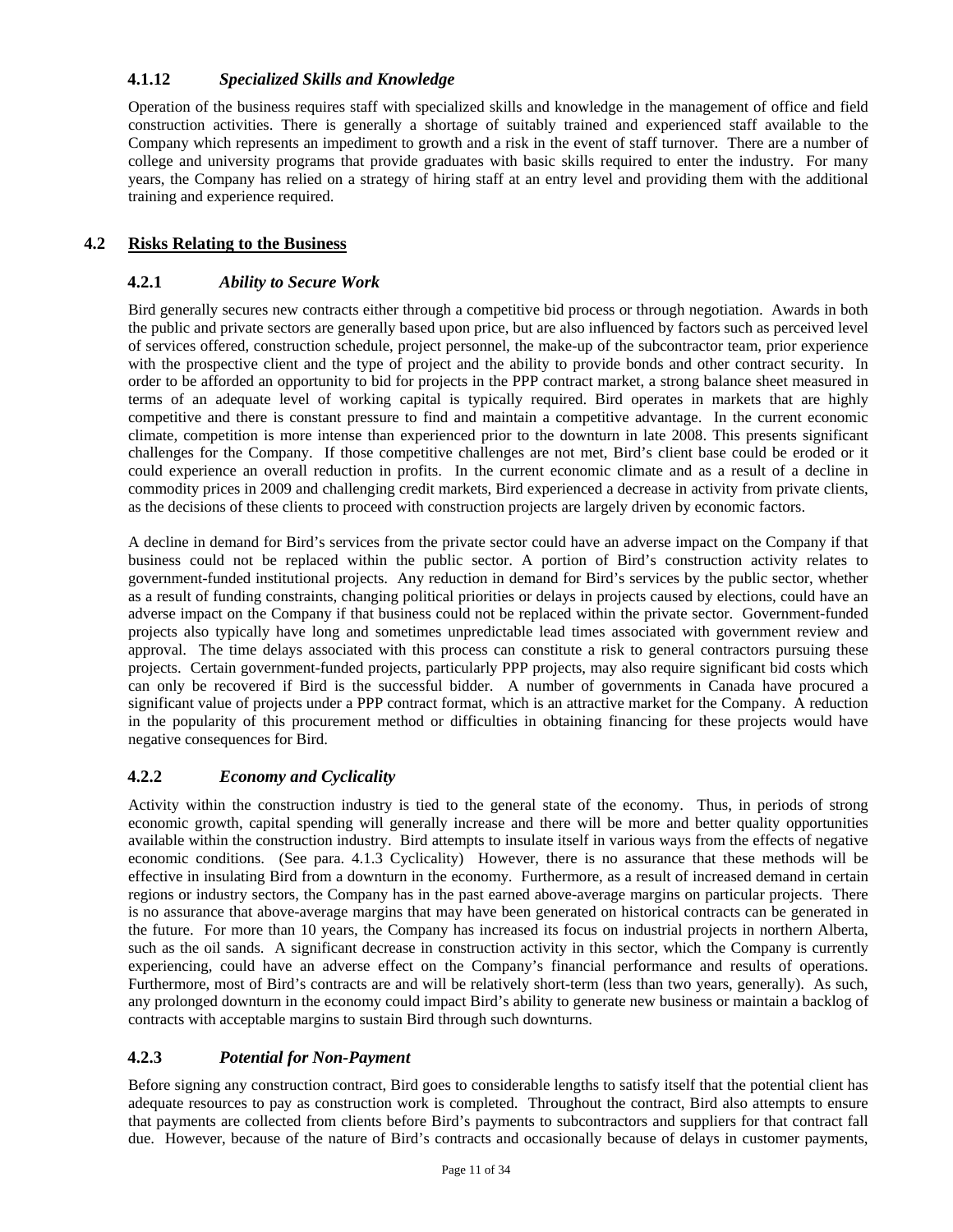Bird may be required to utilize its working capital to fund construction costs temporarily. If a customer defaults in making its payments on a project, Bird would generally have the right to register a lien against the project. If the customer was unable or unwilling to pay the amount owing to Bird, a lien against the property would normally provide some security that Bird could realize what it is owed. However, in these situations, Bird's ability to collect what it is owed is never assured. Payment default by a client could result in a financial loss to Bird that could have a material effect on Bird's operating results and financial position.

## **4.2.4** *Ability to Hire and Retain Qualified & Capable Personnel*

The success of Bird is highly influenced by the efforts of key members of management including its executive officers and branch managers. The loss of the services of any of Bird's key management personnel could negatively impact Bird. The future success of Bird also depends heavily on its ability to attract, retain and develop high-performing personnel in all areas of its operations. Most firms throughout the construction industry face this challenge, and accordingly, competition for professional staff is intense. If Bird ceases to be seen by current and prospective employees as a highly attractive place to work, it could experience difficulty in hiring and retaining the right people. This could have an adverse effect on current operations of Bird and would limit its prospects and impair its future success.

## **4.2.5** *Completion & Performance Guarantees/Design-Build Risks*

Under some contracts, failure to meet a project deadline may expose Bird to financial penalties, or liquidated damages under the contract or Bird may be held responsible for cost impacts to the client resulting from any delay. PPP infrastructure contracts typically contain more onerous financial penalties for project delays, which further increases Bird's exposure to these risks. Under other contracts, particularly design-build contracts, the work or portions thereof may be required to meet certain performance specifications and the specified needs of the customer. This places on Bird the added risk of liability for design flaws as well as added construction costs that may result from such flaws. If the project fails to meet performance specifications or if it is found that Bird is responsible for errors made in the design of the project, Bird would be exposed to the costs necessary to meet the performance specifications or to rectify the design error. The Company mitigates its exposure to these risks by subcontracting for design services and subscribing for professional liability insurance.

If Bird fails to meet these completion performance or design obligations, the total costs of the project could exceed original estimates and could result in a loss to Bird for that project. In extreme cases, such situations could have a material negative impact on the operating results and financial position of Bird.

# **4.2.6** *PPP Project Risk*

Bird is active in the public private partnership market. Bird's role in these projects is typically to provide design-build construction services to a consortium that is formed to provide design, construction, financing and management of a public facility. Inherent in the design-build contract format are performance guarantee and design-build risks outlined in 4.2.5 above. Among other things, the performance guarantees on PPP projects often include responsibility for the energy performance of the facility and achievement of LEED® standards and if Bird fails to meet the required standards, it may be liable for substantial penalties. The construction contracts also typically require Bird to pay significant liquidated damages if the projects are not completed on schedule.

The PPP procurement model also typically results in the transfer of certain risks to the contractor beyond what would be the case for a similar facility under a conventional fixed price contract format. These include responsibility for such issues as changes in law and certain force majeure and delay events. In addition, if Bird's contract was terminated for cause, the Company would be exposed to substantial breakage costs from the consortium and their lenders. The security required to support the obligations that the Company undertakes on these projects typically includes substantial letters of credit which may be drawn upon in the event that the Company fails to meet its obligations.

## **4.2.7** *Performance of Subcontractors*

Successful completion of a contract by Bird depends, in large part, on the satisfactory performance of subcontractors who are engaged to complete the various components of the work. If subcontractors fail to satisfactorily perform their portion of the work, Bird may be required to engage alternate subcontractors to do the work and may incur additional costs. This can result in reduced profits, or, in some cases, significant losses on the contract and could also damage the reputation of Bird. In addition, the ability of Bird to bid for and successfully complete projects is, in part, dependent on the availability of qualified subcontractors and trades people. Depending on the value of the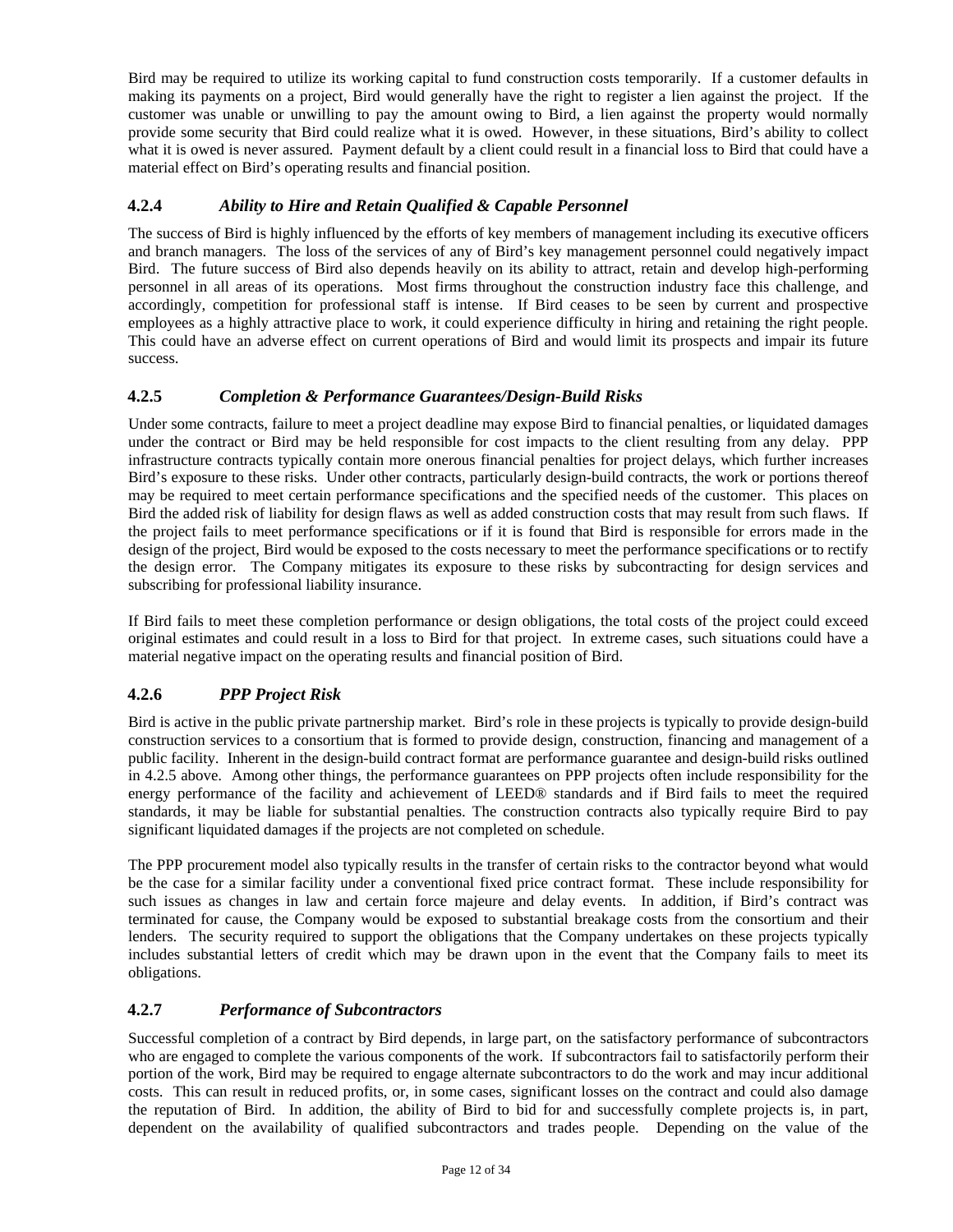subcontract, Bird may require surety bonds or other security from the subcontractor in order to mitigate this risk. Bird closely monitors all subcontractor and trades person capacity concerns in order to mitigate any effect on operations. A significant shortage of qualified subcontractors and trades people could have a material impact on Bird's financial condition and results of operations.

## **4.2.8** *Competitive Factors*

Bird competes with many national, regional and local construction firms, who often enjoy advantages in a particular market that Bird does not have or they may have more experience or a better relationship with a particular client. On any given contract bid or negotiation, Bird will attempt to assess the level of competitive pressure it may face and it will attempt to neutralize or overcome any perceived advantage that its competitors have. Depending on this assessment, Bird will decide whether or not to pursue a contract. In addition, this assessment bears directly on decisions that Bird will make including what level of profit can be incorporated into its contract price and what personnel should be assigned to the contract. The accuracy of this assessment and the ability of Bird to respond to competitive factors affect Bird's success in securing new contracts and its profitability on contracts that it does secure.

## **4.2.9** *Estimating Costs/Assessing Contract Risks*

The contract price for a significant number of contracts performed by Bird is based, in part, on cost estimates that are subject to a number of assumptions. If, as a result of faulty estimates or unforeseen circumstances, Bird's assumptions are erroneous, its assessment of the risks associated with the contract are incorrect, or its estimates of the project costs are inaccurate, profit on the job may be lower than anticipated or a loss may be incurred.

## **4.2.10** *Access to Surety Support and Other Contract Security*

On many of its construction contracts, Bird is required to provide surety bonds. Bird's ability to obtain surety bonds depends primarily upon its capitalization, working capital, past performance, capability and continuity of management, as well as its current level of activity. As the value of Bird's backlog increases, Bird may be required to maintain higher levels of equity and working capital than it currently maintains. The level of working capital required to maintain ongoing surety support is subject to negotiation and cannot be determined exactly. Furthermore, the overall capacity of the surety market and claims experience of sureties will have an influence on the pricing and availability of bonds. There is no assurance that Bird will have access to surety support on favourable or commercially reasonable terms or at all for all the contracts it would like to pursue. Bird's agreements with its surety company are on industry standard terms.

To participate in the PPP market, the Company is typically required to support its contractual commitments by posting substantial letters of credit and providing corporate guarantees, both of which are limited by the working capital and equity of the Company. It is possible that ability of the Company to secure new projects will be constrained by its capitalization.

# **4.2.11** *Litigation/Potential Litigation*

As a part of the normal course of the construction business, disputes arise between parties to construction contracts. While Bird attempts to resolve any disagreements or disputes before they escalate to litigation, in some situations this is not possible. At any given time, Bird may be involved in a number of disputes that could lead to litigation and there may be a number of disputes in various stages of litigation. It is management's opinion that adequate provision has been made in Bird's consolidated financial statements for any potential settlements relating to such matters and management does not believe that any existing litigation or pending litigation will ultimately result in a final judgment against Bird that would have a materially adverse impact on the operations of Bird. Litigation is, however, inherently uncertain. Accordingly, adverse outcomes to current litigation or pending litigation are possible. These potentially adverse outcomes could include financial loss, damage to Bird's reputation or reduction of prospects for future contract awards.

## **4.2.12** *Quality Assurance and Quality Control*

Bird enters into contracts which specify the scope of the project to be constructed including quality standards. If all or portions of the work fail to meet these standards, Bird would be exposed to additional costs for the correction of noncompliant work.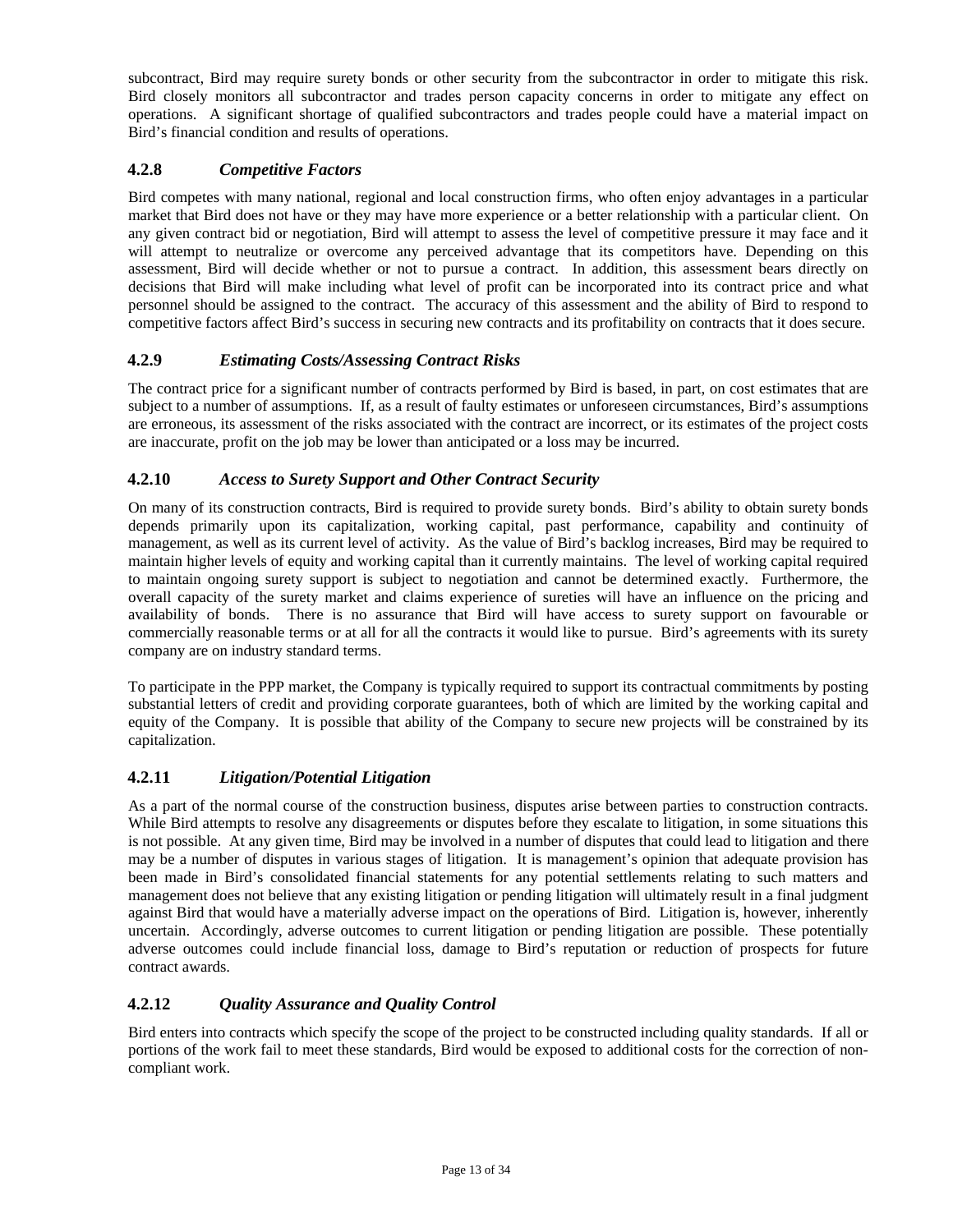## **4.2.13** *Maintaining Safe Work Sites*

In spite of the best efforts of Bird to minimize the risk of accidents, accidents can happen. When they do, the impact on Bird can be significant. Bird's success as a general contractor is highly dependent on its ability to keep its construction worksites safe. Failure to do so can have serious impact on the personal safety of its employees and others. In addition, it can expose Bird to fines, regulatory sanction or even criminal prosecution. Bird's safety record and worksite safety practices also have a direct bearing on its ability to secure work, particularly in the industrial sector. Certain clients will not permit general contractors to perform their work if their safety practices do not conform to predetermined standards or if the general contractor has an unacceptably high incidence of safety infractions or accidents. Management is not aware of any pending health and safety legislation or prior incidents which would be likely to have a material impact on any of Bird's operations, capital expenditure requirements, or competitive position. Nevertheless, there can be no guarantee with respect to the impact of future legislation or accidents.

## **4.2.14** *Accuracy of Cost to Complete Estimates*

As Bird performs each construction contract, costs are continuously monitored against the original cost estimates. On at least a quarterly basis, a detailed estimate of the costs to complete a contract is compiled by Bird. These estimates are an integral part of Bird's process for determining construction revenues and profits and depend on cost data collected over the duration of the project as well as the judgments of Bird's field and office personnel. To the extent that the cost to complete estimates are based on inaccurate or incomplete information or on faulty judgments, the accuracy of reported construction revenues and profits can be compromised. Bird has adopted many internal control policies and procedures aimed at mitigating exposure to this risk.

## **4.2.15** *Work Stoppages, Strikes and Lockouts*

Bird is signatory to a number of collective bargaining agreements. Future negotiation of these collective bargaining agreements could increase Bird's operating expenses and reduce profits as a result of increased wages and benefits. Failure to come to an agreement in these collective bargaining negotiations or those of its subcontractors and suppliers or government agencies could result in strikes, work stoppages, lockouts and increased costs resulting from delays on construction projects. A strike or other work stoppage is disruptive to Bird's operations and could adversely affect portions of its business, financial position, results of operations and cash flows.

## **4.2.16** *Potential Fluctuations in Quarterly Financial Results*

Bird's quarterly financial results may be impacted by a variety of factors including, without limitation: the timing of recognition of revenue from existing projects; the ability to accurately estimate costs for completion of work; the availability of, and competition for, new projects; costs or penalties associated with unanticipated delays in project completion; fluctuations in the general economic and business conditions in the market in which Bird operates; actions by governmental authorities including the level of governmental demand for the services provided by Bird; governmental regulations and expenditures required to comply with them; labour unrest involving Bird's workers, many of whom are unionized; seasonal weather conditions; and other conditions affecting revenues and expenses. Bird's operating expenses are incurred throughout each quarter. As a result, if expected revenues are not realized as anticipated, Bird's quarterly financial results could be materially adversely affected. Accordingly, there may be significant variations in the Company's consolidated quarterly financial results.

## **4.2.17** *Compliance with Environmental Laws*

Bird is subject to numerous federal, provincial and municipal environmental laws, and judicial, legislative and regulatory developments relating to environmental protection occur on an ongoing basis. Bird's projects can involve the handling of hazardous and environmentally sensitive materials, which if improperly handled or disposed of, could subject Bird to civil and criminal penalties. While Bird strives to keep informed of and to comply with all applicable environmental laws, circumstances may arise and incidents may occur that are beyond Bird's control that could adversely affect Bird. Management is not aware of any pending environmental legislation or incidents that would be likely to have a materially adverse impact on any of Bird's operations, capital expenditure requirements or competitive position, although there can be no assurance that no future legislation will be enacted or incidents will occur which may have a material impact on Bird's operations.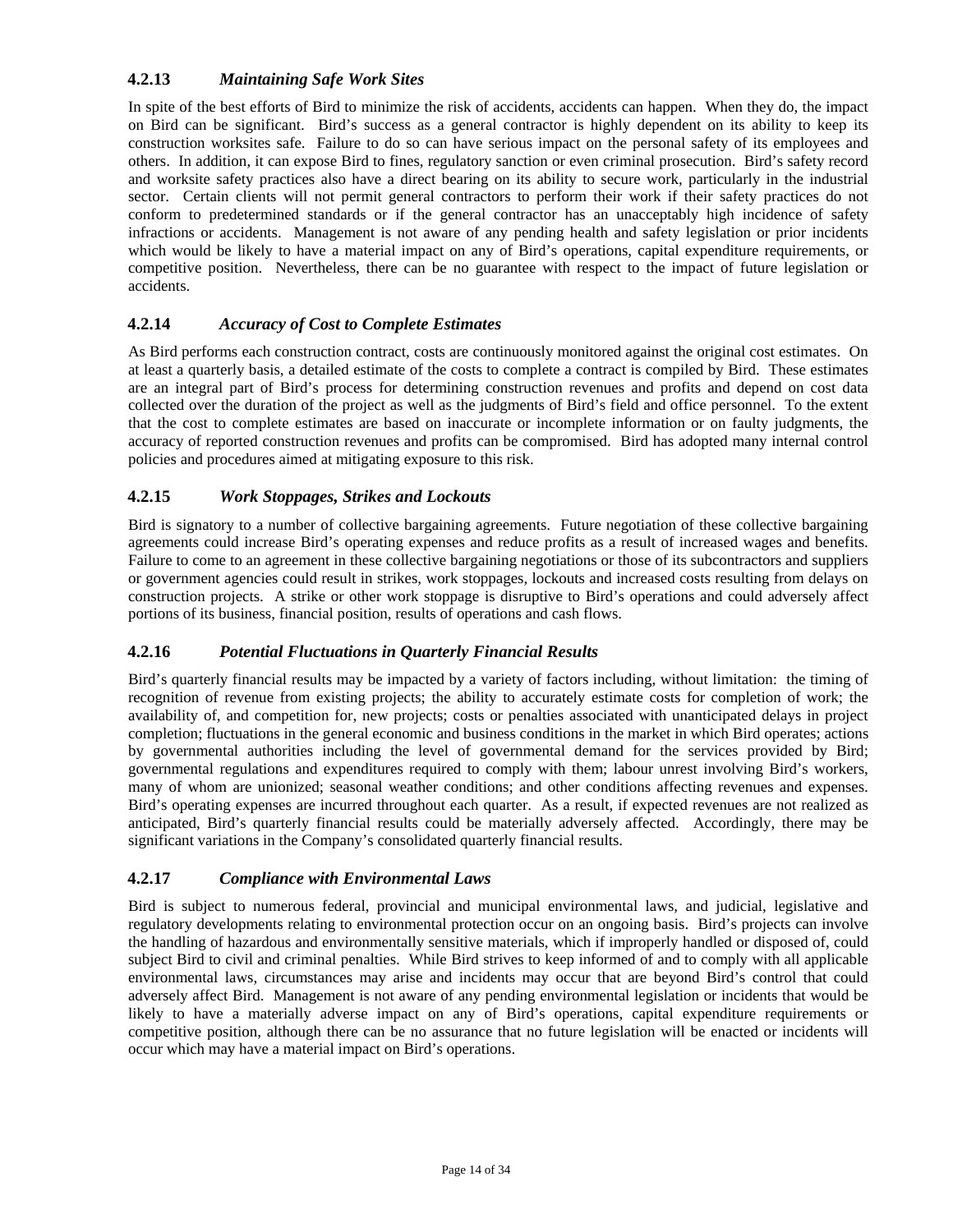## **4.2.18** *Performance of Investment Portfolio*

Bird maintains a portfolio of marketable security investments. Bird has no control over the factors that affect the value of the investments in the Bird portfolio. Factors unique to each issuer or company in which Bird invests may affect the value of these investments. A substantial drop in the value of these investments could materially and adversely affect Bird's financial results. The investment portfolio contributes cash flow to Bird. This cash flow could vary significantly over time depending on the portfolio's performance which could affect the level of distributions. The portfolio is not professionally managed, but is managed by the CEO and CFO of Bird with the assistance of investment brokers and advisors.

## **4.2.19** *Joint Venture Risk*

Bird sometimes forms joint ventures to pursue and execute projects. A joint venture structure can be beneficial by permitting pooling of resources required to complete a project and by spreading risk between the partners. The joint ventures in which Bird participates are typically formed to undertake a specific project, are jointly controlled by the partners and are dissolved upon completion of the project. The agreements which govern these joint ventures typically require that the partners supply their proportionate share of operating funds and that they share profits and losses in accordance with specified percentages. Bird selects its joint venture partners based on a variety of criteria including relevant expertise, past working relationships as well as analysis of the prospective partners' financial and construction capabilities. Each participant in a joint venture is usually liable for the obligations of the joint venture on a joint and several basis. In the event that Bird's joint venture partner fails to perform their obligations due to financial or other difficulties, Bird may be required to provide additional resources to the project and assume responsibilities for the obligations of its joint venture partner including responsibility for financial losses.

## **4.2.20** *Insurance Risk*

In the normal course of business Bird maintains insurance in order to satisfy the requirements of its construction contracts and part of its corporate risk management policies. Although Bird believes it maintains an appropriate amount of insurance coverage, there can be no assurance that the Company's insurance arrangements will be sufficient to cover claims incurred.

## **4.2.21** *Adjustments and Cancellations of Backlog*

The performance of the Company in a period depends significantly on the contribution from projects in its Backlog. There can be no assurance that the revenues or profits included in Backlog at any point in time will be realized. Contract suspensions, reductions and cancellations, which are beyond the control of Bird, do occur from time to time in the construction industry. Customers may have the right to suspend, cancel or reduce the scope of their contract with Bird, and although Bird generally has the right to be reimbursed for certain costs, it typically has no contractual rights to the total revenue or profit that was expected to be derived from such projects. These reductions may have a material adverse impact on future revenues and profitability

## **4.3 Risks Relating to the Shares**

## **4.3.1** *Unpredictability and Volatility of Trading Prices*

A publicly-traded corporation does not necessarily trade at values determined by reference to the underlying value of its business. The prices at which the common shares will trade cannot be predicted. The market price of a common share could be subject to significant fluctuations in response to variations in quarterly operating results and other factors. In addition, the securities markets have experienced significant price and volume fluctuations from time to time in recent years that often have been unrelated or disproportionate to the operating performance of particular issuers. These broad fluctuations may adversely affect the market price of the common shares.

## **4.3.2** *Payment of Dividends*

The payment of dividends on common shares is at the discretion of the Board of Directors of the Company. In establishing the amount of any dividend, the Board of Directors will take into consideration, amongst other things, the need to meet future requirements for increases in working capital and equity to meet contract security requirements, provide the financial capacity to withstand any downturn in the construction industry should it occur, expanding the business and the desirability of maintaining the dividend rate. There can be no assurances that the current dividend rate will not change in the future.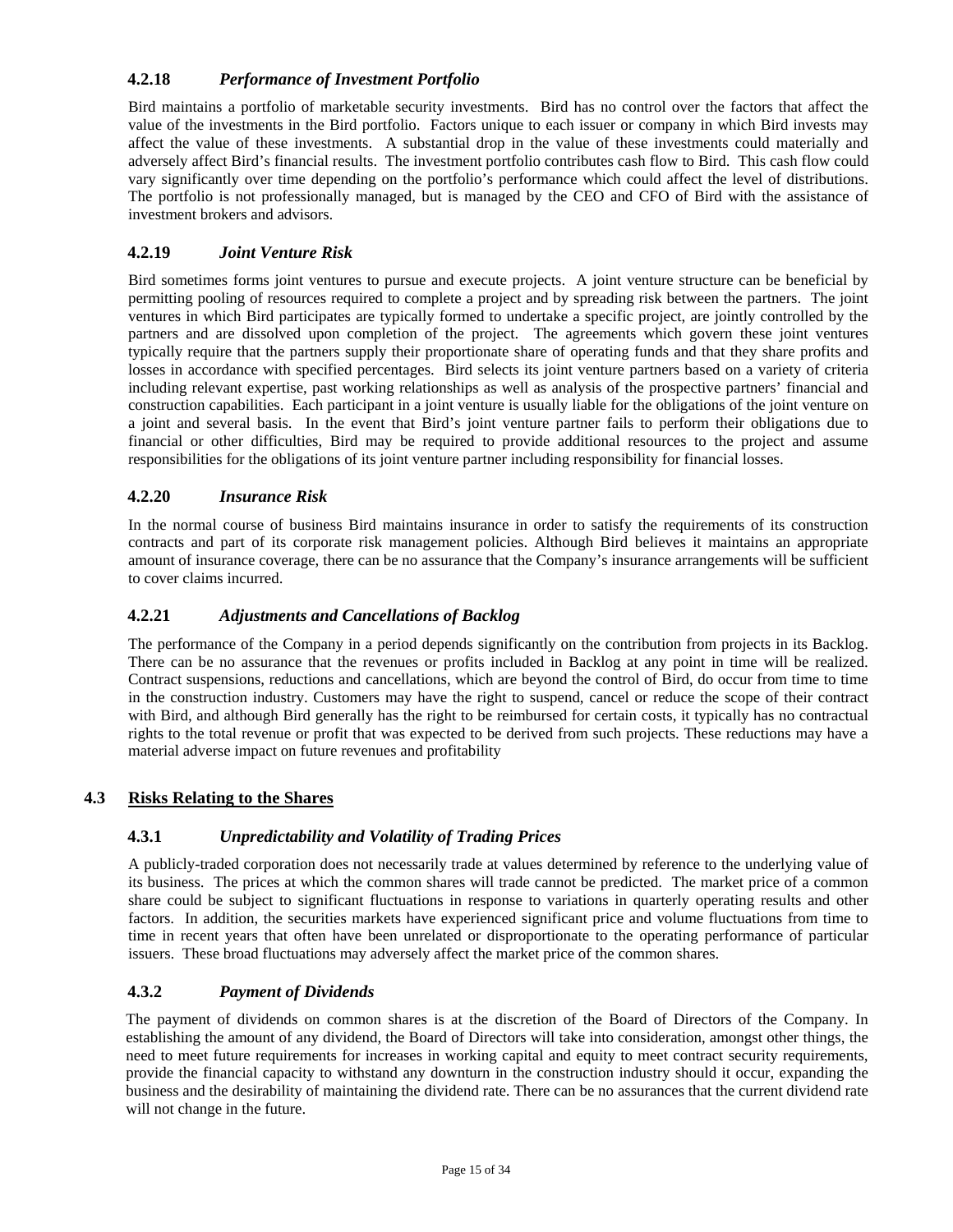# **5. DIVIDENDS AND DISTRIBUTIONS**

Upon conversion to an income fund in 2006, the Fund began to make regular monthly cash distributions and occasional special distributions. In establishing the distribution policy for a particular period, the Fund took into consideration, amongst other things, the desirability of maintaining a stable or increasing distribution rate, and its current and potential future requirements for increases in working capital and equity to support its surety and contract security requirements. In 2010, the Fund continued its practice of retaining the excess of cash available for distribution relative to distributions declared for the purpose of increasing its working capital. The Fund's initial regular monthly distribution rate was set at \$0.0967 per unit.

Effective December 2007, the regular monthly distribution rate was increased to \$0.1209 per unit and in June 2009, the regular monthly distribution rate was increased to \$0.1500 per unit.

Shareholders who are non-residents of Canada are required to pay all withholding taxes payable in respect of any dividends by the Company.

Cash distributions on Fund units for the fiscal year ended December 31, 2010 were as follows:

| <b>Period</b>    | <b>Record Date</b>                         | <b>Payment Date</b> | <b>Distributions or</b><br><b>Dividends Per</b><br>Unit | <b>Amount</b><br>(000's) |
|------------------|--------------------------------------------|---------------------|---------------------------------------------------------|--------------------------|
|                  |                                            |                     |                                                         |                          |
| January 2010     | January 29, 2010                           | February 19, 2010   | 0.1500                                                  | \$2,108                  |
| February 2010    | February 26, 2010                          | March 19, 2010      | 0.1500                                                  | 2,108                    |
| March 2010       | March 31, 2010                             | April 20, 2010      | 0.1500                                                  | 2,108                    |
| April 2010       | April 30, 2010                             | May 20, 2010        | 0.1500                                                  | 2,108                    |
| <b>May 2010</b>  | May 31, 2010                               | June 18, 2010       | 0.1500                                                  | 2,108                    |
| June 2010        | June 30, 2010                              | July 20, 2010       | 0.1500                                                  | 2,108                    |
| <b>July 2010</b> | July 30, 2010                              | August 20, 2010     | 0.1500                                                  | 2,108                    |
| August 2010      | August 31, 2010                            | September 20, 2010  | 0.1500                                                  | 2,108                    |
| September 2010   | September 30, 2010                         | October 20, 2010    | 0.1500                                                  | 2,108                    |
| October 2010     | October 29, 2010                           | November 19, 2010   | 0.1500                                                  | 2,108                    |
| November 2010    | November 30, 2010                          | December 20, 2010   | 0.1500                                                  | 2,108                    |
| December 2010    | December 31, 2010                          | January 20, 2011    | 0.1500                                                  | 2,108                    |
|                  |                                            | Totals              | \$1.8000                                                | \$25,292                 |
|                  |                                            |                     |                                                         |                          |
|                  |                                            |                     |                                                         |                          |
| Comprised of:    |                                            |                     |                                                         |                          |
|                  | Regular distributions on units of the Fund |                     | \$1.8000                                                |                          |

The three-year history of annual distributions per unit of the Fund is as follows;

| 2010 | 2009 | 2008 |
|------|------|------|
|      |      | ,,   |

Previously, the Board of Directors approved an initial dividend rate that was equivalent, on an annual basis, to the Fund's distribution rate in 2010 of \$1.80 per year. This dividend rate equated to \$0.45 per quarter per common share. On March 3, 2011, the Board of Directors approved an increase in the annual dividend rate of 10 percent, resulting in an annualized dividend rate of \$1.98 per common share or \$0.495 per common share per quarter. On March 3, 2011, the Board of Directors declared a \$0.495 per common share dividend for the first quarter of 2011 to shareholders of record on March 31, 2011 payable on April 20, 2011. Also, on March 3, 2011, the Board of Directors decided to commence paying dividends monthly beginning with the dividend for the month of April 2011. The payment of dividends on common shares will be made monthly to shareholders of record on the last business day of the month, with the actual payment of the dividend made on or about the  $20<sup>th</sup>$  of the following month.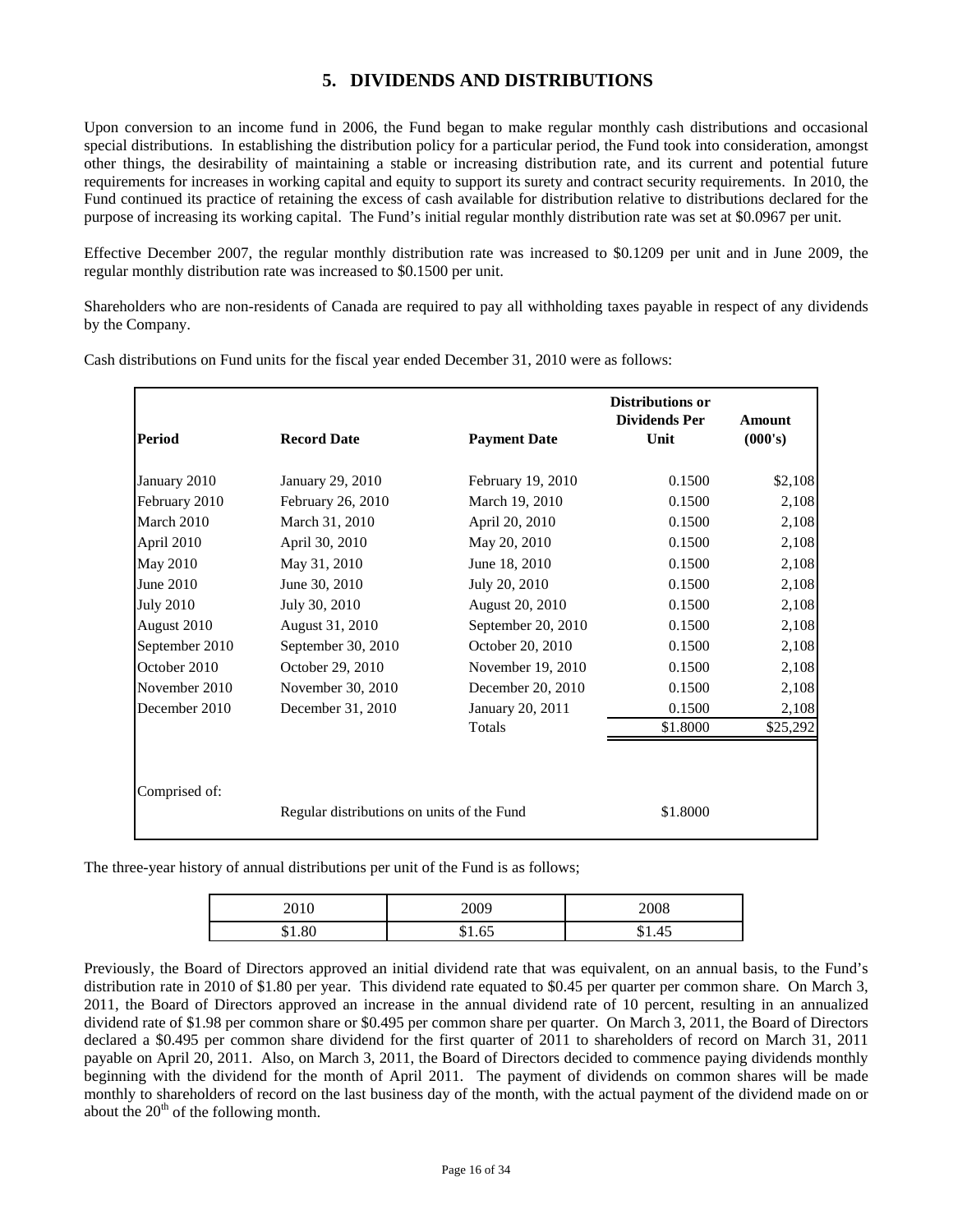On March 3, 2011, the Board of Directors also approved a 3 for 1 stock split to be effected by way of a stock dividend to shareholders of record on April 14, 2011. In conjunction with the decision to commence declaring monthly dividends, the Board of Directors also approved regular cash dividends for the months of April 2011, May 2011 and June 2011 in the amount of \$0.055 per common share reflecting the 3 for 1 stock split.

# **6. DESCRIPTION OF CAPITAL STRUCTURE**

## **6.1 General**

The Company is authorized to issue an unlimited number of common shares. Each common share is entitled to receive notice of and to attend all meetings of shareholders of the Company. Each common share is entitled to one vote at shareholder meetings. The holders of common shares are entitled to receive dividends when declared by the Board of Directors of the Company in such amount and in such form as the Board of Directors may determine from time to time. All dividends declared shall be paid in equal amounts per share on all common shares outstanding. In the event of dissolution, liquidation or winding up of the Company, common shareholders shall be entitled to receive the remaining assets of the Company after the prior rights of the holders of any preference shares and any other shares ranking senior to the common shares has been settled. On January 1, 2011, the effective date of the Arrangement the Company had 14,051,282 issued and outstanding common shares, equivalent to the number of Fund units outstanding immediately prior to Arrangement.

The Company is authorized to issue such number of preference shares, issuable in one or more series, provided that the number of issued preference shares shall not exceed 35% of the number of issued and outstanding common shares at the time such preference shares are issued. The Board of Directors shall determine the number of series issued and the number of preference shares issued within a series. The Board of Directors shall determine the designation, rights, privileges, restrictions and conditions to be attached to each series of preference shares, including but not limited to, dividend rates, whether dividends are cumulative or non-cumulative, the currency of payment, the date and place of payment, and any redemption, retraction or exchange conditions. On January 1, 2011, no preference shares were issued and outstanding.

The Company has no long-term debt outstanding.

On March 3, 2011, the Board of Directors approved a 3 for 1 stock split to be effected by way of a stock dividend. Subject to receipt of final regulatory approval, including approval of the Toronto Stock Exchange, each shareholder of record of the Company on April 14, 2011 will receive two additional common shares for each common share held on that date. The additional shares will be distributed on April 22, 2011.

On March 3, 2011 the Board of Directors recommended that the shareholders approve the introduction of a Stock Option Plan at the next special and annual general meeting to be held on May 6, 2011. The purpose of the Stock Option Plan is to provide eligible officers and employees of the Company and its subsidiaries with a share-related mechanism designed to develop and increase the interest in the growth and development of the Company by granting stock options from time to time to eligible persons and providing them the opportunity to acquire a proprietary interest in the Company through the purchase of common shares. A full description of the details of the Stock Option Plan is included in the Company's 2010 Management Information Circular which can be found on sedar.com.

# **7. MARKET SECURITIES OF THE ISSUER**

Fund units were listed on the Toronto Stock Exchange until December 31, 2010 (symbol "BDT.UN"). Pursuant to the Arrangement, the Fund units were de-listed on December 31, 2010 and effective January 4, 2011, the first trading day of the New Year, the common shares of the Company were listed for trading on the Toronto Stock Exchange (symbol "BDT").

The following table outlines the trading price range and volumes of Fund units during 2010 and the Company shares during January and February 2011.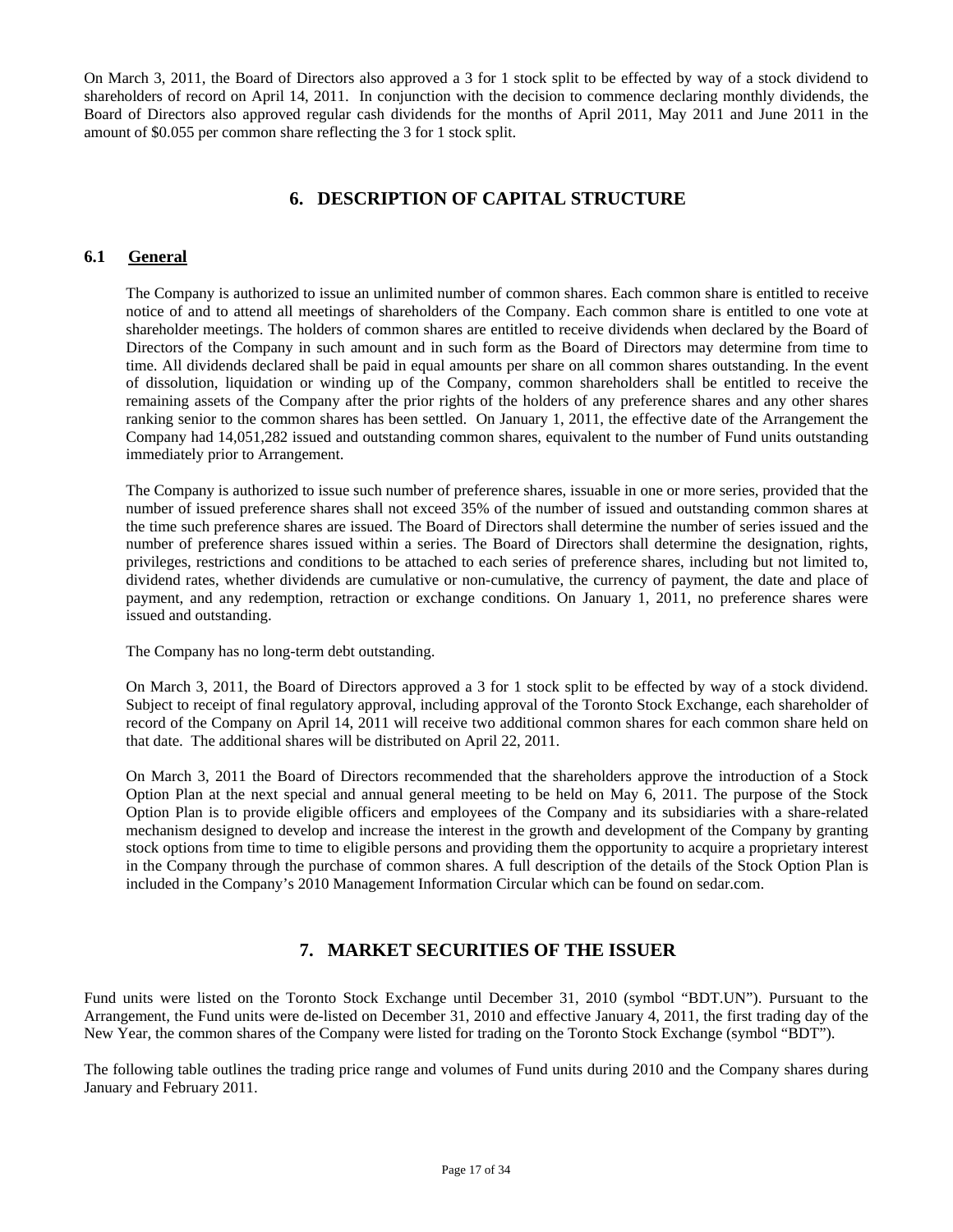|                  | <b>Toronto Stock Exchange</b> |        |               |
|------------------|-------------------------------|--------|---------------|
|                  | Price Range                   |        | Trading       |
| Month            | <u>High \$</u>                | Low \$ | <b>Volume</b> |
| Units            |                               |        |               |
| January 2010     | 34.34                         | 31.00  | 298,175       |
| February 2010    | 33.50                         | 31.05  | 362,753       |
| March 2010       | 34.69                         | 31.21  | 972,197       |
| April 2010       | 34.65                         | 31.58  | 424,350       |
| May 2010         | 34.32                         | 28.50  | 679,778       |
| June 2010        | 33.24                         | 30.25  | 791,457       |
| <b>July 2010</b> | 33.90                         | 29.30  | 408,712       |
| August 2010      | 36.15                         | 33.36  | 387,617       |
| September 2010   | 38.99                         | 35.00  | 566,810       |
| October 2010     | 38.35                         | 36.59  | 363,565       |
| November 2010    | 38.00                         | 28.97  | 1,494,317     |
| December 2010    | 37.70                         | 32.90  | 2,008,309     |
| <b>Shares</b>    |                               |        |               |
| January 2011     | 37.00                         | 36.30  | 18,633        |
| February 2011    | 37.65                         | 36.85  | 14,191        |
|                  |                               |        |               |

# **8. ESCROWED SECURITIES AND SECURITIES SUBJECT TO CONTRACTUAL RESTRICTION ON TRANSFER**

Each of 3039497 Nova Scotia Limited, James J. Brennan, Durck deWinter, and Ian Boyd agreed that with respect to the trust units received pursuant to the terms of the Purchase Agreement completed for the acquisition of Rideau Construction on February 1, 2008 (which were converted into common shares of the Company pursuant to the Arrangement), that:

- (a) from the date of the Purchase Agreement and until the first anniversary of the Closing Date in respect of 100% of the lock-up shares;
- (b) from the date of the Purchase Agreement and until the second anniversary of the Closing Date in respect of 80% of the locked-up shares;
- (c) from the date of the Purchase Agreement and until the third anniversary of the Closing Date in respect of 60% of the locked-up shares;
- (d) from the date of the Purchase Agreement and until the fourth anniversary of the Closing Date in respect of 40% of the locked-up shares;
- (e) from the date of the Purchase Agreement and until the fifth anniversary of the Closing Date in respect of 20% of the locked-up shares;

they will not offer, sell, transfer, contract to sell, assign, encumber, secure, pledge, grant or sell any option, right or warrant to purchase, or otherwise lend, transfer or dispose of any of such shares or securities convertible or exchangeable into the common shares; or make any short sale, engage in any hedging transaction or enter into any swap or other arrangement that has the effect of transferring, in whole or in part, any of the economic consequences of any of those securities, whether any such transaction described herein is to be settled by the delivery of common shares, other securities, cash or otherwise, or agree to do any of the foregoing or publicly disclose the intention to make any such offer, sale, transfer, assignment, encumbrance, security, pledge, grant, loan, disposition or arrangement, without the prior written consent of the Purchaser, which consent may be withheld in the sole and absolute discretion of the Purchaser.

| <b>Escrowed Securities</b> |                                     |                     |  |
|----------------------------|-------------------------------------|---------------------|--|
| Designation of Class       | Number of Securities Held in Escrow | Percentage of Class |  |
| Common Shares              | 157,260                             | 1.12%               |  |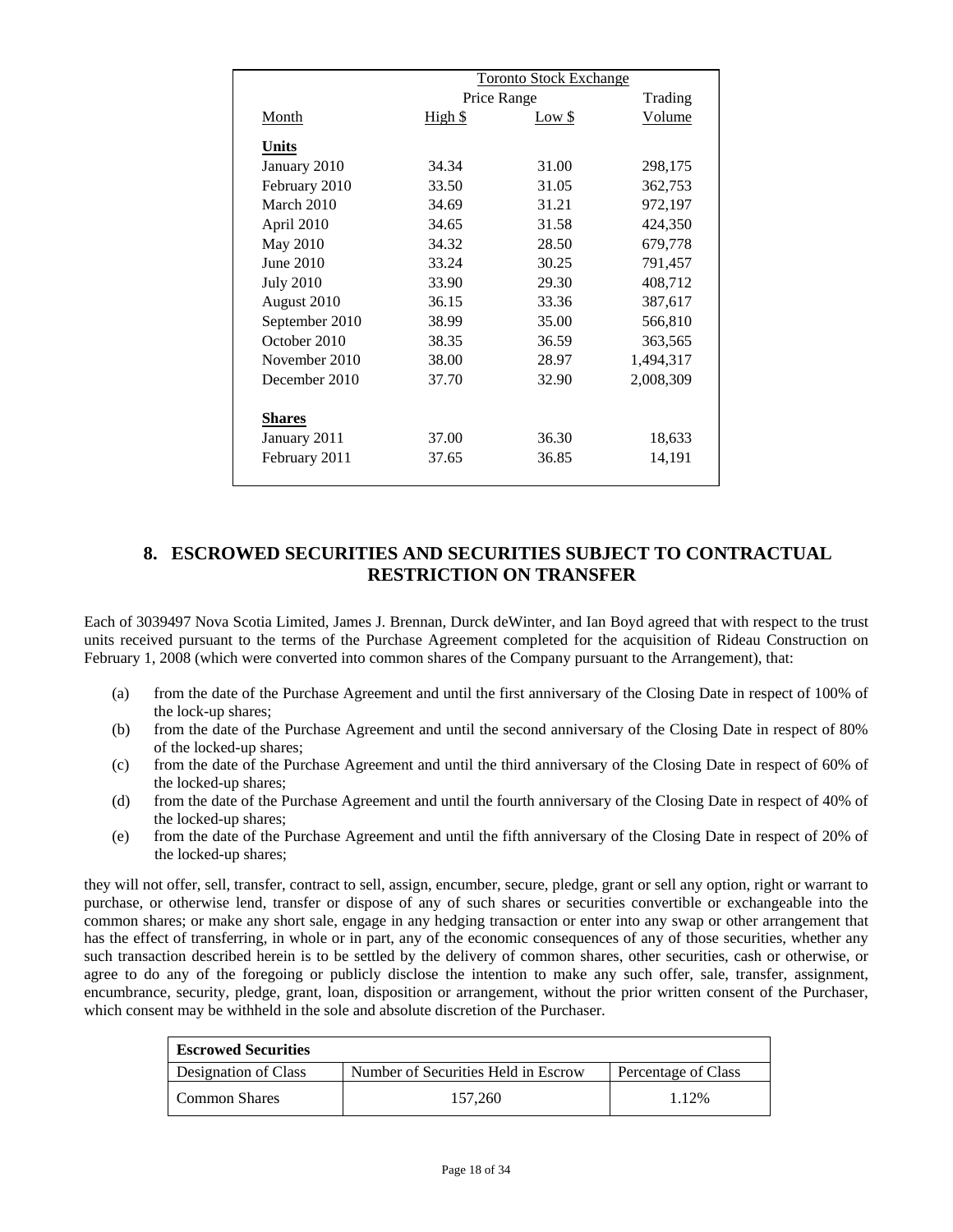# **9. TRUSTEES, DIRECTORS AND OFFICERS**

## **9.1 Directors and Executive Officers**

As of the date hereof, the Directors and executive officers of the Company are listed below including their municipalities of residence, principal occupations and brief biographies. All of the Directors were formerly trustees of the Fund, except B. D. DuPont who was appointed to the Board effective January 1, 2011. Each of the Directors has been so appointed until the first annual meeting of shareholders of the Company to occur in 2011 or until his or her successor is elected or appointed. All of the officers of the Company are also officers of Bird.

| Since $^{(1)}$<br>Position <sup>(2)</sup><br><b>Residence</b><br><b>Principal Occupation</b><br>Director $\overline{^{(3)(4)}}$<br><b>Executive Vice President, Chief</b><br>J.R. Bird<br>1987<br>Calgary, Alberta<br>Financial Officer and Corporate<br>Development, Enbridge Inc., an<br>energy transportation company<br>Vice President Atlantic<br>Vice President Atlantic<br>I. Boyd<br>N/A<br>Saint John, New Brunswick of Bird Construction Inc.<br>of Bird Construction Inc.<br>J.J. Brennan<br>Senior Vice President of<br>Senior Vice President of<br>N/A<br>Hammonds Plains,<br>Bird Construction Inc.<br>Bird Construction Inc.<br>Nova Scotia<br>Honourable J.J. Buchanan<br>1997<br>Lead Director <sup>(3)(4)</sup><br>President, Rundle Investments Ltd., an<br>investment holding company<br>Victoria, British Columbia<br>P.A. Charette<br>Director and<br>Chair of the Board<br>1991<br>Chair of the Board<br>Oakville, Ontario<br>Corporate Director<br>D.G. Doyle<br>2003<br>Director,<br>Audit Committee Chair <sup>(3)(4)</sup><br>Winnipeg, Manitoba<br><b>B.D.</b> DuPont<br>Director $(3)(4)$<br>Corporate Director<br>2011<br>Calgary, Alberta<br>S.R. Entwistle<br>Chief Financial Officer and<br>Chief Financial Officer and<br>N/A<br>Assistant Secretary of<br>Assistant Secretary of<br>Kitchener, Ontario<br>Bird Construction Inc.<br>Bird Construction Inc.<br>J.U. Joseph<br>Director,<br>Corporate Director<br>2001<br>Toronto, Ontario<br>Personnel and Safety Committee Chair <sup>(3)(4)</sup><br>K.W. McClure<br>Vice President Operations, Central<br>Vice President Operations, Central<br>N/A<br>of Bird Construction Inc.<br>of Bird Construction Inc.<br>Loretto, Ontario<br>Vice President Pacific &<br>Vice President Pacific &<br>K.J. Nakagawa<br>N/A<br>Delta, British Columbia<br>Vancouver Branch Manager<br>Vancouver Branch Manager<br>of Bird Construction Inc.<br>of Bird Construction Inc.<br>P.R. Raboud<br>Vice Chair of Bird Construction Inc.<br>Director.<br>2008<br>Vice Chair of Bird Construction Inc.<br>Toronto, Ontario<br>Vice President &<br>G. Royer<br>Vice President &<br>N/A<br><b>Edmonton Branch Manager</b><br><b>Edmonton Branch Manager</b><br>Edmonton, Alberta<br>of Bird Construction Inc.<br>of Bird Construction Inc.<br>T.J. Talbott<br>Director,<br>President & Chief Executive Officer<br>2010<br>President & Chief Executive Officer of Bird<br>Woodbridge, Ontario<br>of Bird Construction Inc.<br>Construction Inc.<br>Director $\overline{^{(3)(4)}}$<br>A.C. Thorsteinson<br>1991<br>President, Shelter Canadian Properties<br>Limited, a real estate development and<br>Winnipeg, Manitoba<br>management company<br>Vice President, Finance<br>J.C. Trumbla<br>Vice President, Finance<br>N/A<br>of Bird Construction Inc.<br>of Bird Construction Inc.<br>Oakville, Ontario | <b>Name of Municipality of</b> |  | <b>Director</b> |
|---------------------------------------------------------------------------------------------------------------------------------------------------------------------------------------------------------------------------------------------------------------------------------------------------------------------------------------------------------------------------------------------------------------------------------------------------------------------------------------------------------------------------------------------------------------------------------------------------------------------------------------------------------------------------------------------------------------------------------------------------------------------------------------------------------------------------------------------------------------------------------------------------------------------------------------------------------------------------------------------------------------------------------------------------------------------------------------------------------------------------------------------------------------------------------------------------------------------------------------------------------------------------------------------------------------------------------------------------------------------------------------------------------------------------------------------------------------------------------------------------------------------------------------------------------------------------------------------------------------------------------------------------------------------------------------------------------------------------------------------------------------------------------------------------------------------------------------------------------------------------------------------------------------------------------------------------------------------------------------------------------------------------------------------------------------------------------------------------------------------------------------------------------------------------------------------------------------------------------------------------------------------------------------------------------------------------------------------------------------------------------------------------------------------------------------------------------------------------------------------------------------------------------------------------------------------------------------------------------------------------------------------------------------------------------------------------------------------------------------------------------------------------------------------------------------------------------------------------------------------------|--------------------------------|--|-----------------|
|                                                                                                                                                                                                                                                                                                                                                                                                                                                                                                                                                                                                                                                                                                                                                                                                                                                                                                                                                                                                                                                                                                                                                                                                                                                                                                                                                                                                                                                                                                                                                                                                                                                                                                                                                                                                                                                                                                                                                                                                                                                                                                                                                                                                                                                                                                                                                                                                                                                                                                                                                                                                                                                                                                                                                                                                                                                                           |                                |  |                 |
|                                                                                                                                                                                                                                                                                                                                                                                                                                                                                                                                                                                                                                                                                                                                                                                                                                                                                                                                                                                                                                                                                                                                                                                                                                                                                                                                                                                                                                                                                                                                                                                                                                                                                                                                                                                                                                                                                                                                                                                                                                                                                                                                                                                                                                                                                                                                                                                                                                                                                                                                                                                                                                                                                                                                                                                                                                                                           |                                |  |                 |
|                                                                                                                                                                                                                                                                                                                                                                                                                                                                                                                                                                                                                                                                                                                                                                                                                                                                                                                                                                                                                                                                                                                                                                                                                                                                                                                                                                                                                                                                                                                                                                                                                                                                                                                                                                                                                                                                                                                                                                                                                                                                                                                                                                                                                                                                                                                                                                                                                                                                                                                                                                                                                                                                                                                                                                                                                                                                           |                                |  |                 |
|                                                                                                                                                                                                                                                                                                                                                                                                                                                                                                                                                                                                                                                                                                                                                                                                                                                                                                                                                                                                                                                                                                                                                                                                                                                                                                                                                                                                                                                                                                                                                                                                                                                                                                                                                                                                                                                                                                                                                                                                                                                                                                                                                                                                                                                                                                                                                                                                                                                                                                                                                                                                                                                                                                                                                                                                                                                                           |                                |  |                 |
|                                                                                                                                                                                                                                                                                                                                                                                                                                                                                                                                                                                                                                                                                                                                                                                                                                                                                                                                                                                                                                                                                                                                                                                                                                                                                                                                                                                                                                                                                                                                                                                                                                                                                                                                                                                                                                                                                                                                                                                                                                                                                                                                                                                                                                                                                                                                                                                                                                                                                                                                                                                                                                                                                                                                                                                                                                                                           |                                |  |                 |
|                                                                                                                                                                                                                                                                                                                                                                                                                                                                                                                                                                                                                                                                                                                                                                                                                                                                                                                                                                                                                                                                                                                                                                                                                                                                                                                                                                                                                                                                                                                                                                                                                                                                                                                                                                                                                                                                                                                                                                                                                                                                                                                                                                                                                                                                                                                                                                                                                                                                                                                                                                                                                                                                                                                                                                                                                                                                           |                                |  |                 |
|                                                                                                                                                                                                                                                                                                                                                                                                                                                                                                                                                                                                                                                                                                                                                                                                                                                                                                                                                                                                                                                                                                                                                                                                                                                                                                                                                                                                                                                                                                                                                                                                                                                                                                                                                                                                                                                                                                                                                                                                                                                                                                                                                                                                                                                                                                                                                                                                                                                                                                                                                                                                                                                                                                                                                                                                                                                                           |                                |  |                 |
|                                                                                                                                                                                                                                                                                                                                                                                                                                                                                                                                                                                                                                                                                                                                                                                                                                                                                                                                                                                                                                                                                                                                                                                                                                                                                                                                                                                                                                                                                                                                                                                                                                                                                                                                                                                                                                                                                                                                                                                                                                                                                                                                                                                                                                                                                                                                                                                                                                                                                                                                                                                                                                                                                                                                                                                                                                                                           |                                |  |                 |
|                                                                                                                                                                                                                                                                                                                                                                                                                                                                                                                                                                                                                                                                                                                                                                                                                                                                                                                                                                                                                                                                                                                                                                                                                                                                                                                                                                                                                                                                                                                                                                                                                                                                                                                                                                                                                                                                                                                                                                                                                                                                                                                                                                                                                                                                                                                                                                                                                                                                                                                                                                                                                                                                                                                                                                                                                                                                           |                                |  |                 |
|                                                                                                                                                                                                                                                                                                                                                                                                                                                                                                                                                                                                                                                                                                                                                                                                                                                                                                                                                                                                                                                                                                                                                                                                                                                                                                                                                                                                                                                                                                                                                                                                                                                                                                                                                                                                                                                                                                                                                                                                                                                                                                                                                                                                                                                                                                                                                                                                                                                                                                                                                                                                                                                                                                                                                                                                                                                                           |                                |  |                 |
|                                                                                                                                                                                                                                                                                                                                                                                                                                                                                                                                                                                                                                                                                                                                                                                                                                                                                                                                                                                                                                                                                                                                                                                                                                                                                                                                                                                                                                                                                                                                                                                                                                                                                                                                                                                                                                                                                                                                                                                                                                                                                                                                                                                                                                                                                                                                                                                                                                                                                                                                                                                                                                                                                                                                                                                                                                                                           |                                |  |                 |
|                                                                                                                                                                                                                                                                                                                                                                                                                                                                                                                                                                                                                                                                                                                                                                                                                                                                                                                                                                                                                                                                                                                                                                                                                                                                                                                                                                                                                                                                                                                                                                                                                                                                                                                                                                                                                                                                                                                                                                                                                                                                                                                                                                                                                                                                                                                                                                                                                                                                                                                                                                                                                                                                                                                                                                                                                                                                           |                                |  |                 |
|                                                                                                                                                                                                                                                                                                                                                                                                                                                                                                                                                                                                                                                                                                                                                                                                                                                                                                                                                                                                                                                                                                                                                                                                                                                                                                                                                                                                                                                                                                                                                                                                                                                                                                                                                                                                                                                                                                                                                                                                                                                                                                                                                                                                                                                                                                                                                                                                                                                                                                                                                                                                                                                                                                                                                                                                                                                                           |                                |  |                 |
|                                                                                                                                                                                                                                                                                                                                                                                                                                                                                                                                                                                                                                                                                                                                                                                                                                                                                                                                                                                                                                                                                                                                                                                                                                                                                                                                                                                                                                                                                                                                                                                                                                                                                                                                                                                                                                                                                                                                                                                                                                                                                                                                                                                                                                                                                                                                                                                                                                                                                                                                                                                                                                                                                                                                                                                                                                                                           |                                |  |                 |
|                                                                                                                                                                                                                                                                                                                                                                                                                                                                                                                                                                                                                                                                                                                                                                                                                                                                                                                                                                                                                                                                                                                                                                                                                                                                                                                                                                                                                                                                                                                                                                                                                                                                                                                                                                                                                                                                                                                                                                                                                                                                                                                                                                                                                                                                                                                                                                                                                                                                                                                                                                                                                                                                                                                                                                                                                                                                           |                                |  |                 |
|                                                                                                                                                                                                                                                                                                                                                                                                                                                                                                                                                                                                                                                                                                                                                                                                                                                                                                                                                                                                                                                                                                                                                                                                                                                                                                                                                                                                                                                                                                                                                                                                                                                                                                                                                                                                                                                                                                                                                                                                                                                                                                                                                                                                                                                                                                                                                                                                                                                                                                                                                                                                                                                                                                                                                                                                                                                                           |                                |  |                 |
|                                                                                                                                                                                                                                                                                                                                                                                                                                                                                                                                                                                                                                                                                                                                                                                                                                                                                                                                                                                                                                                                                                                                                                                                                                                                                                                                                                                                                                                                                                                                                                                                                                                                                                                                                                                                                                                                                                                                                                                                                                                                                                                                                                                                                                                                                                                                                                                                                                                                                                                                                                                                                                                                                                                                                                                                                                                                           |                                |  |                 |
|                                                                                                                                                                                                                                                                                                                                                                                                                                                                                                                                                                                                                                                                                                                                                                                                                                                                                                                                                                                                                                                                                                                                                                                                                                                                                                                                                                                                                                                                                                                                                                                                                                                                                                                                                                                                                                                                                                                                                                                                                                                                                                                                                                                                                                                                                                                                                                                                                                                                                                                                                                                                                                                                                                                                                                                                                                                                           |                                |  |                 |
|                                                                                                                                                                                                                                                                                                                                                                                                                                                                                                                                                                                                                                                                                                                                                                                                                                                                                                                                                                                                                                                                                                                                                                                                                                                                                                                                                                                                                                                                                                                                                                                                                                                                                                                                                                                                                                                                                                                                                                                                                                                                                                                                                                                                                                                                                                                                                                                                                                                                                                                                                                                                                                                                                                                                                                                                                                                                           |                                |  |                 |
|                                                                                                                                                                                                                                                                                                                                                                                                                                                                                                                                                                                                                                                                                                                                                                                                                                                                                                                                                                                                                                                                                                                                                                                                                                                                                                                                                                                                                                                                                                                                                                                                                                                                                                                                                                                                                                                                                                                                                                                                                                                                                                                                                                                                                                                                                                                                                                                                                                                                                                                                                                                                                                                                                                                                                                                                                                                                           |                                |  |                 |
|                                                                                                                                                                                                                                                                                                                                                                                                                                                                                                                                                                                                                                                                                                                                                                                                                                                                                                                                                                                                                                                                                                                                                                                                                                                                                                                                                                                                                                                                                                                                                                                                                                                                                                                                                                                                                                                                                                                                                                                                                                                                                                                                                                                                                                                                                                                                                                                                                                                                                                                                                                                                                                                                                                                                                                                                                                                                           |                                |  |                 |
|                                                                                                                                                                                                                                                                                                                                                                                                                                                                                                                                                                                                                                                                                                                                                                                                                                                                                                                                                                                                                                                                                                                                                                                                                                                                                                                                                                                                                                                                                                                                                                                                                                                                                                                                                                                                                                                                                                                                                                                                                                                                                                                                                                                                                                                                                                                                                                                                                                                                                                                                                                                                                                                                                                                                                                                                                                                                           |                                |  |                 |
|                                                                                                                                                                                                                                                                                                                                                                                                                                                                                                                                                                                                                                                                                                                                                                                                                                                                                                                                                                                                                                                                                                                                                                                                                                                                                                                                                                                                                                                                                                                                                                                                                                                                                                                                                                                                                                                                                                                                                                                                                                                                                                                                                                                                                                                                                                                                                                                                                                                                                                                                                                                                                                                                                                                                                                                                                                                                           |                                |  |                 |
|                                                                                                                                                                                                                                                                                                                                                                                                                                                                                                                                                                                                                                                                                                                                                                                                                                                                                                                                                                                                                                                                                                                                                                                                                                                                                                                                                                                                                                                                                                                                                                                                                                                                                                                                                                                                                                                                                                                                                                                                                                                                                                                                                                                                                                                                                                                                                                                                                                                                                                                                                                                                                                                                                                                                                                                                                                                                           |                                |  |                 |
|                                                                                                                                                                                                                                                                                                                                                                                                                                                                                                                                                                                                                                                                                                                                                                                                                                                                                                                                                                                                                                                                                                                                                                                                                                                                                                                                                                                                                                                                                                                                                                                                                                                                                                                                                                                                                                                                                                                                                                                                                                                                                                                                                                                                                                                                                                                                                                                                                                                                                                                                                                                                                                                                                                                                                                                                                                                                           |                                |  |                 |
|                                                                                                                                                                                                                                                                                                                                                                                                                                                                                                                                                                                                                                                                                                                                                                                                                                                                                                                                                                                                                                                                                                                                                                                                                                                                                                                                                                                                                                                                                                                                                                                                                                                                                                                                                                                                                                                                                                                                                                                                                                                                                                                                                                                                                                                                                                                                                                                                                                                                                                                                                                                                                                                                                                                                                                                                                                                                           |                                |  |                 |
|                                                                                                                                                                                                                                                                                                                                                                                                                                                                                                                                                                                                                                                                                                                                                                                                                                                                                                                                                                                                                                                                                                                                                                                                                                                                                                                                                                                                                                                                                                                                                                                                                                                                                                                                                                                                                                                                                                                                                                                                                                                                                                                                                                                                                                                                                                                                                                                                                                                                                                                                                                                                                                                                                                                                                                                                                                                                           |                                |  |                 |
|                                                                                                                                                                                                                                                                                                                                                                                                                                                                                                                                                                                                                                                                                                                                                                                                                                                                                                                                                                                                                                                                                                                                                                                                                                                                                                                                                                                                                                                                                                                                                                                                                                                                                                                                                                                                                                                                                                                                                                                                                                                                                                                                                                                                                                                                                                                                                                                                                                                                                                                                                                                                                                                                                                                                                                                                                                                                           |                                |  |                 |
|                                                                                                                                                                                                                                                                                                                                                                                                                                                                                                                                                                                                                                                                                                                                                                                                                                                                                                                                                                                                                                                                                                                                                                                                                                                                                                                                                                                                                                                                                                                                                                                                                                                                                                                                                                                                                                                                                                                                                                                                                                                                                                                                                                                                                                                                                                                                                                                                                                                                                                                                                                                                                                                                                                                                                                                                                                                                           |                                |  |                 |
|                                                                                                                                                                                                                                                                                                                                                                                                                                                                                                                                                                                                                                                                                                                                                                                                                                                                                                                                                                                                                                                                                                                                                                                                                                                                                                                                                                                                                                                                                                                                                                                                                                                                                                                                                                                                                                                                                                                                                                                                                                                                                                                                                                                                                                                                                                                                                                                                                                                                                                                                                                                                                                                                                                                                                                                                                                                                           |                                |  |                 |
|                                                                                                                                                                                                                                                                                                                                                                                                                                                                                                                                                                                                                                                                                                                                                                                                                                                                                                                                                                                                                                                                                                                                                                                                                                                                                                                                                                                                                                                                                                                                                                                                                                                                                                                                                                                                                                                                                                                                                                                                                                                                                                                                                                                                                                                                                                                                                                                                                                                                                                                                                                                                                                                                                                                                                                                                                                                                           |                                |  |                 |
|                                                                                                                                                                                                                                                                                                                                                                                                                                                                                                                                                                                                                                                                                                                                                                                                                                                                                                                                                                                                                                                                                                                                                                                                                                                                                                                                                                                                                                                                                                                                                                                                                                                                                                                                                                                                                                                                                                                                                                                                                                                                                                                                                                                                                                                                                                                                                                                                                                                                                                                                                                                                                                                                                                                                                                                                                                                                           |                                |  |                 |
|                                                                                                                                                                                                                                                                                                                                                                                                                                                                                                                                                                                                                                                                                                                                                                                                                                                                                                                                                                                                                                                                                                                                                                                                                                                                                                                                                                                                                                                                                                                                                                                                                                                                                                                                                                                                                                                                                                                                                                                                                                                                                                                                                                                                                                                                                                                                                                                                                                                                                                                                                                                                                                                                                                                                                                                                                                                                           |                                |  |                 |
|                                                                                                                                                                                                                                                                                                                                                                                                                                                                                                                                                                                                                                                                                                                                                                                                                                                                                                                                                                                                                                                                                                                                                                                                                                                                                                                                                                                                                                                                                                                                                                                                                                                                                                                                                                                                                                                                                                                                                                                                                                                                                                                                                                                                                                                                                                                                                                                                                                                                                                                                                                                                                                                                                                                                                                                                                                                                           |                                |  |                 |
|                                                                                                                                                                                                                                                                                                                                                                                                                                                                                                                                                                                                                                                                                                                                                                                                                                                                                                                                                                                                                                                                                                                                                                                                                                                                                                                                                                                                                                                                                                                                                                                                                                                                                                                                                                                                                                                                                                                                                                                                                                                                                                                                                                                                                                                                                                                                                                                                                                                                                                                                                                                                                                                                                                                                                                                                                                                                           |                                |  |                 |
|                                                                                                                                                                                                                                                                                                                                                                                                                                                                                                                                                                                                                                                                                                                                                                                                                                                                                                                                                                                                                                                                                                                                                                                                                                                                                                                                                                                                                                                                                                                                                                                                                                                                                                                                                                                                                                                                                                                                                                                                                                                                                                                                                                                                                                                                                                                                                                                                                                                                                                                                                                                                                                                                                                                                                                                                                                                                           |                                |  |                 |
|                                                                                                                                                                                                                                                                                                                                                                                                                                                                                                                                                                                                                                                                                                                                                                                                                                                                                                                                                                                                                                                                                                                                                                                                                                                                                                                                                                                                                                                                                                                                                                                                                                                                                                                                                                                                                                                                                                                                                                                                                                                                                                                                                                                                                                                                                                                                                                                                                                                                                                                                                                                                                                                                                                                                                                                                                                                                           |                                |  |                 |
|                                                                                                                                                                                                                                                                                                                                                                                                                                                                                                                                                                                                                                                                                                                                                                                                                                                                                                                                                                                                                                                                                                                                                                                                                                                                                                                                                                                                                                                                                                                                                                                                                                                                                                                                                                                                                                                                                                                                                                                                                                                                                                                                                                                                                                                                                                                                                                                                                                                                                                                                                                                                                                                                                                                                                                                                                                                                           |                                |  |                 |
|                                                                                                                                                                                                                                                                                                                                                                                                                                                                                                                                                                                                                                                                                                                                                                                                                                                                                                                                                                                                                                                                                                                                                                                                                                                                                                                                                                                                                                                                                                                                                                                                                                                                                                                                                                                                                                                                                                                                                                                                                                                                                                                                                                                                                                                                                                                                                                                                                                                                                                                                                                                                                                                                                                                                                                                                                                                                           |                                |  |                 |
|                                                                                                                                                                                                                                                                                                                                                                                                                                                                                                                                                                                                                                                                                                                                                                                                                                                                                                                                                                                                                                                                                                                                                                                                                                                                                                                                                                                                                                                                                                                                                                                                                                                                                                                                                                                                                                                                                                                                                                                                                                                                                                                                                                                                                                                                                                                                                                                                                                                                                                                                                                                                                                                                                                                                                                                                                                                                           |                                |  |                 |
|                                                                                                                                                                                                                                                                                                                                                                                                                                                                                                                                                                                                                                                                                                                                                                                                                                                                                                                                                                                                                                                                                                                                                                                                                                                                                                                                                                                                                                                                                                                                                                                                                                                                                                                                                                                                                                                                                                                                                                                                                                                                                                                                                                                                                                                                                                                                                                                                                                                                                                                                                                                                                                                                                                                                                                                                                                                                           |                                |  |                 |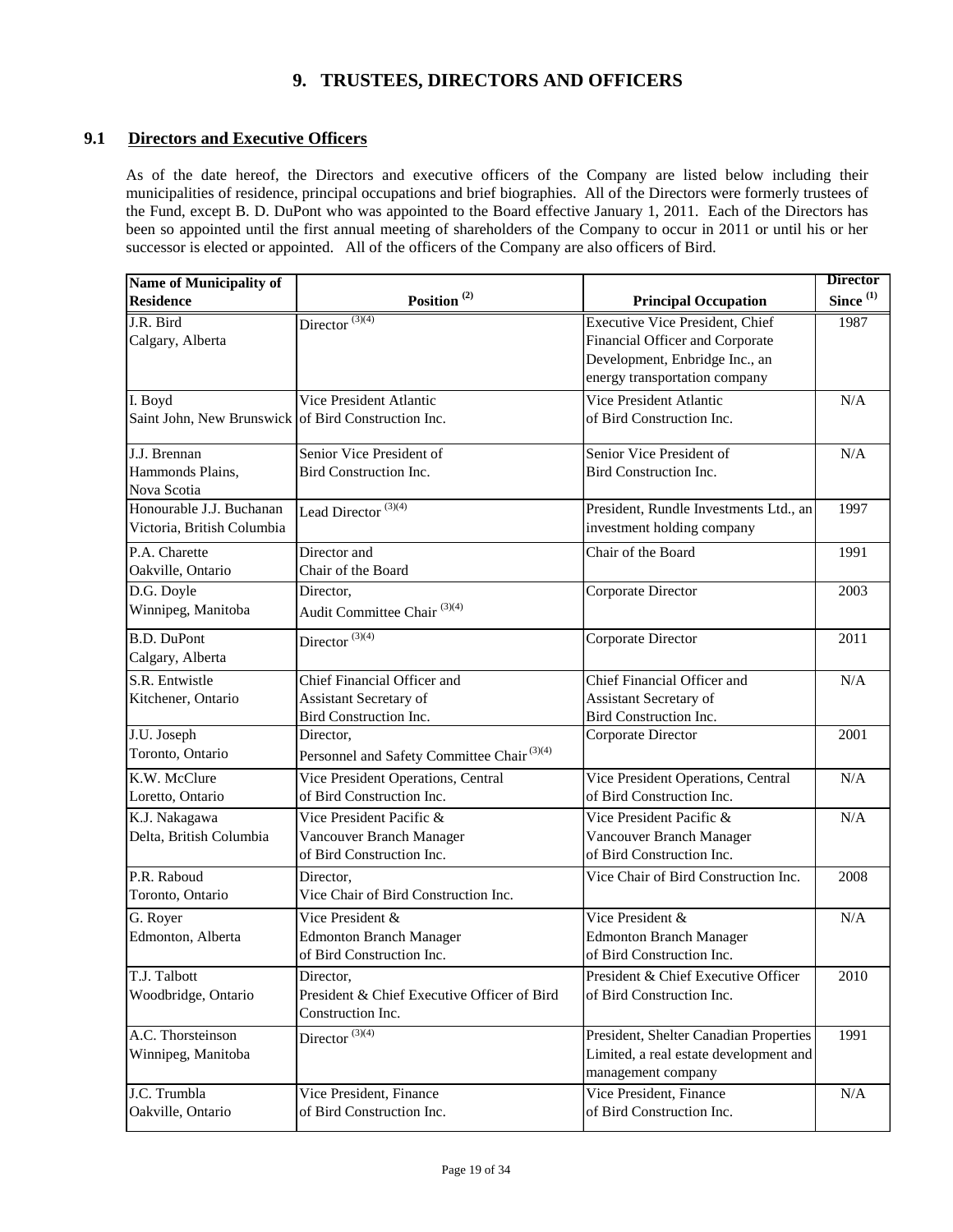Notes:

- (1) Includes period of time served as a Director of Bird Construction Inc., as a Trustee of Bird Construction Income Fund and as a Director of Bird Construction Company Limited.
- <sup>(2)</sup> Information set forth in this Item 8 relating to the Directors and officers of the Company is current as of the date hereof.
- (3) Member of the Company's Audit Committee (Chair D.G. Doyle).
- (4) Member of the Personnel and Safety Committee (Chair J.U. Joseph).

The following are brief biographies of the Directors and executive officers.

*J. Richard Bird* is Executive Vice President, Chief Financial Officer and Corporate Development of Enbridge Inc. where he is responsible for all financial affairs of the Company, and corporate planning, mergers and acquisitions, and corporate development. Prior to his current appointment at Enbridge, Mr. Bird served as Vice President and Treasurer, followed by Senior Vice President, Corporate Planning and Development, followed by Group Vice President, Transportation, followed by Group Vice President, Transportation North, followed by Executive Vice President, Liquids Pipelines. Mr. Bird joined Enbridge in 1995 after holding senior financial and corporate development executive positions at a number of other public companies. Mr. Bird is also on the Board of Directors or Trustees of the following public companies: Enbridge Pipelines Inc., Enbridge Gas Distribution Inc., Enbridge Income Fund, Enbridge Income Fund Holdings Ltd. and Gaz Metropolitan Inc. Mr. Bird was named Canada's CFO of the Year for 2010. Mr. Bird holds a Bachelor of Arts degree from the University of Manitoba, and a Masters of Business Administration and Ph.D. from the University of Toronto.

*Ian Boyd* is the Vice President Atlantic of Bird Construction Inc. He graduated with a Bachelor of Engineering (Civil) from the University of New Brunswick. He transitioned as one of the senior officers to Bird with the acquisition of Rideau Construction Inc. in 2008 and continued as Branch Manager of the Halifax Branch. In July 2008, he accepted the assignment as Project Director managing the Bird Graham Schools Joint Venture in Alberta. Mr. Boyd was appointed Vice President, Atlantic in August 2010 and relocated to Saint John, New Brunswick where he is based in his new position.

*James J. Brennan* is the Senior Vice President of Bird Construction Inc. He obtained a Bachelor of Science in Civil Engineering from the University of New Brunswick in 1989. Prior to joining Bird in February 2008, he was the President and founding partner of Rideau Construction Incorporated. Rideau Construction was a general contractor operating in Atlantic Canada in the commercial, industrial, institutional, and multi-tenant residential sectors. Rideau Construction was formed in 1993. Bird purchased all the outstanding shares of Rideau Construction in February 2008. During the period from 1989 to 1993, he worked for two local construction companies as a superintendent, project manager, and branch manager. From 1993 to 2003, he was the Vice President, Operations Manager, and co-owner of Rideau Construction. From 2003 to 2008, he was the President and majority owner of Rideau Construction.

*Honourable J. Judd Buchanan* is the President of Rundle Investments Ltd., which he joined in 1987. After a career in the life insurance industry with London Life, Mr. Buchanan was elected to the Canadian House of Commons in 1968. He served as a Member of Parliament until 1980 and held a number of cabinet positions during that time. Following his political career, Mr. Buchanan entered the tourism industry. He is currently the President of Silver Star Club Resort Ltd., and the past Chair of the Canadian Tourism Commission, which he helped create in 1995. Mr. Buchanan is an Officer of the Order of Canada and holds a Masters of Business Administration from the University of Western Ontario and a Bachelor of Arts (Economics) from the University of Alberta.

*Paul A. Charette* is the Chair of the Board of Directors. He joined Bird in 1976 as a Project Coordinator and progressed to President and Chief Operating Officer in 1988 and to President and Chief Executive Officer in 1991. Mr. Charette was appointed as Chair of the Board in 2001. In September 2008, Mr. Charette retired from his position as Chief Executive Officer of Bird Construction Company Limited. He is a director of the Association of Canadian Community Colleges and he is the past Chair of the Canadian Construction Association ("CCA") and is a past director of Junior Achievement of Canada Foundation and a past director of Bridgepoint Health. In 2004, Mr. Charette was named the Ontario Entrepreneur of the year in Real Estate/Construction by Ernst & Young LLP. Mr. Charette has a diploma in Civil Technology from Red River College in Winnipeg, Manitoba.

*D. Greg Doyle* is a former partner of KPMG LLP. He joined KPMG LLP (formerly Peat Marwick) in 1974, was elected as a Partner in 1982 and Managing Partner of the Winnipeg office in 1985. In 1997, Mr. Doyle transferred to Warsaw, Poland and served as Senior Partner at KPMG Polska until he retired in 2003. During his time in Poland,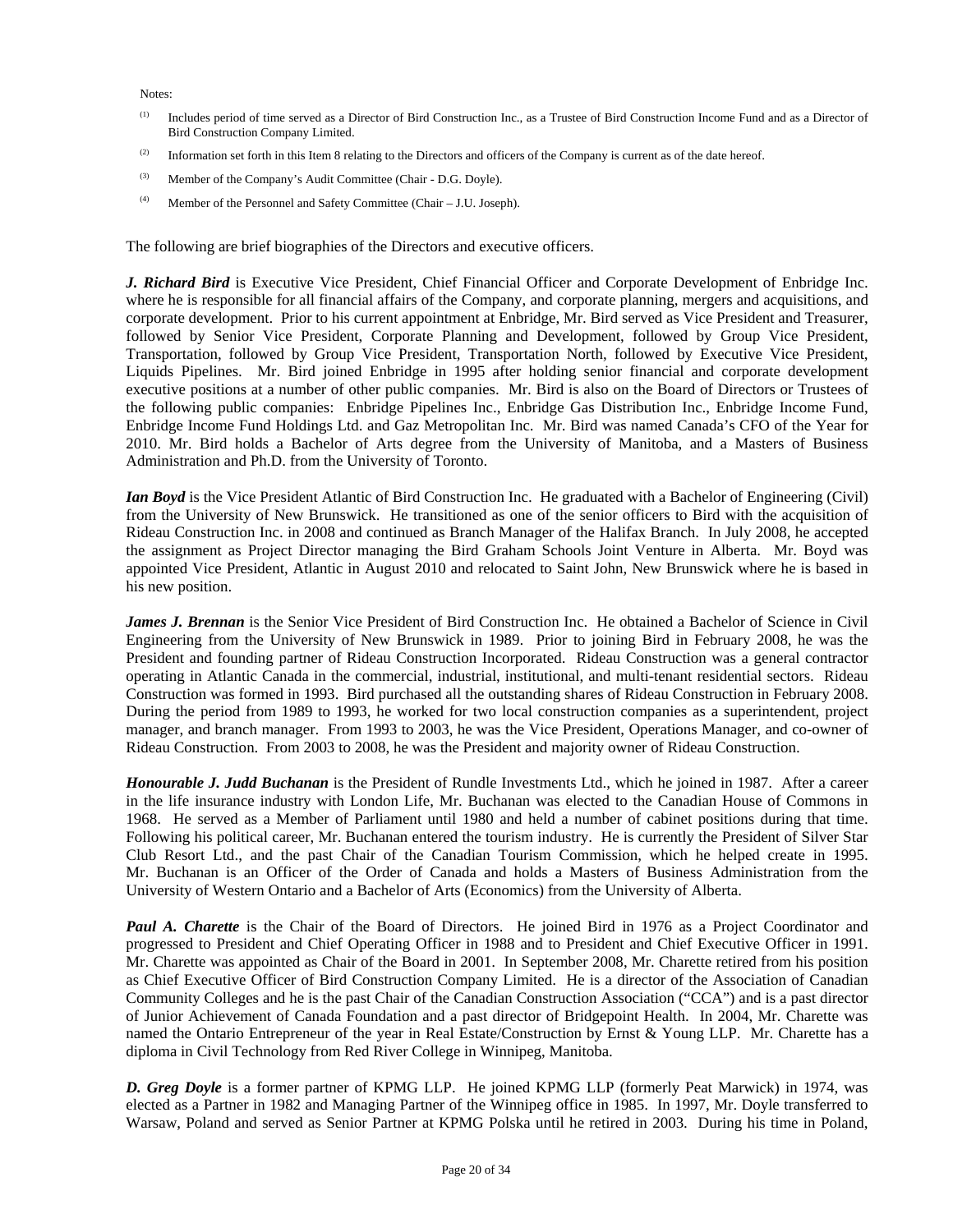Mr. Doyle also served as the member of the Board of KPMG Europe and the management committee of KPMG Central and Eastern Europe. He is also a trustee of Huntingdon Real Estate Investment Trust, and Chair of their audit committee. Mr. Doyle holds a Bachelor of Science and Bachelor of Commerce from the University of Manitoba and is a Chartered Accountant (Manitoba Institute).

**Bonnie D. DuPont** was appointed as a Director in January 2011. Ms. DuPont retired recently from Enbridge Inc. where she served for 12 years as the senior executive responsible for information technology, human resources, public and government affairs, corporate governance matters, and corporate social responsibility (CSR). She holds a Bachelor's degree (Great Distinction) from the University of Regina and earned her Master's degree at the University of Calgary. She is a member of the Institute of Corporate Directors, and a 2006 graduate of the ICD Corporate Directors' Education Program. She is also a Certified Human Resources Professional (CHRP) and is a member of the International Women's Forum (IWF). Ms. DuPont was named to the Top 100 Most Powerful Women in Canada list each year from 2001 to 2006, and in 2007 was inducted into the Top 100 Hall of Fame. In 2008, she was presented with an Honorary Doctor of Laws from the University of Regina. Ms. DuPont also serves on the boards of Viterra Inc., SilverBirch Energy, the Bank of Canada and the University of Calgary. In addition, she provides executive coaching services to several organizations.

*Stephen R. Entwistle* is the Chief Financial Officer and Assistant Secretary of Bird Construction Inc. Prior to joining Bird in March 2008, Mr. Entwistle previously held senior financial positions in a wide variety of business, including a natural gas distribution utility, oil and gas exploration and development operations, nursing and retirement home operations, heating ventilating and air conditioning and natural gas commodity brokerage operations. Mr. Entwistle joined Enbridge Gas Distribution Inc. in 1981, serving in progressively senior positions including audit, general accounting, financial reporting, human resources and international consulting. In 2000, Mr. Entwistle was appointed to the position of Vice-President, Finance of Enbridge's Home Services operation, and more recently, was the Chief Financial Officer of The Consumers' Waterheater Income Fund, an income trust listed on the TSX. Mr. Entwistle received a Bachelor of Commerce from the University of Toronto and is a Chartered Accountant.

*J. Urban Joseph, O.C.* is a former Vice Chair of the Toronto-Dominion Bank. He is also a director of First Nations Bank of Canada, an affiliate of the Toronto-Dominion Bank, as well as a number of privately held companies. Mr. Joseph is an Officer of the Order of Canada. He holds an Honours Business Administration and Masters of Business Administration from the University of Western Ontario, an Associates in Arts degree from the University of Saskatchewan, a Doctor of Humanities, *honoris causa,* Wolfe's, The University of King's College, and is a Fellow of the Institute of Canadian Bankers.

*Kenneth W. McClure* is the Vice President Operations, Central of Bird Construction Inc. Prior to joining Bird in March 2007, he was employed as President and Chief Operating Officer of Buttcon Limited from April 2004 to February 2007. Buttcon is a general contracting company located in Ontario. From August 1994 to April 2004, Mr. McClure was employed as the Managing Director of Somers Construction Limited. Somers, an affiliate of Buttcon, is a general contracting company located in Bermuda. Mr. McClure started his career with Buttcon Limited in 1980 as a superintendent and project manager. During a period from 1989 to 1991, he left Button while he owned and operated KDL Construction, as a general contractor located in Ontario.

*Kenneth J. Nakagawa* is the Vancouver Branch Manager and Vice President Pacific of Bird Construction Inc. Mr. Nakagawa joined Bird in 1993 as an estimator and progressed to the position of Chief Estimator in 1996. In 2000, he assumed the position of Vancouver Branch Manager and in January 2009, Mr. Nakagawa was appointed to the position of Vice President Pacific.

*Paul R. Raboud* is the Vice Chair of Bird Construction Inc. Mr. Raboud was appointed as a Director in September 2008. He obtained a Bachelor of Science in Civil Engineering from the University of Alberta where he was awarded the gold medal in civil engineering. He earned a Masters of Science in Civil Engineering from the University of Washington and an MBA from the University of Alberta. He is a registered Professional Engineer with the Association of Professional Engineers of Ontario. Mr. Raboud joined Bird in 1984 in the Toronto office. He progressed through Bird as a field engineer, estimator, project manager and assistant branch manager. In 1990, he was appointed manager of the Vancouver Branch, and in 2000, returned to the corporate office in Toronto as Executive Vice President. He was appointed President and Chief Operating Officer in March 2006 and appointed Chief Executive Officer in September 2008. In June 2010, Mr. Raboud stepped down from his position as Chief Executive Officer into the role of Vice Chair of the Company. Mr. Raboud is a director of the Ontario General Contractor's Association.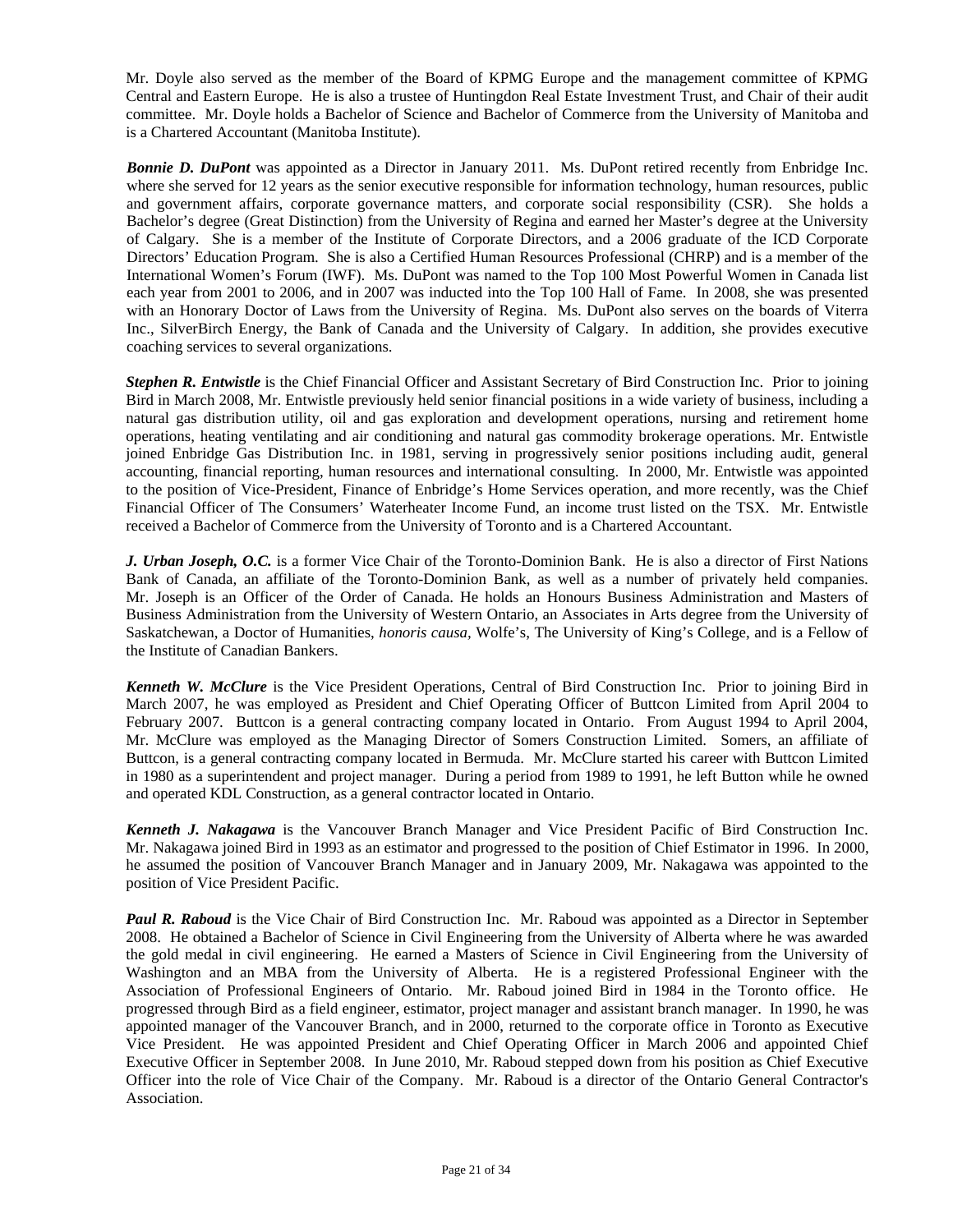*Gilles Royer* is the Vice President and Edmonton Branch Manager of Bird Construction Inc. He joined Bird as a project coordinator through the Company's Civil Engineering Co-op Program in the Edmonton Branch in 1992. After graduating with a Bachelor of Science in Civil Engineering from the University of Alberta, Mr. Royer accepted employment at Bird on a full-time basis as project coordinator. He assumed progressively more responsible roles within the Company on various industrial projects and in early-2008, was promoted to Assistant Branch Manager. In 2009, he was appointed to the position of Edmonton Branch Manager and effective January 1, 2011 became Vice President and Edmonton Branch Manager.

*Timothy J. Talbott* is the President and Chief Executive Officer of Bird Construction Inc. Mr. Talbott was appointed as a Director in May 2010. He obtained a Bachelor of Science in Civil Engineering at the University of Alberta in 1981. He joined Bird in 1982 and has progressed through the positions of project coordinator, project manager, production manager, assistant branch manager, branch manager and vice president to the position he currently holds. He is a registered Professional Engineer with the Association of Professional Engineers of Manitoba. Mr. Talbott is past Vice Chair of the Construction Labour Relations Association of Manitoba and a past director of the Winnipeg Construction Association. He is also a member of the Canadian Society of Civil Engineers.

*Arni C. Thorsteinson* has been the President of Shelter Canadian Properties Limited, a diversified real estate development and management company, since 1990. He joined a predecessor company in 1976. He is also a director or trustee of Lanesborough Real Estate Investment Trust, Temple Real Estate Investment Trust and Onex Corporation. Mr. Thorsteinson holds a Bachelor of Commerce (Honours) and Doctor of Laws, *honoris causa,* from the University of Manitoba and a Chartered Financial Analyst designation.

*Jason C. Trumbla* is the Vice President, Finance of Bird Construction Inc. He obtained a Bachelor of Commerce and a Masters of Accountancy at the University of Manitoba. He is a member of the Institute of Chartered Accountants of Ontario. Mr. Trumbla joined Bird in July 2006 as Controller in the Winnipeg office and was appointed to his current position January 1, 2008. Prior to joining Bird, he was employed as the Controller of related companies of Paterson Global Foods, a grain handling company in western Canada, from January 2004 to July 2006. From 2001 to 2003, Mr. Trumbla was employed as the Controller of Amphenol Technical Products which is a subsidiary of Amphenol Corporation, a publicly-traded electronic connector and cable assembly manufacturer listed on the New York Stock Exchange. From 1997 to 2000, Mr. Trumbla was employed as Controller of Monarch Industries, a privately-owned company, which is a vertically-integrated manufacturer of water pumps, hydraulic cylinders, concrete mixers and custom metal castings.

### **9.2 Collective Unitholdings**

As a group, the Directors and executive officers of the Company beneficially own, directly or indirectly, a total of 859,299 common shares, approximately 6.12% of the issued common shares as at March 3, 2011.

### **9.3 Corporate Cease Trade Orders and Bankruptcies**

None of the Directors or executive officers of the Company or, to the Company's knowledge, shareholders holding sufficient common shares to materially affect the control of the Company is, or within the previous 10 years, has been a trustee, director, chief executive officer or chief financial officer of any other issuer that, while acting in such capacity; (i) was subject to a cease trade or similar order or order that denied the issuer access to any exemptions under Canadian securities legislation for a period of more than 30 consecutive days, or (ii) became bankrupt, made a proposal under any legislation relating to bankruptcy or insolvency or was subject to or instituted any proceeding, arrangement or compromise with creditors or had receiver, receiver manager or trustee appointed to hold the assets of such issuer except for the following:

Mr. Thorsteinson is now and has in the past 10 years been an officer of certain non-publicly traded limited partnerships and other entities that were the subject of cease trade orders issued by securities regulatory authorities in certain provinces of Canada, including Alberta, British Columbia, Ontario and Quebec, resulting generally from a failure to file financial statements or a failure to comply with disclosure obligations. Certain entities against which these orders were issued are now no longer active or, in other cases, Mr. Thorsteinson's involvement with such entities has ceased. In other cases, certain of these entities have now been able to obtain discretionary relief from filing requirements; however, this relief does not apply to prior transgressions and therefore in some cases these orders remain in force. To obtain information regarding cease trade order issued by a particular securities regulatory authority, investors should contact the securities regulatory authorities that issued the orders.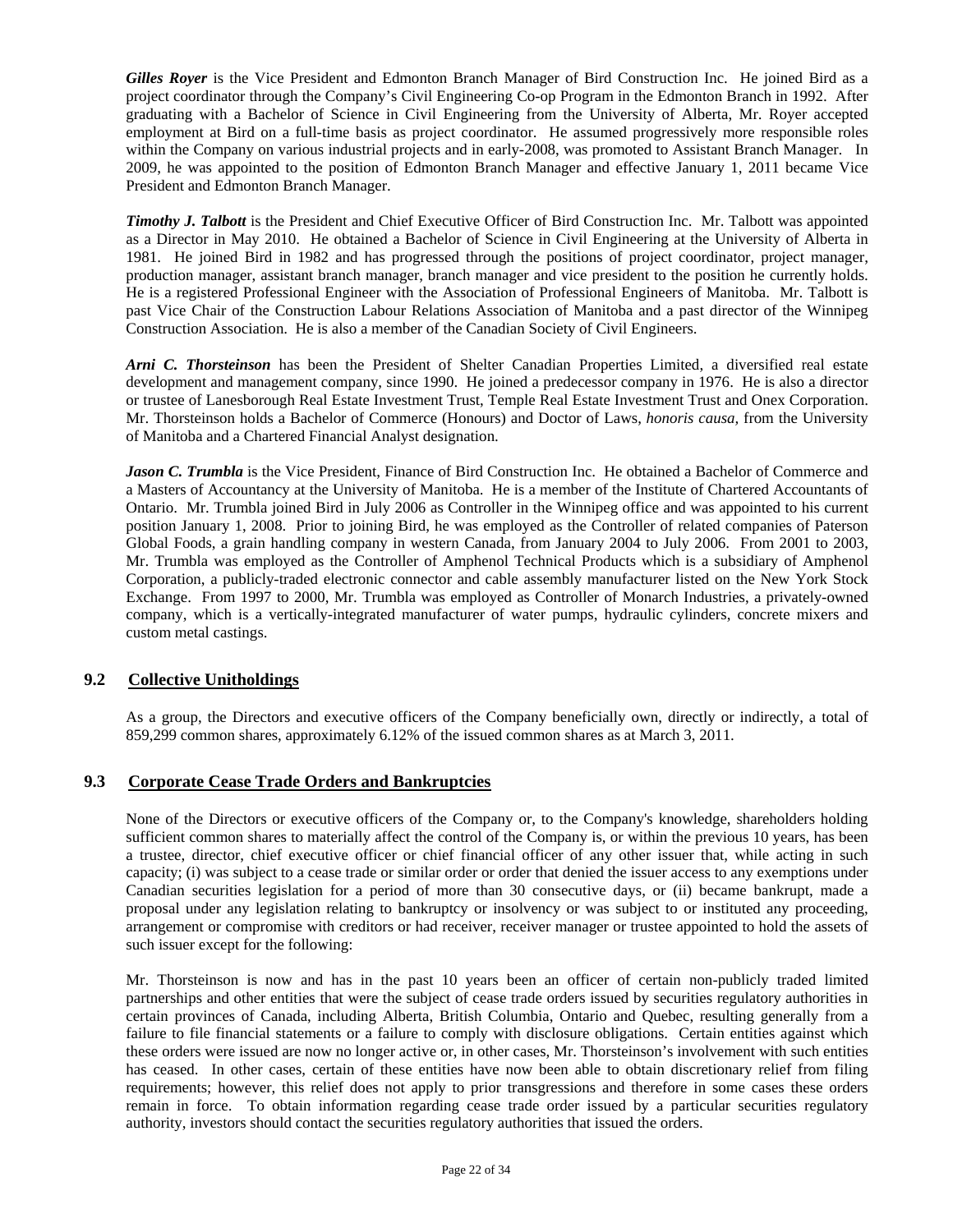## **9.4 Penalties or Sanctions**

None of the Directors or officers of the Company, or, to the Company's knowledge, shareholders holding sufficient common shares to materially affect the control of the Company has been subject to; (i) any penalties or sanctions proposed by a court relating to Canadian securities legislation or by a Canadian securities regulatory authority or have entered into a settlement agreement with a Canadian securities regulatory authority, or (ii) any other penalties or sanctions imposed by a court or regulatory body that would likely be considered important to a reasonable investor in making an investment decision.

### **9.5 Conflicts of Interest**

To the Company's knowledge, there are no existing or potential material conflicts of interest between the Company or a subsidiary of the Company and the Board of Directors and officers of the Company or any other subsidiary of the Company. (See "Interest of Management and Others in Material Transactions")

### **9.6 Board Committees**

The Company currently has an Audit Committee and Personnel and Safety Committee. The Company does not currently have any other board committees in place.

Committee membership is shown in the following table:

| <b>Audit Committee</b> | Personnel & Safety Committee |
|------------------------|------------------------------|
| X                      | X                            |
| X                      | X                            |
| $X^{(1)}$              | X                            |
| X                      | X                            |
| X                      | $X^{(1)}$                    |
| $X^{(2)}$              | X                            |
|                        |                              |

(1) Committee Chair

(2) Member of the Audit Committee since May 10, 2010

# **10. AUDIT COMMITTEE INFORMATION**

### **10.1 Audit Committee**

The Audit Committee of the Company is currently comprised of six members, being J.R. Bird, J.J. Buchanan, D.G. Doyle, B.D. DuPont, J.U. Joseph and A.C. Thorsteinson. Mr. Doyle is Chair of the Audit Committee. All the members are independent and financially literate. The following profiles outline the relevant education and experience of each member. Also see brief profiles of each member in Section 8 – Trustees, Directors and Officers.

*J. Richard Bird* has been on the Board of the Fund or the Company since December 1987 and has been a member of the Audit Committee since that time. Mr. Bird was the Chair of the Audit Committee up until March 7, 2006. He has served as a trustee, director, senior officer, and audit committee member of several issuers listed in Canada and the U.S., and has had responsibility for the oversight of preparation of financial statements, disclosure controls, internal financial controls and certification of financial statements to the U.S. Sarbanes-Oxley 404 Standards.

*Honourable J. Judd Buchanan* has been on the Board of the Fund or the Company since April 1997 and has been a member of the Audit Committee since that time. He has a breadth of experience as a corporate director, audit committee member and senior officer, both within and outside the construction industry.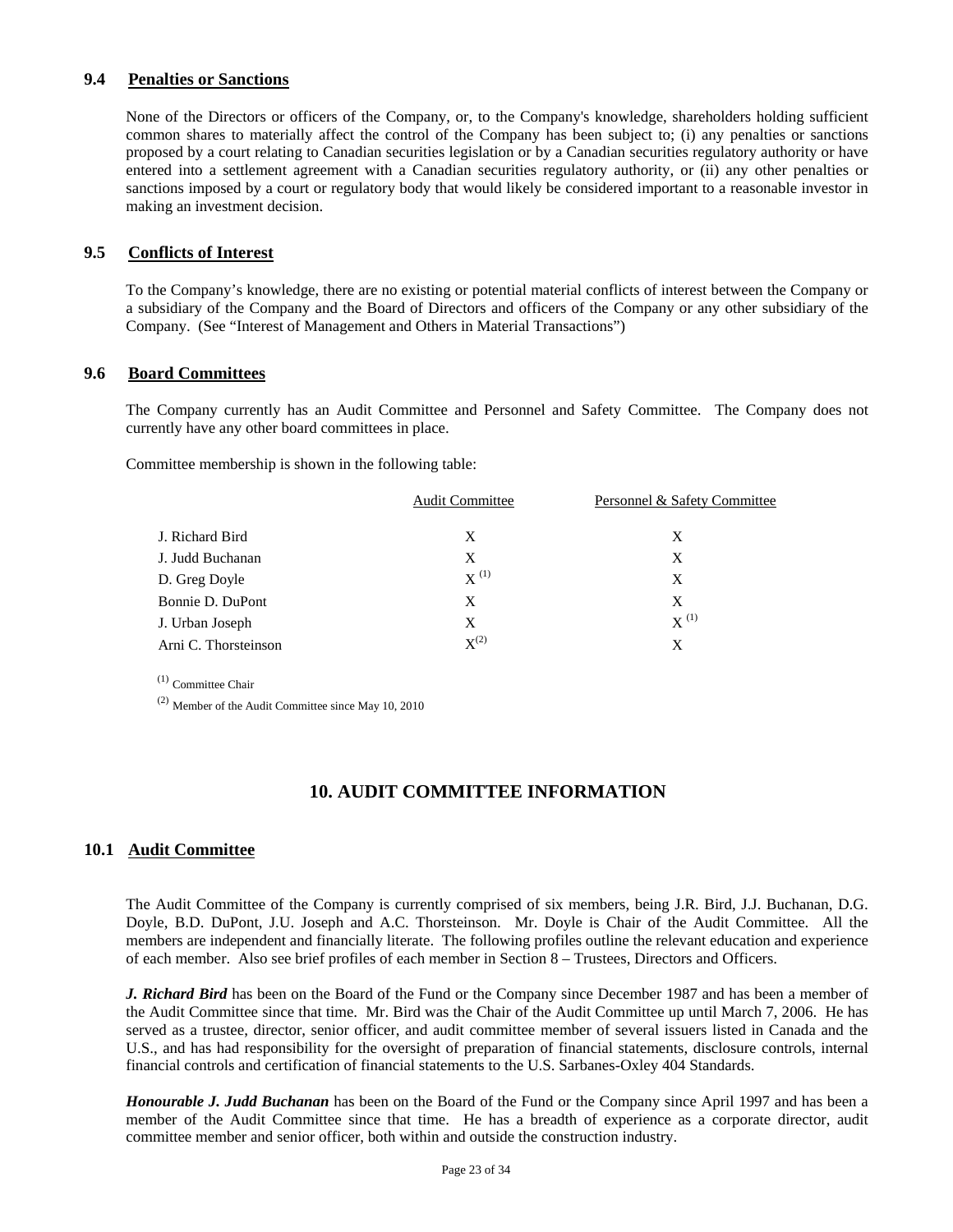*D. Greg Doyle* has been on the Board of the Fund or the Company since May 2003, and has been a member of the Audit Committee since that time. Following the Audit Committee meeting on March 7, 2006, Mr. Doyle was appointed Chair of the committee. As former Managing Partner of KPMG LLP's Winnipeg office and as former Senior Partner at KPMG Polska, Mr. Doyle has a breadth of experience relating to the application of accounting principles, financial statement disclosure and understanding internal controls and procedures.

*Bonnie D. DuPont* has been on the Board of the Company since January 2011, and has been a member of the Audit Committee since that time. Ms. DuPont retired recently from Enbridge Inc. where she served for 12 years as the senior executive responsible for information technology, human resources, public and government affairs, corporate governance matters, and corporate social responsibility. She holds a Bachelor's degree (Great Distinction) from the University of Regina and earned her Masters' degree at the University of Calgary. She is a member of the Institute of Corporate Directors, and a 2006 graduate of the ICD Corporate Directors' Education Program.

*J. Urban Joseph* has been on the Board of the Fund or the Company since April 2001 and has been a member of the Audit Committee since that time. He has 38 years' experience in the banking industry, during which time he was involved in most business segments of the bank, which included an in-depth understanding of accounting principles and financial analysis.

*Arni C. Thorsteinson* has been on the Board of the Fund or the Company since May 1991 and has been a member of the Audit Committee for most of that time. Mr. Thorsteinson is President of Shelter Canadian Properties Limited, a diversified real estate development and management company. He is also a director or trustee of Lanesborough Real Estate Investment Trust, Temple Real Estate Investment Trust and Onex Corporation. Mr. Thorsteinson holds a Bachelor of Commerce (Honours) with a major in Accounting & Finance and a Doctor of Laws, *honoris causa*, from the University of Manitoba and is a Chartered Financial Analyst.

### **10.2 Pre-Approval Policies and Procedures**

The Audit Committee has adopted specific policies and procedures for the engagement of non-audit services provided by the Company's external auditors. These procedures are contained in the Audit Committee Charter (included as Appendix A), which requires that the committee pre-approve, in accordance with applicable law, any non-audit services to be provided to the Company by the external auditor, with reference to compatibility of the service relative to the external auditor's independence.

### **10.3 External Auditor Service Fees (By Category)**

Fees paid or payable to the external auditor for the last two fiscal years are summarized in the following table:

|                           | 2010      | 2009      |
|---------------------------|-----------|-----------|
| Annual Audit Fees         | \$195,000 | \$187,800 |
| <b>Audit Related Fees</b> | 50,355    |           |
| Tax Fees                  | 21,624    | 30,350    |
| All Other Fees            | $\theta$  |           |
| <b>Total Fees</b>         | \$266,979 | \$218,150 |

Audit related fees include amounts to review the 2010 Management Information Circular dealing with the Plan of Arrangement to convert to a Corporation and assistance with the implementation of International Financial Reporting Standards.

Tax Fees include preparation of US income tax returns and advice on various tax-planning matters for the Fund, Bird and its subsidiaries and partnership.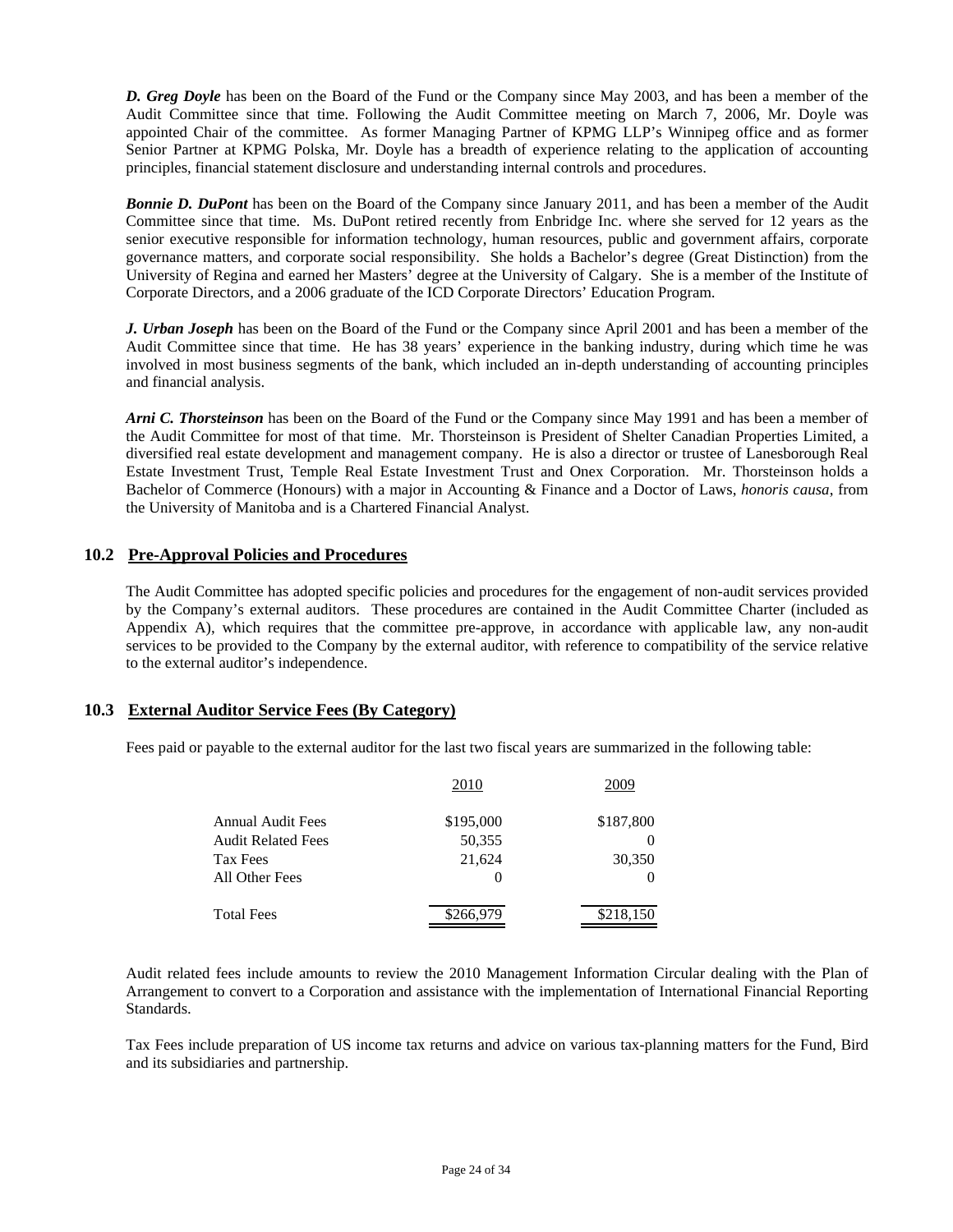## **10.4 Audit Committee Charter**

See Appendix A for text of the Audit Committee Charter.

## **11. LEGAL PROCEEDINGS**

In the normal course of business, the Company's wholly-owned operating entities engage in business activities that may expose it to potential legal proceedings. The Company and its operating entities are not currently party to legal proceedings that are considered material to the operations either individually or in the aggregate. Reasonable estimates for the cost of settlement of any known legal matters have been made by management and are included in the Fund's consolidated financial statements for the year ended December 31, 2010.

## **12. INTEREST OF MANAGEMENT AND OTHERS IN MATERIAL TRANSACTIONS**

During 2010, Bird was involved in several construction contracts with Shelter Canadian Properties Limited and Huntingdon Real Estate Investment Trust or companies affiliated with them. Shelter Canadian Properties Limited is controlled by the family of Mr. A.C. Thorsteinson, a Director of the Company. Mr. D.G. Doyle, a Director of the Company, is a trustee of Huntingdon Real Estate Investment Trust. All contracts with Shelter Canadian Properties Limited, Huntingdon Real Estate Investment Trust or companies affiliated with them were completed on construction terms typical in the industry.

# **13. TRANSFER AGENTS AND REGISTRARS**

Computershare Trust Company of Canada Watermark Tower Suite 600, 530 8<sup>th</sup> Avenue SW Calgary, AB T2P 3S8

# **14. MATERIAL CONTRACTS**

The following are the only material contracts, other than contracts entered into in the ordinary course of business, entered into by the Fund or its subsidiaries during the most recently completed financial year ended December 31, 2009 or before the most recently completed financial year but that are still in effect:

- (a) The Administration Agreement between Bird Construction Income Fund and Bird Construction Company Limited, dated February 27, 2006, allowing Bird Construction Company Limited to act as Administrator of the Fund. This agreement will be terminated upon the termination of the Fund, which is expected sometime in 2011.
- (b) The Share Purchase Agreement between Bird Construction Income Fund, Rideau Construction Incorporated ("RCI"), Rideau Management Services Incorporated ("RMSI") and other parties dated December 17, 2007 providing for the purchase by the Fund of all the outstanding shares of RCI and RMSI.
- (c) The Arrangement Agreement between the Fund and the Company to convert from an income trust structure to a corporation.

All the above-noted contracts may be viewed on www.sedar.com.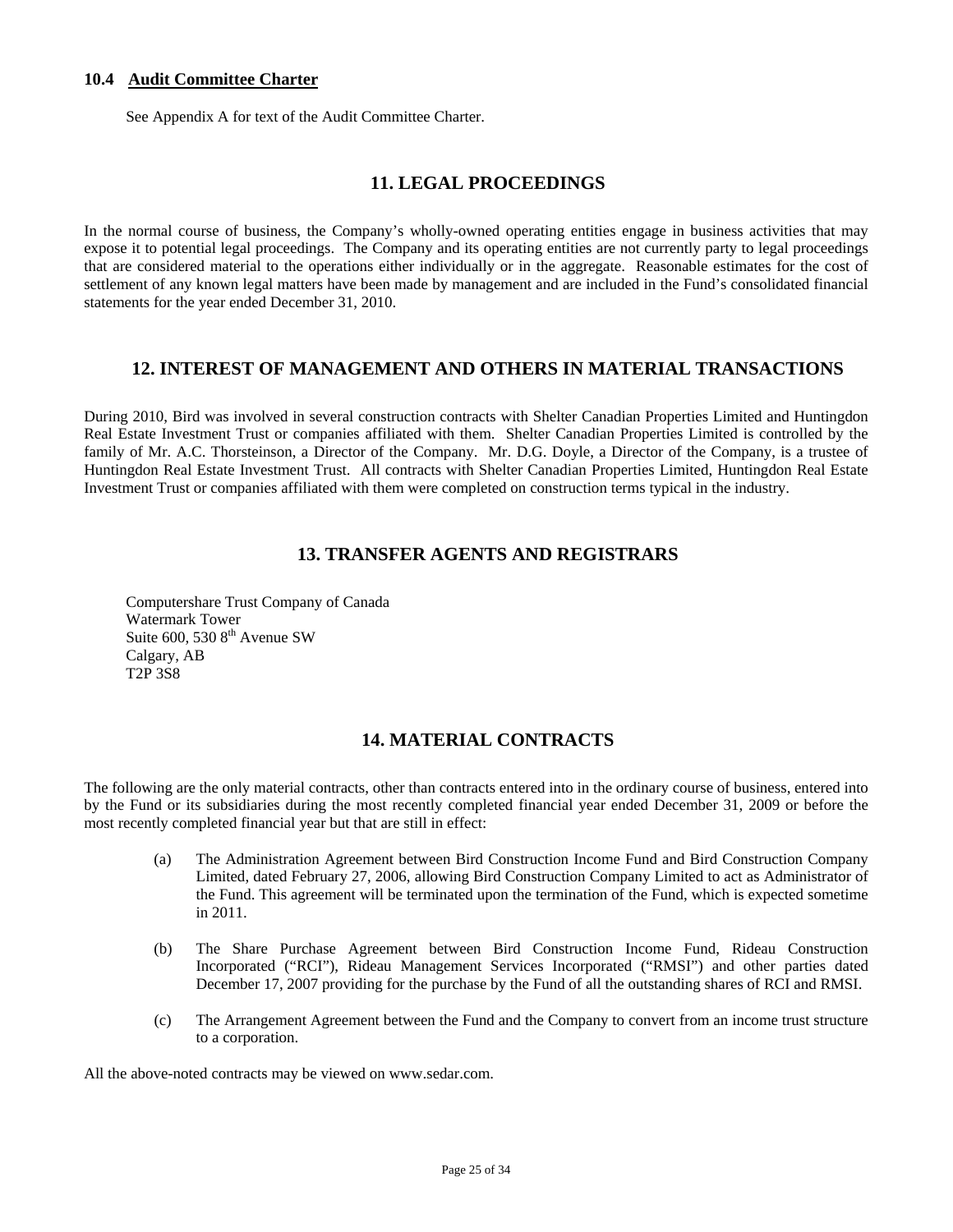## **15. INTERESTS OF EXPERTS**

The consolidated financial statements of the Fund as at and for the year ended December 31, 2010 have been examined by KPMG LLP, Chartered Accountants, as detailed in their independent auditors' report dated March 3, 2011. KPMG LLP have confirmed that they are independent with respect to the Fund within the meaning of the Rules of Professional Conduct of the Institute of Chartered Accountants of Manitoba.

## **16. ADDITIONAL INFORMATION**

Additional information, including information as to the Directors' and Officers' remuneration and principal holders of securities of the Company, as applicable, is contained in the Company's Management Information Circular for the Annual and Special Meeting of shareholders to be held on May 6, 2011. Additional financial information is provided in the Fund's financial statements and MD&A for the year ended December 31, 2010. A copy of these documents may be obtained upon request from Charmane L. Morrow, Corporate Secretary and Manager of Executive Administrative Services at 5403 Eglinton Avenue West, Toronto, Ontario, M9C 5K6. Such reports have also been filed with applicable securities regulatory authorities and are available through the SEDAR website (www.sedar.com) under the Company's publicly-filed documents.

This Annual Information Form contains forward-looking statements, which involve risks and uncertainties that could cause actual results to differ materially from those contemplated by such statements. Factors that could cause such differences include changes in government policy relating to the cyclical nature of the construction industry, changes in interest rates and general economic conditions, adverse weather, cost and availability of materials used to manufacture the Company's products, competitive developments affecting the building products industry, and the risk factors described from time-to-time in the reports and disclosure documents filed by the Company with Canadian Securities regulatory agencies and commissions. The list is not exhaustive of the factors that may impact the Company's forward-looking statements. These and other factors should be considered carefully and readers should not place undue reliance on the Company's forwardlooking statements. As a result of the foregoing and other factors, no assurance can be given as to any such future results, level of activity or achievements and neither the Company nor any other person assumes responsibility for the accuracy and completeness of these forward-looking statements. The factors underlying current expectations are dynamic and subject to change. The Company undertakes no obligation to update forward-looking statements contained in this document.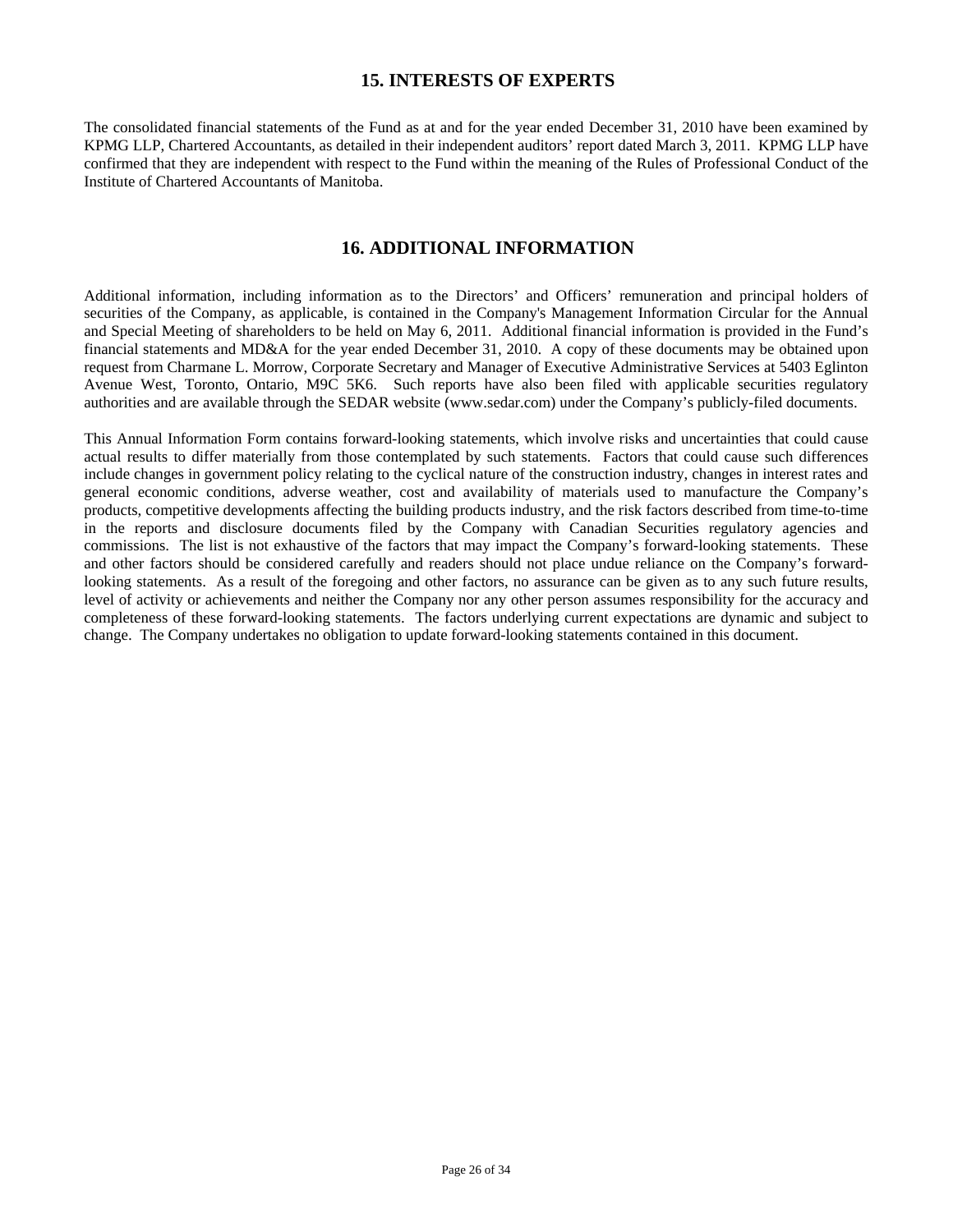# **17. AUDIT COMMITTEE CHARTER, APPENDIX A**

# **BIRD CONSTRUCTION INC.**

The following is the text of the Audit Committee Charter:

### **1. PURPOSE**

The Board of Directors of the Company (the "Board") has established an Audit Committee (the "Committee") to take steps on its behalf as are necessary to assist the Board in fulfilling their oversight responsibilities regarding:

- (a) the integrity of the financial statements;
- (b) the internal control systems of the Company;
- (c) the external audit process;
- (d) the internal audit process, if any;
- (e) risk management;
- (f) investment opportunities and the raising of funds;
- (g) the Company's compliance with legal and regulatory requirements; and
- (h) any additional duties set out in this charter or otherwise delegated to the Committees by the respective Board.

# **2. COMPOSITION & QUALIFICATIONS**

The Board of Directors of the Company will in each year, immediately following the Annual General Meeting appoint a minimum of four (4) Directors as members of its Committee. All members of the Committee shall be non-management Directors. In addition, the Committee will be comprised of independent Directors, as required by all applicable corporate, exchange and securities statutes, laws and regulations in Canada.

All members of the Committee shall be financially literate. While the Board shall determine the definition of and criteria for financial literacy, this shall, at a minimum, include the ability to read and understand a set of financial statements that present a breadth and level of complexity of accounting issues that are generally comparable to the breadth and complexity of the issues that can reasonably be expected to be raised by the Company's financial statements and as defined in Part 1, item 1.5 of Multilateral Instrument 52-110.

The Chief Executive Officer ("CEO") of the Company, the Chief Financial Officer ("CFO") of the Company, the external auditor and, to the extent the Chair of the Board are not otherwise members of the Committee, the Chair, and all other Directors who are not members of the Committee may be invited to attend all meetings of the Committee in an ex-officio capacity and shall not vote. The CEO and CFO shall not attend in-camera sessions.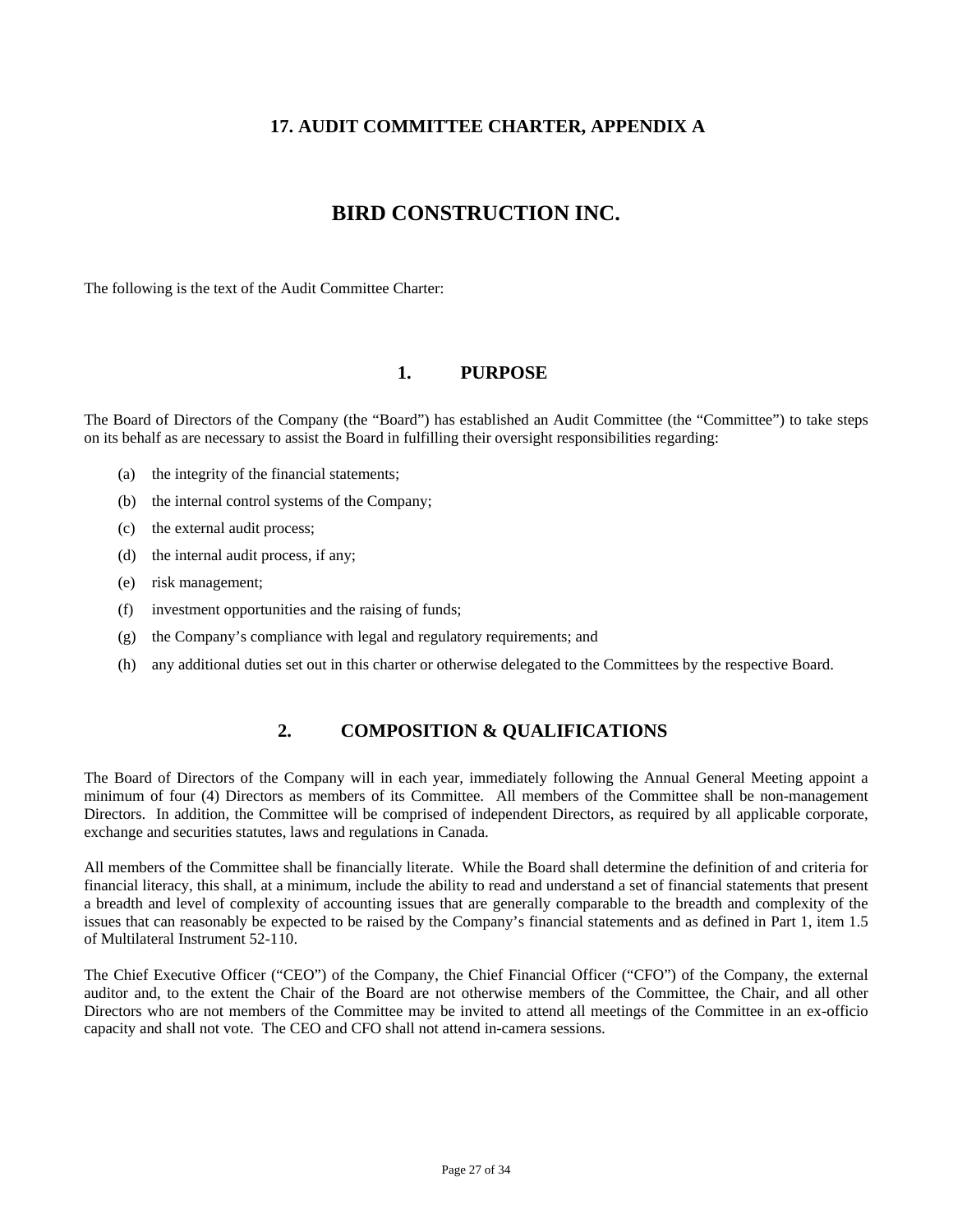# **3. DUTIES & RESPONSIBILITIES**

The Committee shall have the following duties, where applicable:

## **3.1 Financial Reporting and Disclosure**

## *3.1.1 Annual Financial Statements*

Review with management of the Company and the external auditor, the audited annual consolidated financial statements of the Company, all related documents including Management's Discussion & Analysis ("MD&A"), Annual Information Form ("AIF"), Management Information Circular ("MIC"), complete Annual Report, and earnings press releases and recommend the approval of such documents to the Board.

### *3.1.2 Quarterly Review*

Review the quarterly consolidated financial statements of the Company, the related MD&A and earnings press releases and recommend the approval of such documents to the Board and also determine the extent of the involvement of the external auditor, if any, in reviewing quarterly financial statements.

### *3.1.3 Certifications*

Review certification by the CEO and CFO as to the accuracy and completeness of the Company's reports and filings with the securities regulators and the TSX.

### *3.1.4 Significant Accounting Principles and Disclosure Issues*

Review with management of the Company and the external auditor, significant accounting principles and disclosure issues, including complex or unusual transactions, highly judgmental areas such as reserves or cost to complete estimates, significant changes to accounting principles, and alternative treatments under Canadian GAAP for material transactions. This shall be undertaken with a view to understanding their impact on the consolidated financial statements, and to gaining reasonable assurance that the statements are accurate, complete, do not contain any misrepresentations, and present fairly the Company's financial position and the results of its operations in accordance with Canadian GAAP.

### *3.1.5 Compliance*

Confirm through discussions with management of the Company that generally accepted accounting principles and all applicable laws or regulations related to financial reporting, statutory obligations and disclosure have been complied with

## *3.1.6 Legal Events*

Review any actual or anticipated litigation or other events, including tax assessments, which could have a material current or future effect on the Company's consolidated financial statements, and the manner in which these have been reflected in the consolidated financial statements.

## *3.1.7 Off-Balance-Sheet Transactions*

Discuss with management of the Company, the effect of off-balance-sheet transactions, arrangements, obligations and other relationships with non-consolidated entities or other persons, if any, that may have a material current or future effect on the Company's financial condition, changes in financial condition, results of operations, liquidity, capital expenditures, capital resources, distributable cash disclosures or significant components or revenues and expenses.

### *3.1.8 Other Disclosures*

Satisfy itself that adequate procedures are in place for the review of the Company's public disclosure of financial information, other than the public disclosure of the information referred to above, and periodically assess the adequacy of those procedures.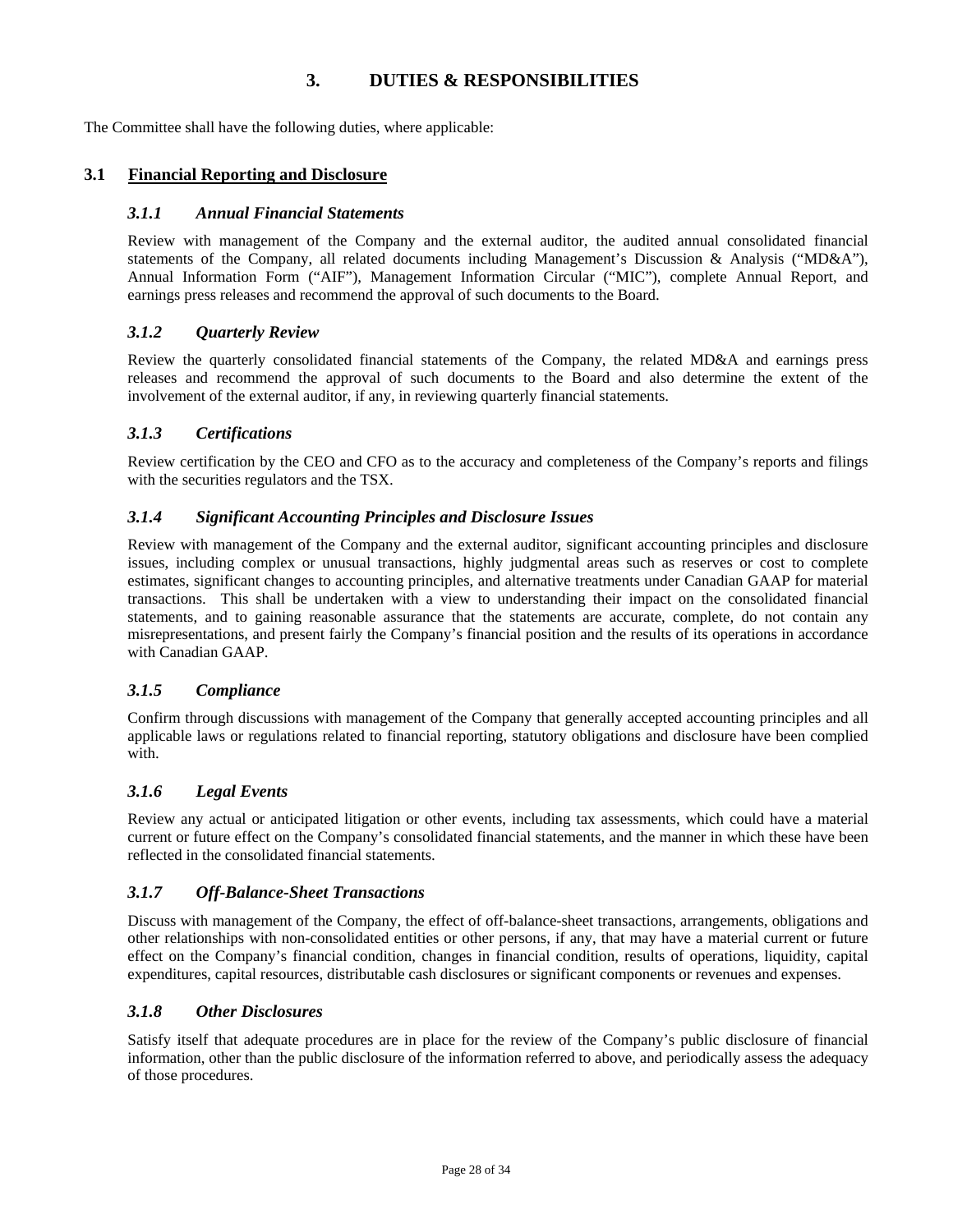## **3.2 Oversight of Internal Controls**

## *3.2.1 Review and Assessment*

Review and assess the adequacy and effectiveness of the Company's system of internal control and management information systems through discussions with management and the external auditor and include a review of any management letter prepared by the external auditor.

### *3.2.2 Oversight*

Oversee system of internal control, by:

- reviewing with management of the Company, documentation and conclusions about the effectiveness of internal controls identified in the Company's ongoing review of the design and reliability of internal controls over financial reporting, including disclosures in the MD&A;
- reviewing with management of the Company, its philosophy with respect to internal controls and, on a regular basis, all significant control-related findings together with management's response;
- monitoring and reviewing policies and procedures for internal accounting, financial control and management information;
- consulting with the external auditor regarding the adequacy of the Company's internal controls; and
- obtaining from management of the Company adequate assurances that all statutory payments and withholdings have been made.

### *3.2.3 Fraud*

Confirm investigations of alleged fraud and illegality relating to the Company's finances.

### *3.2.4 Complaints*

- Confirm with management of the Company that appropriate procedures exist for the receipt, retention and treatment of complaints received by the Company regarding accounting, internal accounting controls or auditing matters, the confidential, anonymous submission by employees of concerns regarding questionable accounting or auditing matters, and for the protection from retaliation of those who report such complaints in good faith.
- Reviewing any complaints received by the Audit Committee Chair pursuant to the Company's Whistleblower Policy.

## **3.3 External Audit**

## *3.3.1 Appointment or Replacement*

Recommend the appointment or replacement of the Company's external auditor to the Board, who will consider the recommendation prior to submitting the nomination to the shareholders for their approval.

### *3.3.2 Compensation*

Review with management of the Company, and make recommendations to the Board, regarding the compensation of the external auditor. In making a recommendation with respect to compensation, the Committee shall consider the number and nature of reports issued by the external auditor, the quality of internal controls, the size, complexity and financial condition of the Company, and the extent of internal audit, if any, and other support provided by the Company to the external auditor.

### *3.3.3 Reporting Relationships*

The external auditor will report directly to the Company's Audit Committee.

### *3.3.4 Performance*

Review with management of the Company, on a regular basis, the terms of the external auditor's engagement, accountability, experience, qualifications and performance. Evaluate the performance of the external auditor.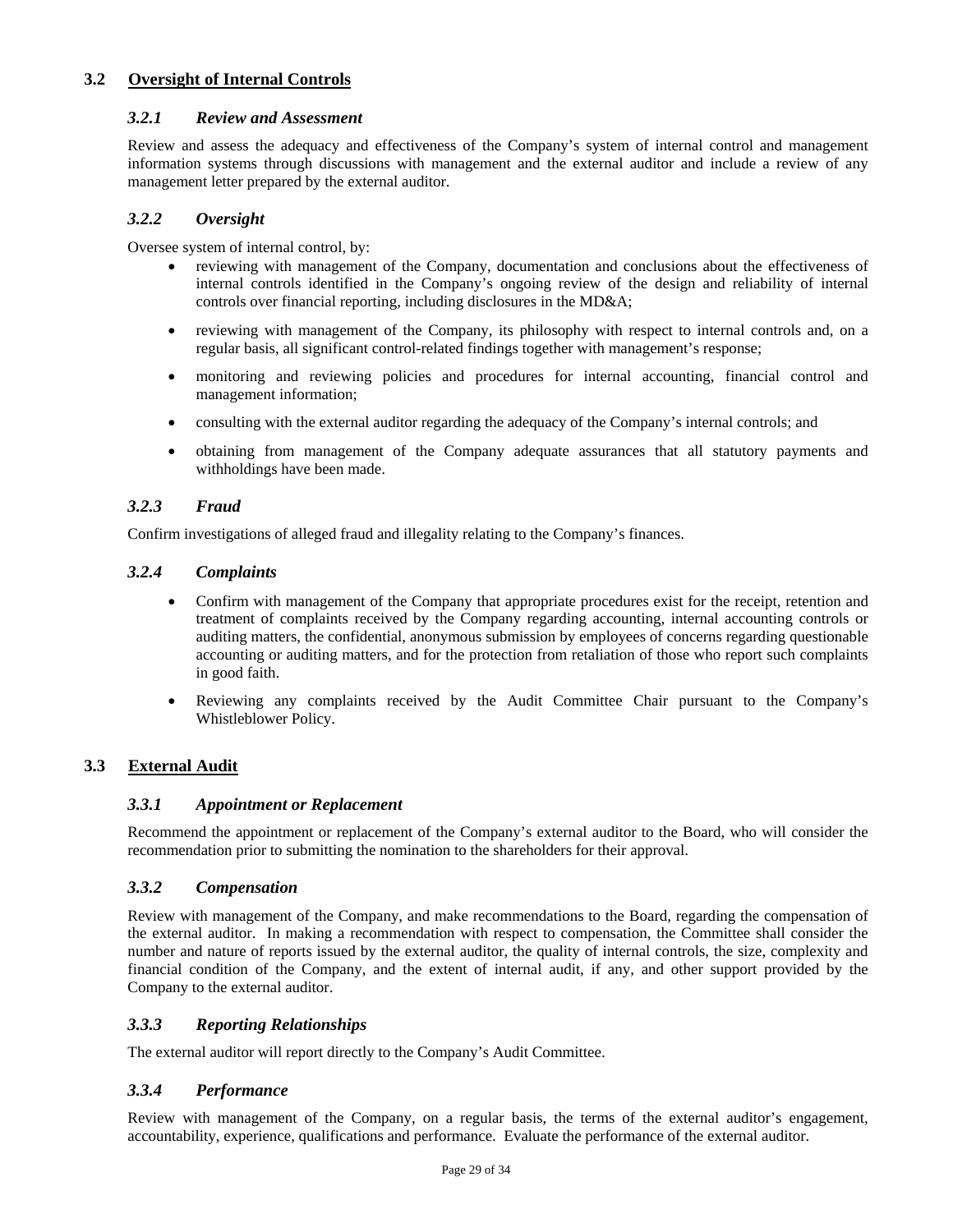## *3.3.5 Transition*

Review management's plans for an orderly transition to a new external auditor, if required.

## *3.3.6 Audit Plan*

Review the audit plan and scope of the external audit with the external auditor and management of the Company.

### *3.3.7 Audit Plan Changes*

Discuss with the external auditor any significant changes required in the approach or scope of their audit plan, management's handling of any proposed adjustments identified by the external auditor, and any actions or inactions by management that limited or restricted the scope of their work.

### *3.3.8 Review of Results*

Review, in the absence of management of the Company, the results of the annual external audit, the audit report thereon, the auditor's review of the related MD&A, AIF, MIC and any management letter prepared by the external auditor, and discuss with the external auditor the quality (not just the acceptability) of accounting principles used, major risk factors, any alternative treatments of financial information that have been discussed with management, the ramification of their use and the auditor's preferred treatment, and any other material communications with management. The auditors shall confirm to the Committee that no limitations were placed on the scope or nature of their audit procedures.

### *3.3.9 Disagreements with Management*

Resolve any disagreements between management of the Company and the external auditor regarding financial reporting.

### *3.3.10 Material Written Communications*

Review all other material written communications between the external auditor and management of the Company, including the post-audit management letter containing the recommendations of the external auditor, management's response and, subsequently, follow up identified weaknesses.

### *3.3.11 Other Audit Matters*

Review any other matters related to the external audit that are to be communicated to the Committee under generally accepted auditing standards.

## *3.3.12 Meeting with External Auditor*

Meet with the external auditor in the absence of management of the Company at least annually to discuss and review specific issues, as appropriate, as well as any significant matters that the auditor may wish to bring to the Committee for its consideration.

### *3.3.13 Correspondence*

Review with management of the Company and the external auditor any correspondence with regulators or governmental agencies, employee complaints or published reports that raise material issues regarding the Company's consolidated financial statements or accounting policies.

### *3.3.14 Independence*

At least annually, and before the external auditor issues its report on the annual consolidated financial statements, review and confirm the independence of the external auditor through discussions with the auditor on their relationship with the Company, including details of all non-audit services provided. Consider the safeguards implemented by the external auditor to minimize any threats to their independence, and take action to eliminate all factors that might impair, or be perceived to impair, the independence of the external auditor. Consider the number of years the lead audit partner has been assigned to the Company, and consider whether it is appropriate to recommend to the Board a policy of rotating the lead audit partner.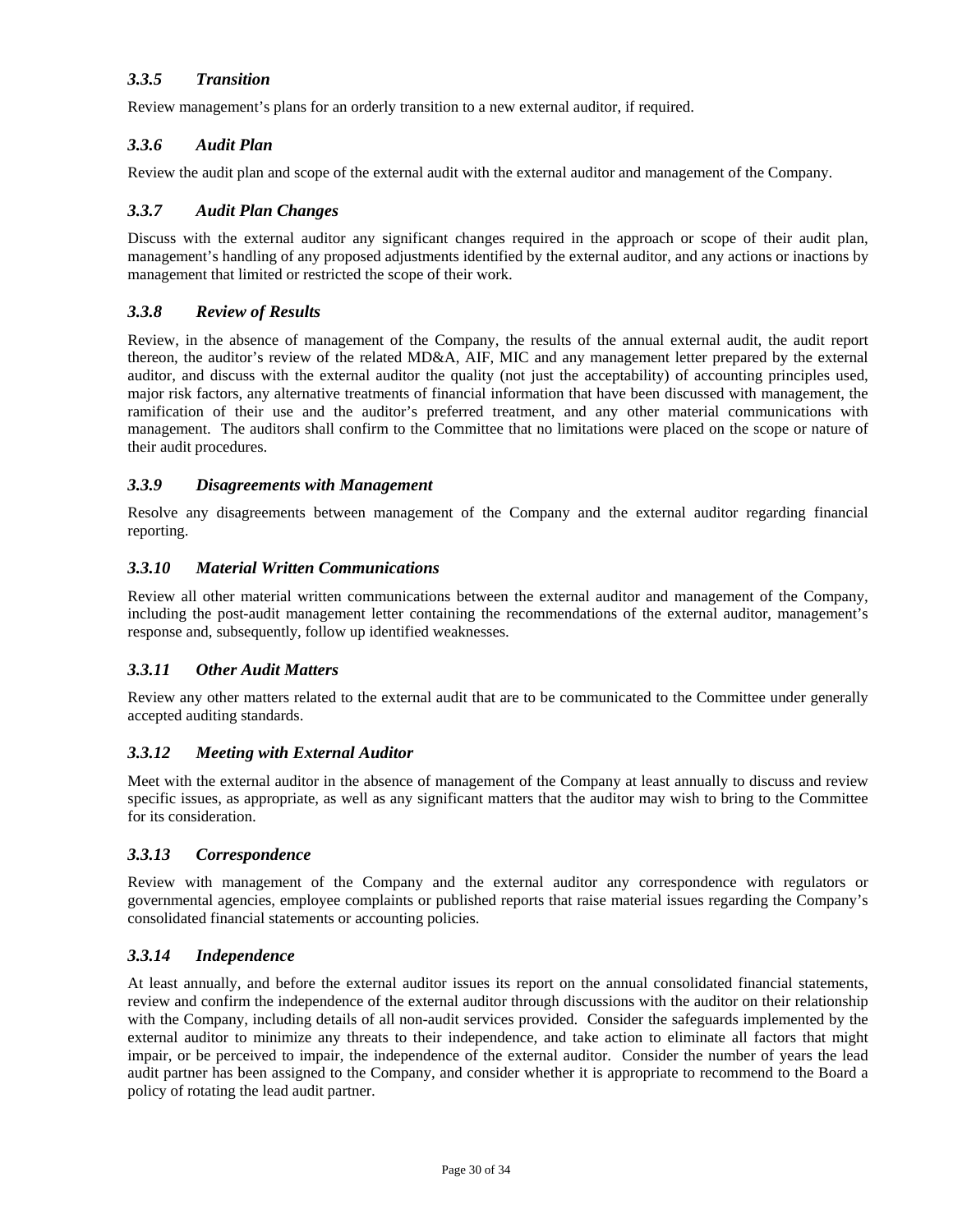## *3.3.15 Non-Audit/Audit Services*

Pre-approve any non-audit services to be provided to the Company by the external auditor, with reference to compatibility of the service with the external auditor's independence.

## *3.3.16 Hiring Policies*

Review and approve the hiring policies of the Company regarding partners, employees and former partners and employees of the present or former external auditor.

## *3.3.17 Personnel*

Discuss with the external auditors, the competency of the Company's financial and accounting personnel.

### *3.3.18 Management's Comments*

Review with management of the Company, the responsiveness of the auditors to the Company's needs.

## **3.4 Internal Audit**

### *3.4.1 Internal Audit*

Review and approve management's decision relating to any potential need for internal auditing, including whether this function should be outsourced and if such function is outsourced, approve the supplier of such service.

### **3.5 Risk Management**

### *3.5.1 Adequacy of Policies and Procedures*

Review and assess annually, the adequacy of the Company's major financial risk management policies and procedures with regard to identification of the Company's major financial risks. Review and assess the adequacy of the implementation of appropriate systems to mitigate and manage the risks, and report regularly to the Board.

### **3.6 Financial Planning and Investments**

### *3.6.1 Business Plan*

Review and recommend the Company's Annual Business Plan, including the annual Operating and Capital Budgets for submission to the Board of Directors for approval. Review periodic financial forecasts.

### *3.6.2 Investment Opportunities*

Review and assess investment opportunities of a value exceeding management's authority, in accordance with procedures established by the Board from time-to-time.

### *3.6.3 Guidelines and Policies*

Review and approve guidelines and policies for the investing of cash in money market products and marketable securities and review reports from management of the Company on the results of such investments against established policies and benchmarks.

### *3.6.4 Additional Funds for Investment*

Review and assess management's plans with respect to raising additional funds, whether through debt or capital, in accordance with procedures established by the Board from time-to-time.

## **3.7 Compliance**

## *3.7.1 Filings with Regulatory Authorities*

Review with management of the Company, the Company's relationship with regulators, and the timeliness and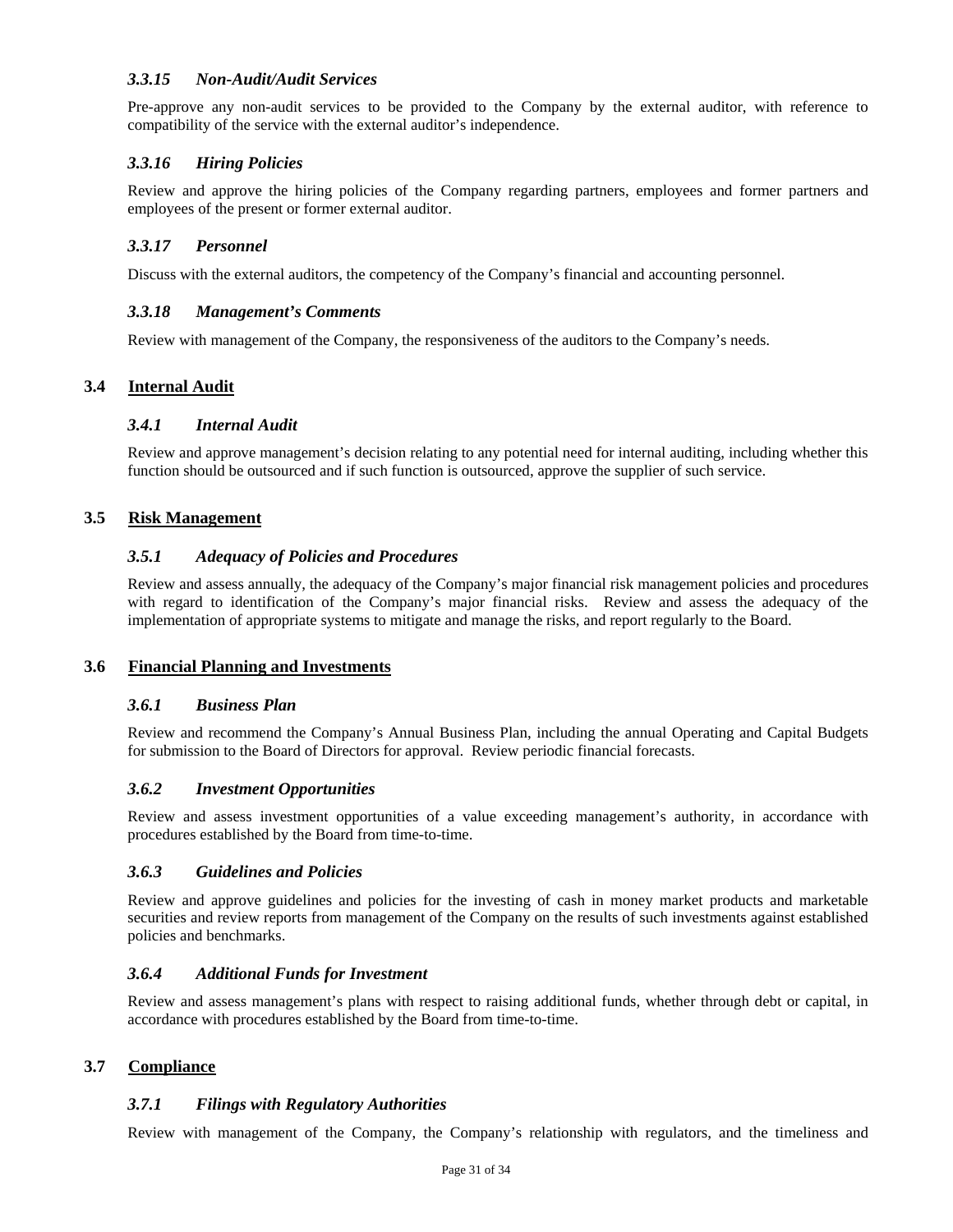accuracy of Company filings with regulatory authorities.

### *3.7.2 Code of Ethics*

Review the Board's Code of Ethics and the Company's Employee Code of Ethics and confirm that adequate and effective systems are in place to enforce compliance.

### **3.8 Communication**

### *3.8.1 Communication Channels*

Establish and maintain direct communication channels with management of the Company, the external auditor and the Board to discuss and review specific issues as appropriate.

### *3.8.2 Coordination with Management*

The Committees will coordinate with management of the Company on audit and financial matters, and will:

- meet privately with management of the Company at least quarterly to discuss any areas of concern to the Committees or management; and
- review expenses incurred by the Chair of the Board and CEO of the Company. Ensure that the CEO reviews all expenses incurred by direct executive reports of the CEO.

### **3.9 Related Party Transactions**

### *3.9.1 Related Party Transactions*

Review with management of the Company all related party transactions and the development of policies and procedures related to those transactions.

### **3.10 Board Relationship and Reporting**

### *3.10.1 Adequacy of Charter*

Review and assess the adequacy of the Audit Committee Charter annually and submit such amendments as the Committee propose to the Board.

### *3.10.2 Disclosure*

Oversee appropriate disclosure of the Audit Committee Charter, and other information required to be disclosed by applicable legislation, in the Company's AIF, MD&A and MIC and all other applicable disclosure documents.

## *3.10.3 Reporting*

Report regularly to the Board on Committee activities, issues and related recommendations.

# **4. CHAIR**

The Board will in each year appoint the Chair of its Committee. The Chair shall have accounting or related financial expertise. In the Chair's absence, or if the position is vacant, the Committee may select another member as Chair. The Chair will have the right to exercise all powers of the Committee between meetings but will attempt to involve all other members as appropriate prior to the exercise of any powers and will, in any event, advise all other members of any decisions made or powers exercised.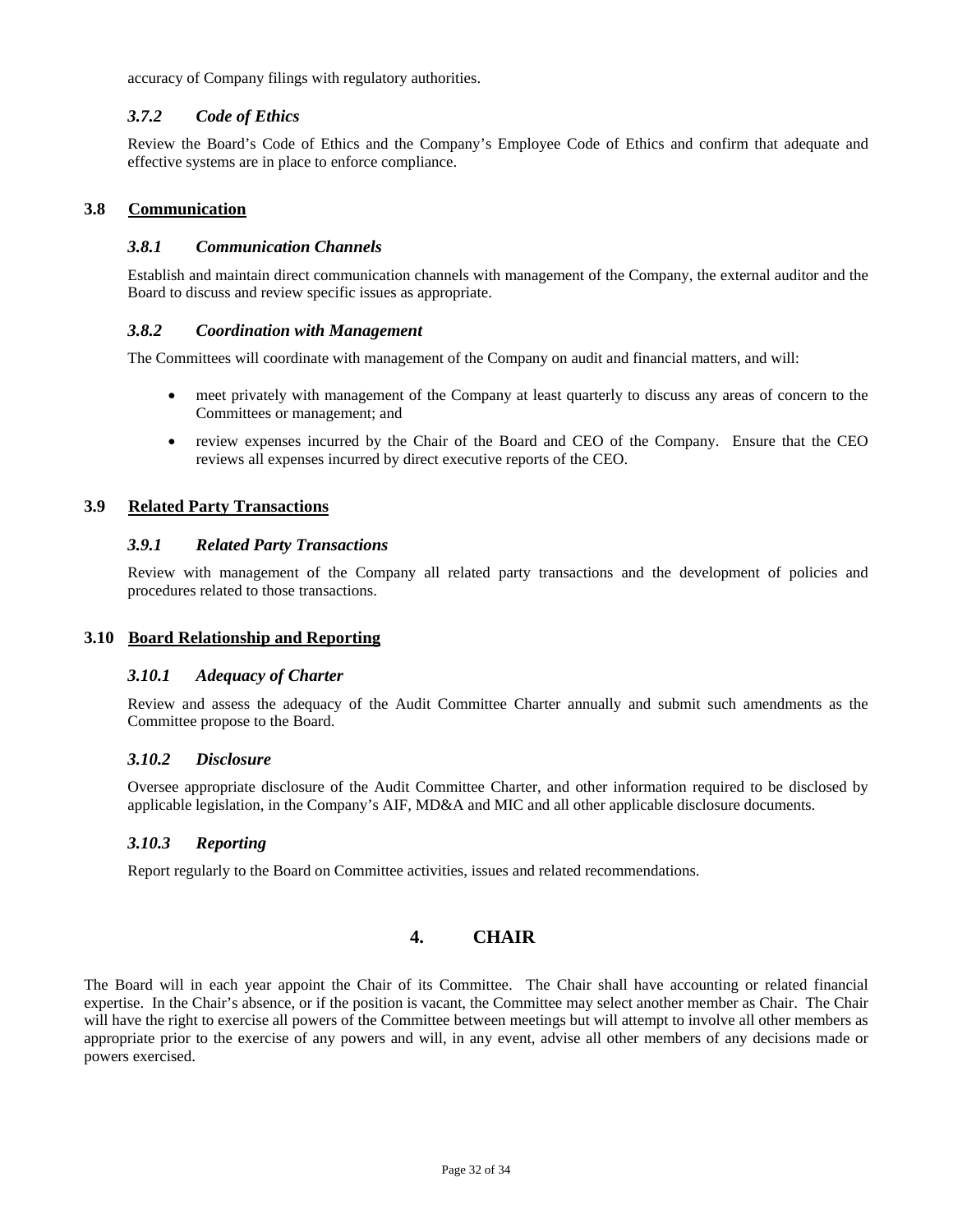### **5. MEETINGS**

The Committee shall meet at the request of its Chair, but in any event they will meet at least four times a year and as many additional times as the Committee deems necessary. Notices calling meetings shall be sent to all Committee members, to the CEO and CFO of the Company, to the Chair of the Board and to all other Directors. The external auditor or any member of the Committee may call a meeting of the Committee.

## **6. QUORUM**

A majority of members of the Committee, whether present in person, by teleconferencing, or by videoconferencing will constitute a quorum.

# **7. REMOVAL AND VACANCY**

A member may resign from the Committee, and may be removed and replaced at any time by the Board, and will automatically cease to be a member as soon as the member ceases to be a Director. The Board will fill vacancies on the Committee by appointment from amongst the Directors of the Board in accordance with Section 2 of this Charter. Subject to quorum requirements, if a vacancy exists on the Committee, the remaining members will exercise all the Committee's powers.

## **8. EXPERTS AND ADVISORS**

The Committee may retain or appoint, at the Company's expense, such experts and advisors as it deems necessary to carry out its duties, and to set and pay their compensation. The Committee shall provide notice to the Board of its actions in this regard.

### **9. ORIENTATION**

The Committee shall adopt an orientation program for new Committee members. All committee members are encouraged to attend educational programs to enhance their Audit Committee membership, as they feel appropriate, and the costs of each program will be paid by the Company.

## **10. SECRETARY AND MINUTES**

The Chief Financial Officer of the Company, or such other person as may be appointed by the Chair of the Committee, will act as Secretary of the Committee. The minutes of the Committee will be in writing and duly entered into the books of the Company. The minutes of the Committee will be circulated to all members of the Board.

## **11. OTHER ADVISORS**

Subject to the prior approval of the Board, the Committee is granted the authority to investigate any matter or activity involving financial accounting and financial reporting, as well as the internal controls of the Company. In that regard, the Committee will have the authority to approve the retention of external professionals to render advice and counsel in such matters. All employees will be directed to cooperate with respect thereto as requested by members of the Committee.